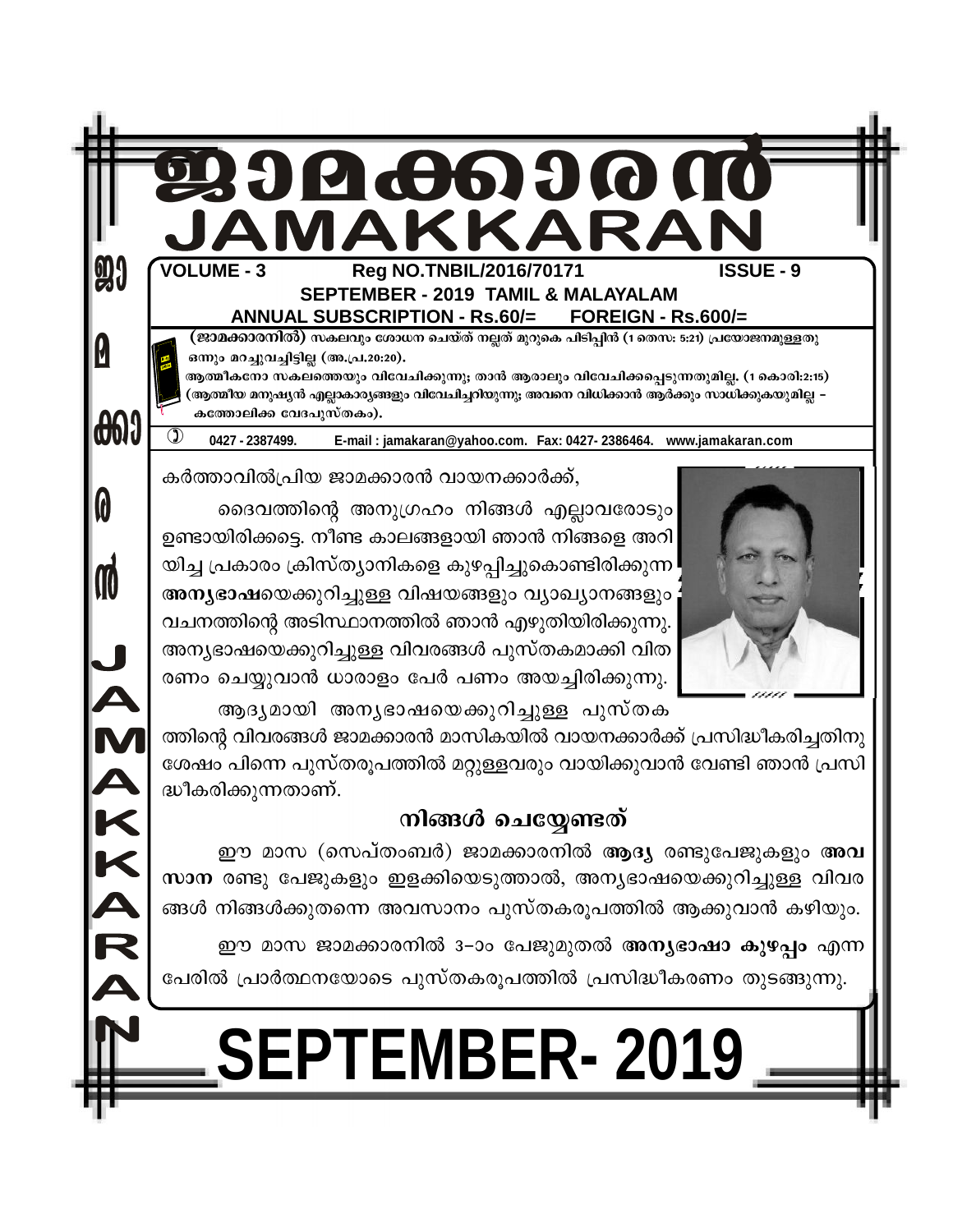**September <sup>2019</sup> www.jamakaran.com Pma¡mc³ Pma-¡m-c³** hmbn -¡p -hm³ **CjvS-an-Ãm-¯-hcpw** Rm³ Fgp -Xp¶ **D]-tZ-i-വ്യാഖ്യാനത്തെ** വായിക്കുവാൻ **ഇഷ്ടപ്പെടാത്തവരും** നിങ്ങൾക്ക് അയയ്ക്കുന്ന Pma -¡m -c -s\, Ih -dnsâ ]pd¯v **REFUSED** Fs¶-gpXn Ìm¼v H«n -¡msX Xs¶ POST BOX \nt£-]n -¨mÂ, F\n¡pXs¶ B amknI XncnsI **ജാമക്കാരൻ വാ**യിക്കുവാൻ **ഇഷ്ടമില്ലാത്തവരും** ഞാൻ എഴുതുന്ന **ഉപദേശ**<br>വ്യാഖ്യാനത്തെ വായിക്കുവാൻ **ഇഷ്ടപ്പെടാത്തവരും** നിങ്ങൾക്ക് അയയ്ക്കുന്ന<br>ജാമക്കാരനെ, കവറിന്റെ പുറത്ത് *REFUSED* എന്നെഴുതി സ്റ്റാമ്പ് ഒട്ടിക്കാതെ<br>തന്നെ *POST BOX* വ്യാഖ്യാനത്തെ വായിക്കുവാൻ **ഇഷ്ടപ്പെടാത്തവരും** ന്<br>ജാമക്കാരനെ, കവറിന്റെ പുറത്ത് *REFUSED* എന്നെഴു<br>തന്നെ *POST BOX* ൽ നിക്ഷേപിച്ചാൽ, എനിക്കുതന്നെ<br>ലഭിക്കും. അപ്പോൾ, നിങ്ങളുടെ വിലാസം *Mail List*<br>വാൻ വളരെ സഹായകരമായിരിക്കും.<br>201 ജാമക്കാരനെ, കവറിന്റെ പുറത്ത് *REFUSED* എന്നെഴുതി സ്റ്റാമ്പ് ഒട്ടിക്കാതെ<br>തന്നെ *POST BOX* ൽ നിക്ഷേപിച്ചാൽ, എനിക്കുതന്നെ ആ മാസിക തിരികെ<br>ലഭിക്കും. അപ്പോൾ, നിങ്ങളുടെ വിലാസം *Mail List* ൽ നിന്നും ഒഴിവാക്കു<br>വാൻ വളരെ സഹായകരമായിര

തന്നെ *POST BOX* ൽ നിക്ഷേപിച്ചാൽ, എനിക്കുതന്നെ ആ മാസിക തിരികെ<br>ലഭിക്കും. അപ്പോൾ, നിങ്ങളുടെ വിലാസം *Mail List* ൽ നിന്നും ഒഴിവാക്കു<br>വാൻ വളരെ സഹായകരമായിരിക്കും.<br>2019 ജൂൺ, ജൂലായ് മാസ **ജാമക്കാരനിൽ** എഴുതിയ ട്രൈബൽമിഷൻ ആശു<br>പത്രിയു പ്രസവത്തോടനുബന്ധിച്ച് സംഭവിച്ച കാര്യങ്ങളുടെ വിവരങ്ങളും വായിച്ച അനേ കർ ആശുപത്രിയുടെ വളർച്ചയ്ക്കായി സാമ്പത്തിക സഹായങ്ങൾ അയച്ചതായി 2019 ജൂൺ, ജൂലായ് മാസ **ജാമക്കാരനിൽ** എഴുതിയ ട്രൈബൽമിഷൻ ആശു<br>പത്രിയുടെ ദയനീയ അവസ്ഥയെയും പ്രത്യേകിച്ച് ആദിവാസിയുവതിയുടെ<br>പ്രസവത്തോടനുബന്ധിച്ച് സംഭവിച്ച കാര്യങ്ങളുടെ വിവരങ്ങളും വായിച്ച അനേ<br>കർ ആശുപത്രിയുടെ വളർച്ചയ്ക്കായി സാമ്പത്ത പത്രിയുടെ ദയനീയ അവസ്ഥയെയും പ്രത്യേകിച്ച് ആദിവാസിയുവതിയുടെ<br>പ്രസവത്തോടനുബന്ധിച്ച് സംഭവിച്ച കാര്യങ്ങളുടെ വിവരങ്ങളും വായിച്ച അനേ<br>കർ ആശുപത്രിയുടെ വളർച്ചയ്ക്കായി സാമ്പത്തിക സഹായങ്ങൾ അയച്ചതായി<br>ഞാൻ അറിഞ്ഞു. അതിന് രസീതോ കത്തുകളോ അ പ്രസവത്തോടനുബന്ധിച്ച് സംഭവിച്ച കാര്യങ്ങളുടെ വിവരങ്ങളും വായിച്ച അനേ<br>കർ ആശുപത്രിയുടെ വളർച്ചയ്ക്കായി സാമ്പത്തിക സഹായങ്ങൾ അയച്ചതായി<br>ഞാൻ അറിഞ്ഞു. അതിന് രസീതോ കത്തുകളോ അർക്കെങ്കിലും ലഭിക്കാതെ<br>വന്നിട്ടുണ്ടെങ്കിൽ ആ വിവരം ദയവായി എ ടേണ്ട നമ്പർ: *9443165080*. ഞാൻ അറിഞ്ഞു. അതിന് രസീതോ കത്തുകളോ അർക്കെങ്കിലും ലഭിക്കാതെ<br>വന്നിട്ടുണ്ടെങ്കിൽ ആ വിവരം ദയവായി എന്നെയോ, *Dr.* മുര**ളീധ**ർ അവർക<br>ളെയോ അറിയിക്കണമെന്ന് അഭ്യർത്ഥിക്കുന്നു. *Dr.* മുരളീധറുമായി ബന്ധപ്പെ<br>ടേണ്ട നമ്പർ: *9443165080.*<br>⊡ കഴ

വന്നിട്ടുണ്ടെങ്കിൽ ആ വിവരം ദയവായി എന്നെയോ, *Dr.* മുര**ളീധ**ർ അവർക<br>ളെയോ അറിയിക്കണമെന്ന് അഭ്യർത്ഥിക്കുന്നു. *Dr.* മുരളീധറുമായി ബന്ധപ്പെ<br>ടേണ്ട നമ്പർ: 9443165080.<br>കഴിഞ്ഞ ജൂലായ്മാസ **ജാമക്കാരനിൽ പല ബിഷപ്പുമാരുടേയും അവസാന**<br>ജീവിതത് ളെയോ അറിയിക്കണമെന്ന് അഭൃർത്ഥിക്കുന്നു. *Dr.* മുരളീധറുമായി ബന്ധപ്പെ<br>ടേണ്ട നമ്പർ: *9443165080.*<br>കഴിഞ്ഞ ജൂലായ്മാസ **ജാമക്കാരനിൽ പല ബിഷപ്പുമാരുടേയും അവസാന**<br>ജീവിതത്തിലുണ്ടായ രോഗം, മരണം *(Stroke)* ഇവകൾ ദൈവം കൊടുത്ത<br>ശിക്ഷയാണോ, ദൈ എഴുതിയ വിവരങ്ങൾ വായിച്ച കേരളത്തിലും തമിഴിനാട്ടിലും വിദേശങ്ങളിലും കഴിഞ്ഞ ജൂലായ്മാസ **ജാമക്കാരനിൽ** പല ബിഷപ്പുമാരുടേയും അവസാന<br>ജീവിതത്തിലുണ്ടായ രോഗം, മരണം *(Stroke)* ഇവകൾ ദൈവം കൊടുത്ത<br>ശിക്ഷയാണോ, ദൈവം അനുവദിച്ചവയാണോ എന്ന തലക്കെട്ടിൽ ഞാൻ<br>എഴുതിയ വിവരങ്ങൾ വായിച്ച കേരളത്തിലും തമിഴിനാട്ടിലും വിദേ നങ്ങൾ എഴുതി അയച്ച എല്ലാവർക്കും നന്ദി. ചിലർ എഴുതിയ കത്തിൽ, താങ്കൾ ശിക്ഷയാണോ, ദൈവം അനുവദിച്ചവയാണോ എന്ന തലക്കെട്ടിൽ ഞാൻ<br>എഴുതിയ വിവരങ്ങൾ വായിച്ച കേരളത്തിലും തമിഴിനാട്ടിലും വിദേശങ്ങളിലും<br>ഉള്ള അനേകർ തങ്ങളുടെ വിമർശനങ്ങൾ എന്നെ എഴുതിയ കത്തിൽ, താങ്കൾ<br>എഴുതിയ ആ ലേഖനത്തിലെ ചോദ്യങ്ങൾക്ക് താങ്കളുടെ വ എഴുതിയ വിവരങ്ങൾ വായിച്ച കേരളത്തിലും തമിഴിനാട്ടിലും വിദേശങ്ങളിലു<br>ഉള്ള അനേകർ തങ്ങളുടെ വിമർശനങ്ങൾ എന്നെ എഴുതി അറിയിച്ചു വിമർശ<br>നങ്ങൾ എഴുതി അയച്ച എല്ലാവർക്കും നന്ദി. ചിലർ എഴുതിയ കത്തിൽ, താങ്കം<br>എഴുതിയ ആ ലേഖനത്തിലെ ചോദ്യങ്ങൾക്ക് ഉള്ള അനേകർ തങ്ങളുടെ വിമർശനങ്ങൾ എന്നെ എഴുതി അറിയിച്ചു വിമർശ<br>നങ്ങൾ എഴുതി അയച്ച എല്ലാവർക്കും നന്ദി. ചിലർ എഴുതിയ കത്തിൽ, താങ്കൾ<br>എഴുതിയ ആ ലേഖനത്തിലെ ചോദ്യങ്ങൾക്ക് താങ്കളുടെ വ്യക്തിപരമായ അഭി<br>പ്രായം എന്തുകൊണ്ട് എഴുതിയില്ല എന്ന്

നങ്ങൾ എഴുതി അയച്ച എല്ലാവർക്കും നന്ദി. ചിലർ എഴുതിയ കത്തിൽ, താങ്കൾ<br>എഴുതിയ ആ ലേഖനത്തിലെ ചോദ്യങ്ങൾക്ക് താങ്കളുടെ വ്യക്തിപരമായ അഭി<br>പ്രായം എന്തുകൊണ്ട് എഴുതിയില്ല എന്ന് ചോദിച്ചിരുന്നു – നന്ദി.<br>നിങ്ങൾ അയച്ച കാണിയ്ക്ക പണം *MO, DD,* എഴുതിയ ആ ലേഖനത്തിലെ ചോദ്യങ്ങൾക്ക് താങ്കളുടെ വൃക്തിപരമായ അഭി<br>പ്രായം എന്തുകൊണ്ട് എഴുതിയില്ല എന്ന് ചോദിച്ചിരുന്നു – നന്ദി.<br>നിങ്ങൾ അയച്ച കാണിയ്ക്ക പണം *MO, DD, CHEQUE, NEFT* വഴിയായി<br>എനിക്ക് ലഭിച്ചു. അയച്ച എല്ലാവർക്കും നന്ദി. പ്രായം എന്തുകൊണ്ട് എഴുതിയില്ല എന്ന് ചോദിച്ചിരുന്നു – നന്ദി.<br>□ നിങ്ങൾ അയച്ച കാണിയ്ക്ക പണം *MO, DD, CHEQUE, NEFT* വഴിയായി<br>എനിക്ക് ലഭിച്ചു. അയച്ച എല്ലാവർക്കും നന്ദി. നിങ്ങളെപ്പോലയുള്ള വായന<br>കാരാണ് 1969–ൽ തുടങ്ങി ഇതുവരേയും ഒര അയച്ച കാണിയ്ക്ക പണം *MO, DD, CHEQUE, NEFT* വഴിയായി<br>ലഭിച്ചു. അയച്ച എല്ലാവർക്കും നന്ദി. നിങ്ങളെപ്പോലെയുള്ള വായന<br>് 1969–ൽ തുടങ്ങി ഇതുവരേയും ഒരു മാസംപോലും മുടങ്ങാതെ<br>പ്രസിദ്ധീകരിക്കുവാൻ എന്നെ താങ്ങുന്നത്. **ദൈവത്തിന് സ്തോത്രം.** എനിക്ക് ലഭിച്ചു. അയച്ച എല്ലാവർക്കും നന്ദി. നിങ്ങളെപ്പോലെയുള്ള വായന<br>ക്കാരാണ് 1969–ൽ തുടങ്ങി ഇതുവരേയും ഒരു മാസംപോലും മുടങ്ങാതെ<br>മാസിക പ്രസിദ്ധീകരിക്കുവാൻ എന്നെ താങ്ങുന്നത്. **ദൈവത്തിന് സ്തോത്രം.**<br>ഇനി തുടർന്ന് എഴുതുവാൻ അറിയുവാൻ ദൈവം ഇടവരുത്തട്ടെ. കർത്താവ് വായനക്കാരായ നിങ്ങളെ അനു മാസിക പ്രസിദ്ധീകരിക്കുവാൻ എന്നെ താങ്ങുന്നത്. **ദൈവത്തിന് സ്തോത്രം.**<br>ഇനി തുടർന്ന് എഴുതുവാൻ പോകുന്ന അ**ന്യഭാഷാ കുഴപ്പ**ത്തി<br>ലേയ്ക്ക് പ്രവേശിക്കാം. വായിച്ച് ഈ വിഷയത്തിലുള്ള യഥാർത്ഥ സത്യത്തെ<br>അറിയുവാൻ ദൈവം ഇടവരുത്തട്ടെ. കർത് ഇനി തുടർന്ന് എഴുതുവാൻ പോകുന്ന **അന്യഭാഷാ കുഴപ്പ**ത്തി<br>ലേയ്ക്ക് പ്രവേശിക്കാം. വായിച്ച് ഈ വിഷയത്തിലുള്ള യഥാർത്ഥ സത്യത്തെ<br>അറിയുവാൻ ദൈവം ഇടവരുത്തട്ടെ. കർത്താവ് വായനക്കാരായ നിങ്ങളെ അനു<br>ഗ്രഹിച്ച് പരിശുദ്ധാത്മാവിനാൽ എഴുതപ്പെട്ട വേ

ഡോ. **പുഷ്പരാജ്**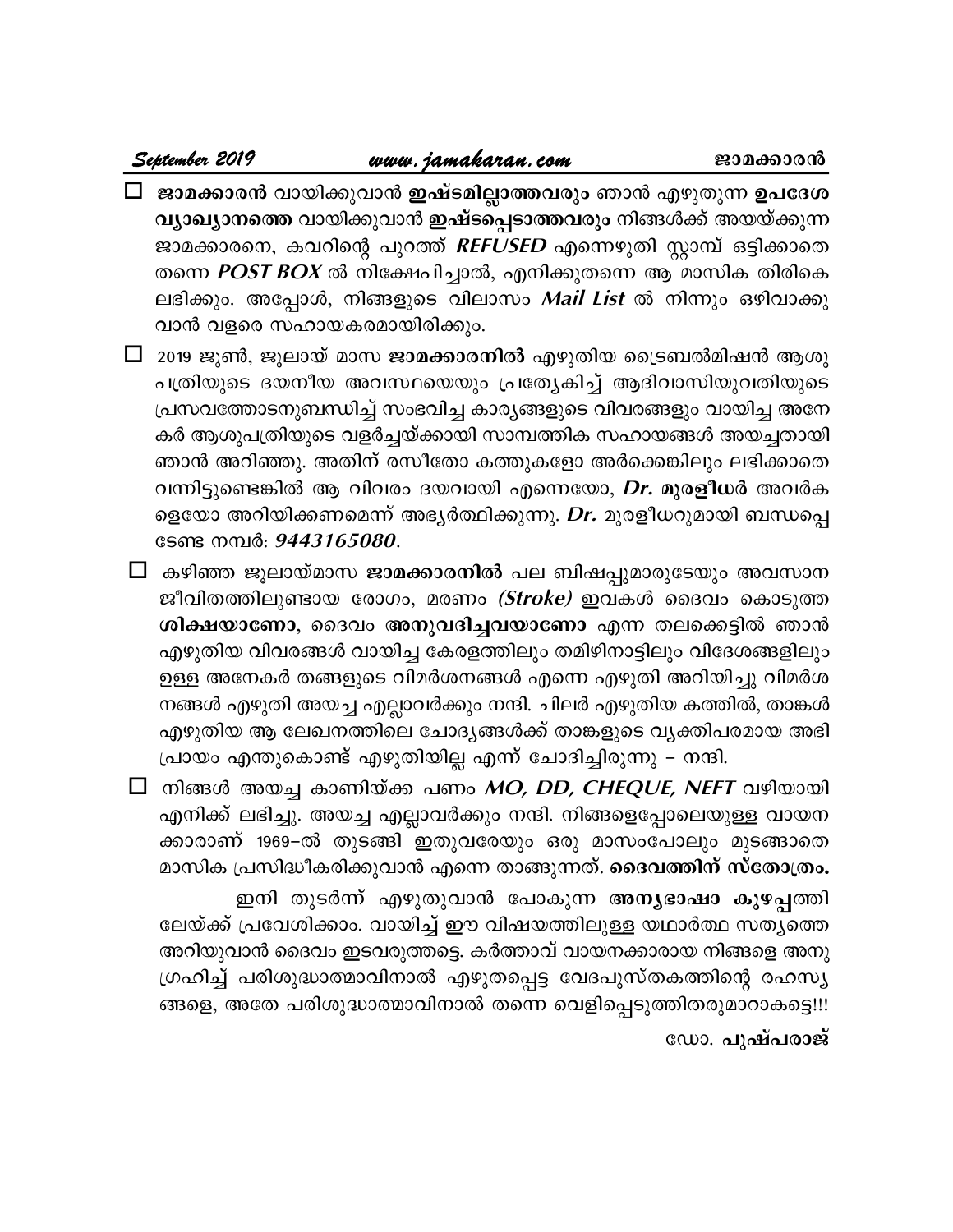

ഒരു ജാമക്കാരൻ പ്രസിദ്ധീകരണം  $((\alpha\mathcal{U}\alpha\mathcal{U}\alpha\mathcal{U}\alpha\mathcal{U}\alpha\mathcal{U}\alpha\mathbf{I})\alpha\mathbf{I}\alpha\mathbf{I}\alpha\alpha\mathbf{I}\alpha\mathbf{I}\alpha\mathbf{I})$ പ്രസാധക കുറിപ്പ്

ജാമക്കാരനിൽ പല വർഷങ്ങൾക്കുമുമ്പ് അന്യഭാ ഷയെക്കുറിച്ച് ചെറിയ ചെറിയ ലേഖനങ്ങളായി പ്രസി ദ്ധീകരിച്ചിരുന്നു. ചോദ്യോത്തര ഭാഗത്തിൽ ഈ വിഷ യത്തെക്കുറിച്ച് പല വ്യാഖ്യാനങ്ങളും എഴുതിയിരുന്നു. ഏകദേശം അതിന്റെ ശേഖരണമാണ് ഇത്. ഈ വിവ രങ്ങൾ ജാമക്കാരനിൽ തുടർന്ന് ഞാൻ എഴുതുമ്പോൾ



പ്രസാധകൻ : *Dr.* പുഷ്പരാജ്

നിങ്ങൾക്ക് എന്തെങ്കിലും സംശയങ്ങൾ ഉണ്ടായാൽ ഉടൻതന്നെ അക്കാര്യം എന്നോട് കത്തെഴുതി ചോദിക്കാം. അങ്ങനെ എഴുതുന്നവർ നിങ്ങളുടെ പൂർണ്ണമായ വിലാസവും ഫോൺ നമ്പരും കൂടി എഴുതുവാൻ മറക്കരുത്. ഊമകത്തുപോലെ എഴുതുന്നവരുടെ കത്ത് ഞാൻ വായിക്കും, പക്ഷേ അതി നുള്ള മറുപടി ഞാൻ എഴുതുകയില്ല. അന്യഭാഷാ വിഷയങ്ങളെക്കുറിച്ച് പാസ്റ്റർമാരോ, വിശ്വാസകളോ ആരെഴുതിയാലും അവരുടെ പേരോ മേൽവി ലാസമോ ഞാൻ മാസികയിൽ പ്രസിദ്ധീകരിക്കുകയില്ല. അതുകൊണ്ട് നിങ്ങൾക്ക് ധൈര്യമായിട്ട് സംശയങ്ങൾ ചോദിക്കാം. എന്നെ വിമർശിച്ചും നിങ്ങൾക്ക് എഴുതാം.

□ യഥാർത്ഥ സത്യം അറിയണം എന്ന് ആഗ്രഹിക്കുന്നവർ ചോദ്യങ്ങൾ ചോദിക്കും. അങ്ങനെ ഉളളവർക്ക് മറുപടികൊടുക്കാം. എന്നെ ഇഷ്ട പ്പെടാത്തവർ, ഞാൻ എഴുതുന്ന വചന വ്യാഖ്യാനത്തെ സമ്മതിക്കാ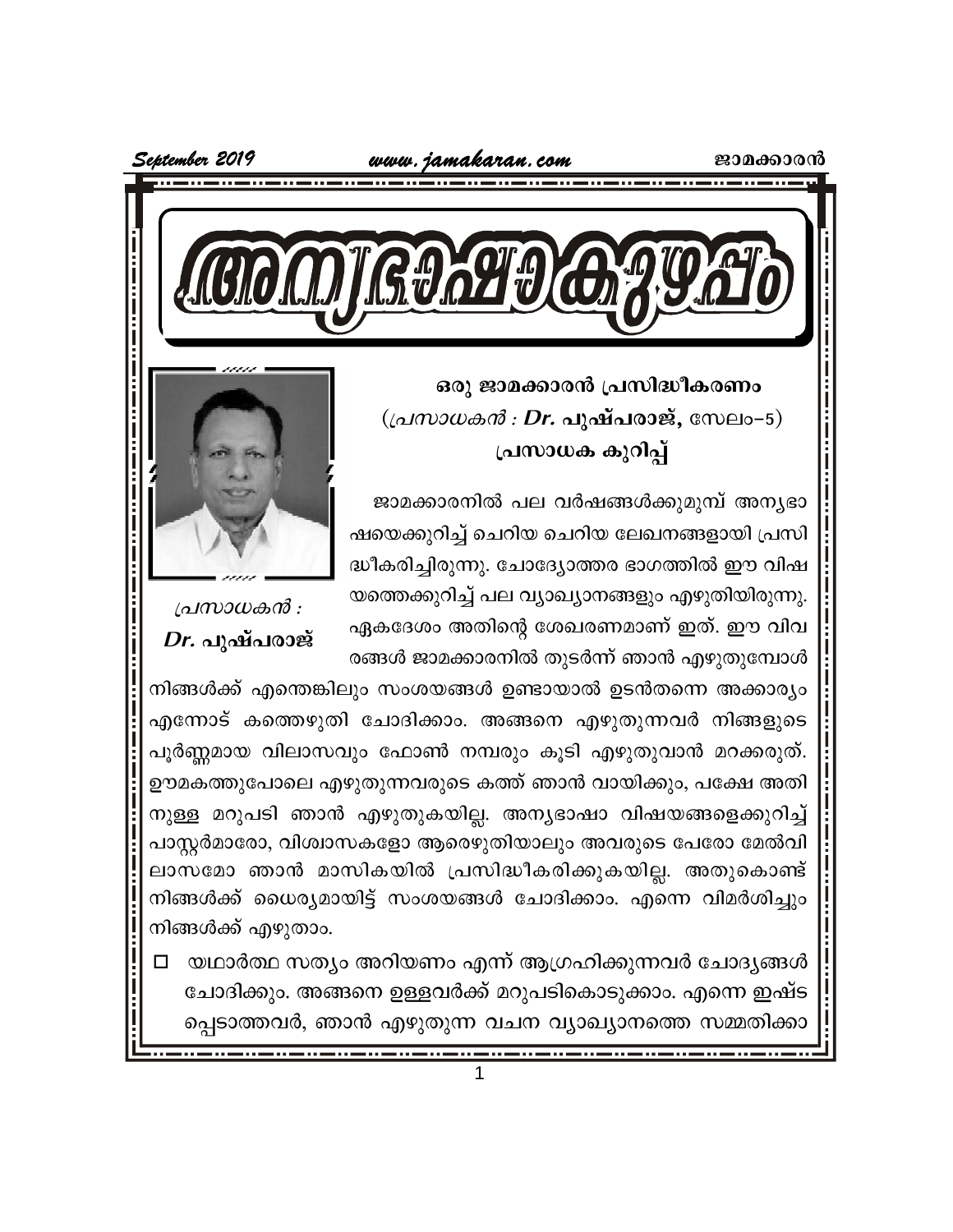# www.jamakaran.com

ത്തവർ വാഗ്വാദം ചെയ്യാൻ ചോദ്യങ്ങൾ ചോദിച്ചാൽ അതിന് മറുപടി തരാൻ ഇഷ്ടപ്പെടുന്നില്ല. പൗലോസ് പറയുന്നതുപോലെ **വാഗ്വാദം** നടത്തുവാൻ ഞാനില്ല.

# ആദ്യം നിങ്ങൾ മനസ്സിലാക്കേണ്ടത്

്തുത് എഴുതുന്ന *Dr*. പുഷ്പരാജ് ആകുന്ന ഞാൻ പരിശുദ്ധാത്മാവിനെ  $\Box$ വിശ്വസിക്കുന്നു. പരിശുദ്ധാത്മാവിന്റെ നിറവ് എനിക്കും കിട്ടിയിട്ടുണ്ട്. പരി ശുദ്ധാത്മാവ് എന്നിൽ ആവസിക്കുന്നതിനാൽ കർത്താവ് എനിക്ക് വര ങ്ങൾ നൽകി. ഞാൻ ദൈവവേലയ്ക്ക് പോകുന്ന സ്ഥലങ്ങളിലെല്ലാം അതത് സ്ഥലത്തെ ആവശ്യങ്ങളുടെ അടിസ്ഥാനത്തിൽ അത്ഭുതങ്ങളും രോഗസൗ ഖ്യങ്ങളും അവർക്ക് ഉണ്ടാകുവാൻ തക്കവണ്ണം എന്നെക്കൊണ്ട് പ്രവർത്തി ക്കുന്നത് ഞാൻ മനസ്സിലാക്കുന്നു. എന്റെ അരികിൽ പ്രാർത്ഥിക്കുവാൻ വ രുന്നവർക്ക് വേണ്ടി പ്രാർത്ഥിക്കുമ്പോൾ അവരുടെ കുറവുകളെ ചൂണ്ടി ക്കാണിച്ച് അവർക്ക് മുന്നറിയിപ്പുകളും ആലോചനകളും പറഞ്ഞ് അയ യ്ച്ചശേഷം അവർ പറയുന്ന സാക്ഷ്യങ്ങളെ ഞാൻ കേൾക്കുമ്പോൾ പരി ശുദ്ധാത്മാവ് എന്നെ തന്റെ ഉപകരണമാക്കി വരങ്ങൾ നൽകി ഉപയോ ഗിച്ചു ദൈവം തന്റെ നാമത്തെ മഹത്വപ്പെടുത്തുന്നു എന്ന് എനിക്കു തന്നെ മനസ്സിലാകുന്നു. കർത്താവിന് സ്തോത്രം!!!

ഞാൻ പ്രസംഗിക്കുമ്പോൾ എന്റെ **വായ്മൊഴിയായി** കർത്താവ് അരുളുന്ന വചനങ്ങൾ മുഖാന്തരം യോഗങ്ങളിൽ വ്യക്തികളിൽ വലിയ മാറ്റങ്ങൾ നടക്കുന്നത് എനിക്ക് കാണുവാൻ സാധിക്കുന്നു. ആ അത്ഭുത സാക്ഷ്യങ്ങളെ ഞാൻ എന്റെ മാസികയിലോ യോഗമദ്ധ്യേ എന്റെ പ്രസംഗ ത്തിലോ അറിയിക്കുന്നില്ല. സൗഖ്യം ലഭിച്ചവരും മാനസാന്തരം ലഭിച്ചവരും എന്റെ യോഗം നടക്കുന്ന സ്റ്റേജിൽ സാക്ഷ്യം പറയുവാൻ ആഗ്രഹിച്ചാലും ഞാൻ അത് അനുവദിക്കുന്നില്ല. നടന്ന അത്ഭുതങ്ങളെ പരസ്യപ്പെടുത്തി യാൽ അത് ദൈവവേലക്കാരനായ എന്നെ ഉയർത്തിക്കാണിക്കും. ആ അത്ഭുതങ്ങൾ ലഭിച്ചവർ ഒരാൾ, മറ്റൊരാളുമായി സംസാരിക്കുമ്പോൾ എന്റെ യോഗത്തിലും എന്റെ പ്രാർത്ഥനയിലും ലഭിച്ച ആലോചനകളെ, രോഗ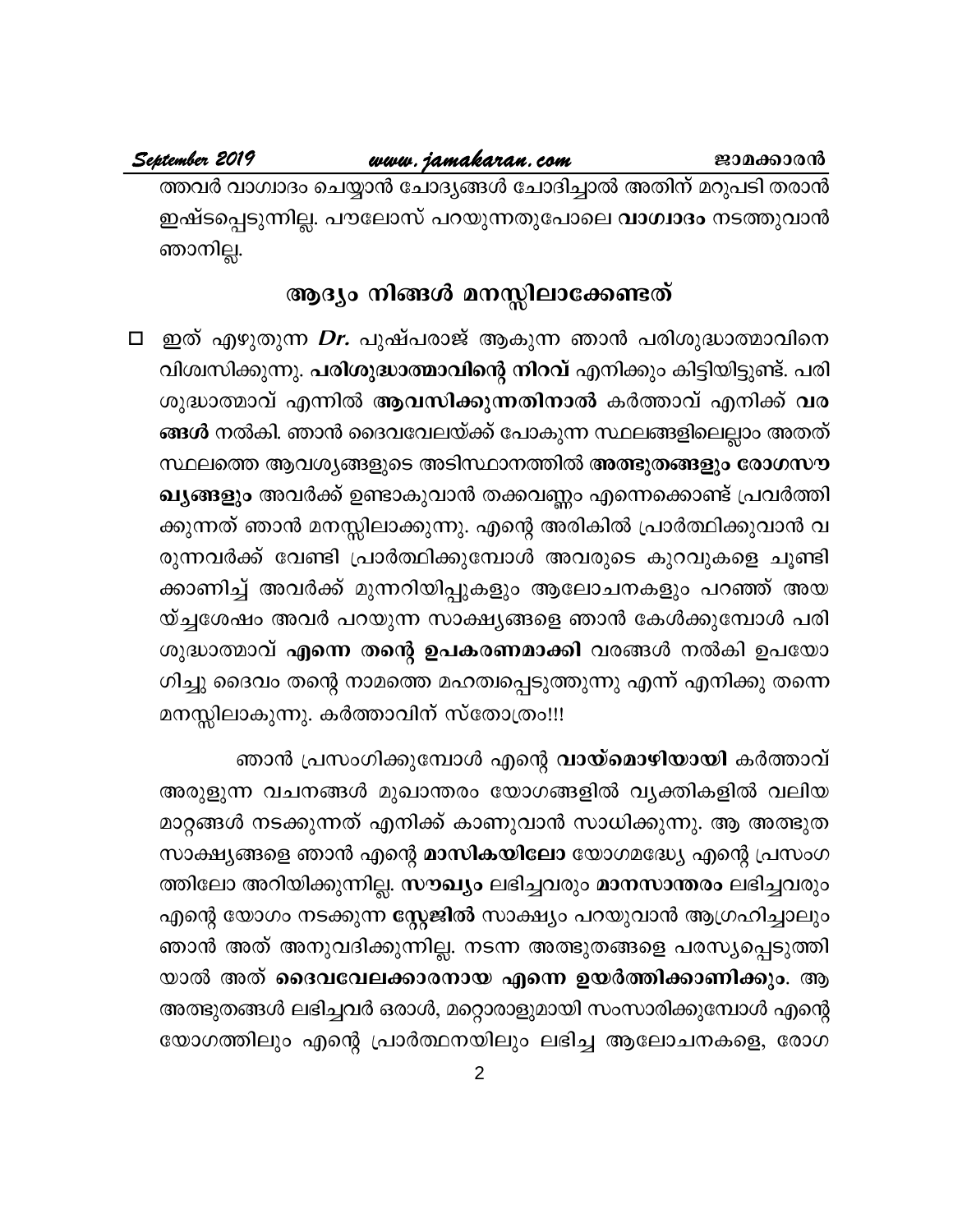# www.jamakaran.com

September 2019

സൗഖ്യത്തെ, മുന്നറിയിപ്പുകളെ, പ്രവചനങ്ങൾ എന്ന് തെറ്റിദ്ധരിക്കുന്നു. അങ്ങനെ മറ്റുള്ളവരോട് എന്നെ പുകഴ്ത്തിപറയുന്നത് എനിക്ക് അപകടം ഉണ്ടാക്കും എന്ന് ഞാൻ ഭയപ്പെടുന്നു. അങ്ങനെ എന്നെ പുകഴ്ത്തി പറ ഞ്ഞാൽ ജനങ്ങൾ കർത്താവിനെ അന്വേഷിക്കാതെ എന്നെ അന്വേഷിച്ചു വരുവാൻ ഇടയാക്കും. പ്രവർത്തിച്ചതും, അത്ഭുതം ചെയ്തതും യേശു ക്രിസ്തുവാണ്. ഈ ചിന്ത, എന്നിൽ പരിശുദ്ധാത്മാവ് നിറഞ്ഞിരിക്കുന്നു എന്ന് ഉറപ്പാക്കുന്നു. അതു മാത്രമല്ല, എന്റെ വ്യക്തിപരമായ ജീവിതം, എന്റെ സ്വന്തഭവനത്തിലും പുറത്തും ഉള്ള എന്റെ സാക്ഷ്യം വഴിയായി പരിശു ദ്ധാത്മാവ് എന്നിൽ വസിക്കുന്നു എന്നുള്ളത് വെളിവാക്കുന്നു. ഈ പരിശു ദ്ധാത്മാവിന്റെ നിറവ്, എനിക്കും മറ്റു ദൈവവേലക്കാർക്കും മാത്രമല്ല, വചനം കേട്ട് അനുസരിച്ച് മാനസാന്തരപ്പെടുന്ന എല്ലാ ക്രിസ്തീയ വിശ്വാസികൾക്കു ള്ളിലും പരിശിദ്ധാത്മാവ് ഇറങ്ങി ഇതേ അൽഭുതങ്ങളും പ്രവർത്തികളും നടത്തിക്കുവാൻ ദൈവം ഇഷ്ടപ്പെടുന്നു.

# ഈ പരിശുദ്ധാത്മാവിനെ പ്രാപിക്കുന്നത് എങ്ങനെ?

# □ പരിശുദ്ധാത്മാവ് ലഭിച്ചു എന്നുള്ളതിന് അടയാളം എന്താണ്?

മുകളിൽ ചോദിച്ചിരിക്കുന്ന ചോദ്യങ്ങളാണ് പലരിലും കുഴപ്പങ്ങൾ ഉണ്ടാക്കുന്നത്. ഈ പ്രധാന വിഷയത്തെ നാം ധ്യാനിക്കുന്നതിനു മുൻപ് ചില അടിസ്ഥാന വിഷയങ്ങൾ വായനക്കാർ അറിയേണ്ടത് വളരെ അത്യാ വശ്യമാണ്.

# ഞാൻ എഴുതുവാൻ പോകുന്ന വിഷയം

ജാമക്കാരനെ പല വർഷങ്ങളായി വായിച്ച് അതെല്ലാം പലരും ബൈൻഡ് ചെയ്ത് വച്ചിരിക്കുന്നതായി ഞാൻ അറിഞ്ഞു. ഞാൻ ജാമക്കാരൻ, Dr. പുഷ്പ രാജ് അവർകളുടെ ഒരു ആരാധകനാണ്. വർഷങ്ങളായി ഞാൻ ജാമക്കാരന് സംഭാവനകൾ അയച്ചു വരുന്നവനാണ് എന്നെല്ലാം നിങ്ങൾ പറഞ്ഞാലും, നിങ്ങൾ മാനസാന്തര അനുഭവം ഇല്ലാത്തവനായിരുന്നാൽ വേദപുസ്തകത്തെ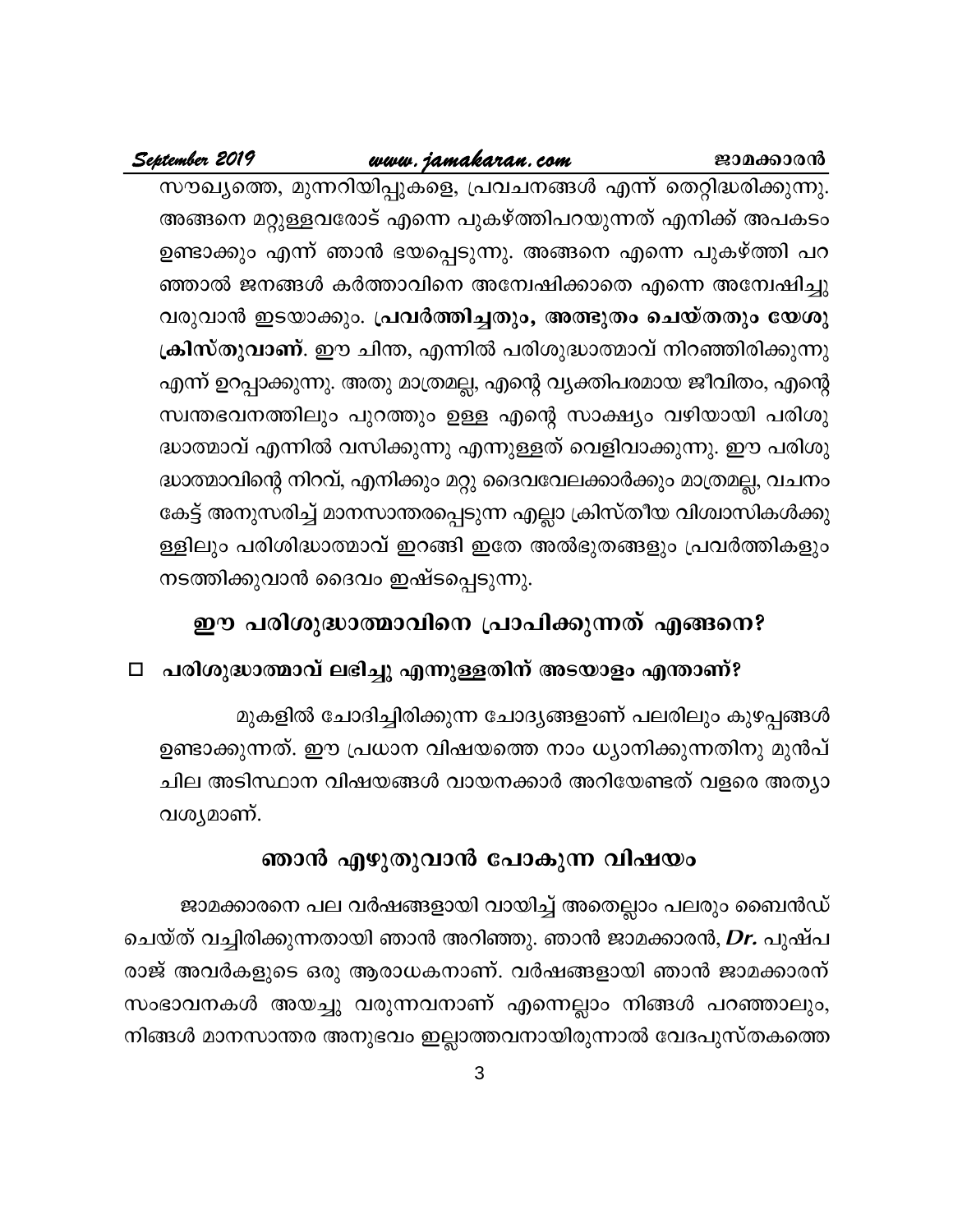September 2019

ക്രമമായി വായിക്കാത്തവരായിരുന്നാൽ, ഇപ്പോൾ ഞാൻ എഴുതുന്ന അനൃഭാ ഷയെക്കുറിച്ചും പരിശുദ്ധാത്മാവിന്റെ പ്രവർത്തനങ്ങളെക്കുറിച്ചും നിങ്ങൾക്കു മനസ്സിലാക്കുവാൻ കഴിയുകയില്ല.

അതുപോലെതന്നെ ഇതു വായിക്കുന്ന നിങ്ങൾ സീനിയർ പാസ്റ്ററോ, ബിഷപ്പോ, ലോകപ്രസിദ്ധ പ്രാസംഗികനോ ആയിരുന്നാലും മാനസാന്തര അനുഭവം ഇല്ലാതെ ബൈബിൾ കോളേജിലെ ഉയർന്ന ഡിഗ്രികൾ സമ്പാദിച്ച വർ ആയിരുന്നാലും ബൈബിൾ കോളേജിലെ അദ്ധ്യാപകൻ ആയിരുന്നാലും ഞാൻ എഴുതുന്ന അന്യഭാഷാ വ്യാഖ്യാനങ്ങളെ നിങ്ങൾക്ക് മനസ്സിലാക്കുവാൻ സാധിക്കുകയില്ല. ഈ വിഷയങ്ങൾ ആദ്യമായി നിങ്ങൾ എല്ലാവരും അറിയ ണം. അതുപോലെതന്നെ രോഗസൗഖ്യവരം ലഭിച്ച വ്യക്തി ആയിരുന്നാലും പല വർഷങ്ങളായി സഭാജനങ്ങളെ അഭിഷേകത്തിൽ വഴി നടത്തിയിരിക്കു ന്നു എന്നു നിങ്ങൾ അവകാശപ്പെട്ടാലും, മാനസാന്തര അനുഭവം ഇല്ലാതെ അന്യഭാഷാ വ്യാഖ്യാനത്തെ മനസ്സിലാക്കുവാൻ കഴിയുന്നതല്ല.

□ അതുകൊണ്ടുതന്നെ മാനസാന്തരത്തിന്റെ അനുഭവം ലഭിക്കാത്തവർ അന്യ ഭാഷയെക്കുറിച്ചു തർക്കിക്കുവാനോ വിമർശിക്കുവാനോ യോഗൃത ഇല്ലാ ത്തവരാകുന്നു.

# മലേഷ്യ പെന്തെക്കോസ്തു സഭയിലെ പാസ്റ്റർമാരുടെ മദ്ധ്യേ ഞാൻ

□ 2017 ൽ മലേഷ്യ **പെന്തെക്കോസ്തു**സഭാ പാസ്റ്റർമാർ എല്ലാവരേയും മലേ ഷ്യയിലുള്ള അതതു ജില്ലകളിൽ ഒരു ആഡിറ്റോറിയത്തിലോ, പള്ളിയുടെ പാരിഷ്ഹാളിലോ കൂട്ടിവരുത്തി അനൃഭാഷയെക്കുറിച്ച് മാത്രം വാദിക്കു വാനും ചോദ്യോത്തരവേളയും ഏർപ്പാടു ചെയ്ത്, അവരുടെ മദ്ധ്യത്തിൽ എന്നെ ഇരുത്തി ഒരു സംവാദം നടത്തി. അതെല്ലാം വീഡിയോയിൽ റിക്കാർഡ് ചെയ്യാനുള്ള ക്രമീകരണം ചെയ്തിരുന്നു. ഈ നല്ല ഏർപ്പാട് ഒരുക്കിയ മാന്യരായ സഭാനേതാക്കളെയും ഞാൻ അഭിനന്ദിക്കുന്നു. ഈ യോഗത്തിൽ സംബന്ധിച്ച വിവിധ പെന്തക്കോസ്തു വിഭാഗത്തിലെ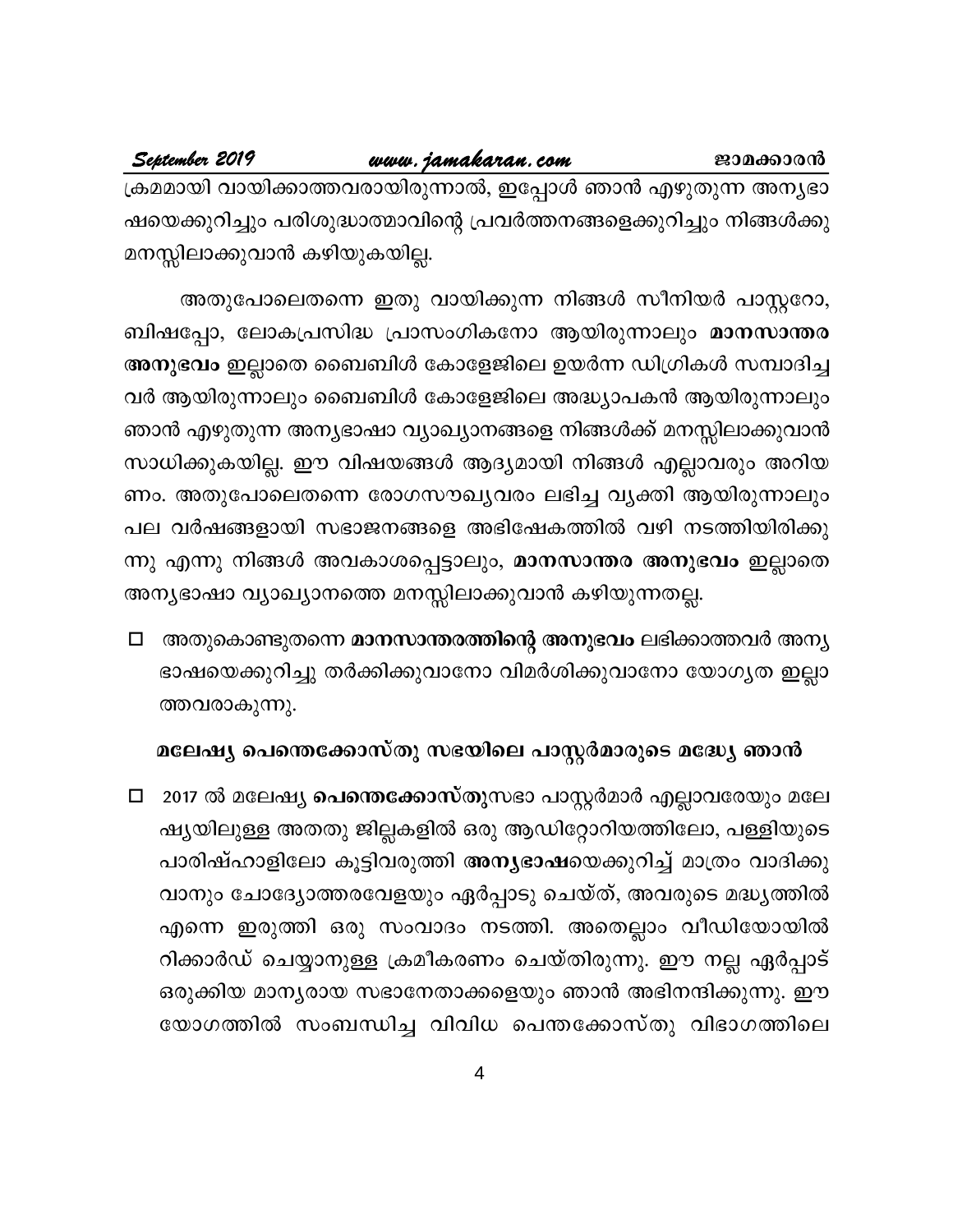# www.jamakaran.com

പാസ്റ്റർമാർ തർക്കത്തിനു ഇടവരുത്തുകയോ ദേഷ്യപ്പെടുകയോ ചെയ്യാതെ തങ്ങൾ ഓരോരുത്തരും നേരത്തെ എഴുതി തയ്യാറാക്കിക്കൊണ്ടുവന്ന ചോദ്യ ങ്ങൾ ഓരോന്നായി എന്നോടു ചോദിച്ചു. അതിനെല്ലാം വേദപുസ്തകത്തിന്റെ അടിസ്ഥാനത്തിൽ എന്റെ പതിവനുസരിച്ച് കണ്ണടച്ചുകൊണ്ട് മറുപടിയും കൊടുത്തുകൊണ്ടേ യിരുന്നു. ഞാനും അവരോട് പരസ്യമായി അന്യഭാ ഷയെക്കുറിച്ച് അവരുടെ വ്യക്തിപരമായ അനുഭവത്തെക്കുറിച്ച് ചോദിച്ചു. അതിന് അവർ പറഞ്ഞ മറുപടിയിൽ അവരുടെ അനുഭവങ്ങൾ <mark>വചനത്തിന്റെ</mark> അടിസ്ഥാനത്തിൽ ഇല്ലാത്തത് ഞാൻ ചൂണ്ടിക്കാണിച്ചു. ആ പ്രത്യേക സംവാദയോഗം തീരുന്നതുവരെ ഞാൻ പറഞ്ഞ മറുപടികൾക്ക് അവിടെ സംബന്ധിച്ച ഒരു പാസ്റ്റർക്കുപോലും എതിർ പറയുവാൻ സാധിച്ചില്ല. ആ പാസ്റ്റർമാരുടെ അനുഭവത്തെ വചനത്തിന്റെ അടിസ്ഥാനത്തിൽ തെറ്റ് എന്ന് ചൂണ്ടിക്കാണിച്ചപ്പോഴും അവരാരും എന്നോട് ദേഷ്യപ്പെട്ടില്ല. ഞാൻ ചോദിച്ച ചോദ്യങ്ങൾക്ക് മറുപടി പറയുവാൻ കഴിയാത്ത വിഷമം കൊണ്ട് ചില പാസ്റ്റർമാർ നിശബ്ദരായി തലകുമ്പിട്ടിരുന്നു. എന്നാലും അനേകവർഷ ങ്ങളായി താനും തന്റെ സഭാജനങ്ങളും ചേർന്ന് അവരുടെ ആരാധനയിൽ സംസാരിച്ച അന്യഭാഷ, അത് വ്യാജം എന്നു ഞാൻ പറഞ്ഞപ്പോൾ അത് അവർക്ക് വലിയ വിഷമം ഉണ്ടാക്കി. അതിന് അവർക്ക് മറുപടി പറയു വാനും കഴിഞ്ഞില്ല. മലേഷ്യയിൽ നടത്തിയ ഈ സംവാദയോഗങ്ങളിൽ പങ്കെടുത്ത, ചോദ്യങ്ങൾ ചോദിച്ച പാസ്റ്റർമാർ എല്ലാവരും വളരെ മാന്യ മായിട്ടാണ് എന്നോട് പെരുമാറിയത്. ഈ യോഗത്തിൽ ഒരു വലിയ ബഹളം ഉണ്ടാകും, *Dr*. പുഷ്പരാജിനെ ചോദ്യങ്ങൾ ചോദിച്ച് അപമാനപ്പെടുത്തും എന്ന് പ്രതീക്ഷിച്ച് ആ യോഗങ്ങൾ ക്രമീകരിച്ചവർക്ക് വളരെ അതിശയം തോന്നി.

ഇതിൽ പ്രധാനമായിട്ടും ഞാൻ പറയുവാൻ ഭാരപ്പെടുന്ന വിഷയം എന്തെ  $\Box$ ന്നാൽ, ഈ യോഗത്തിൽ സംബന്ധിച്ച പെന്തെക്കോസ്ത് പാസ്റ്റർമാർ ഭൂ<mark>രി</mark> ഭാഗവും മാനസാന്തര അനുഭവം ഇല്ലാത്തവരായിരുന്നു എന്ന് ഞാൻ അറി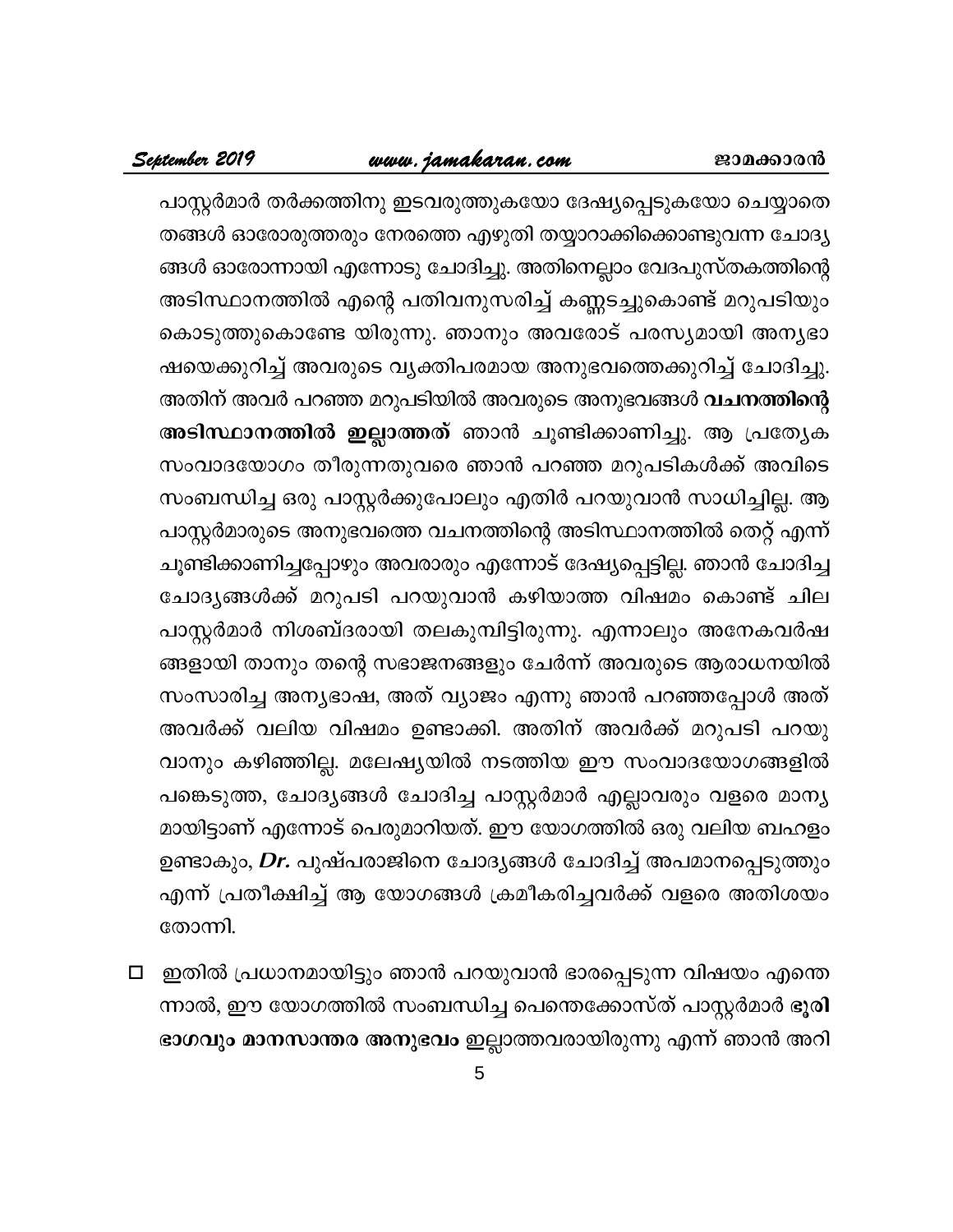# www.jamakaran.com

# September 2019

ഞ്ഞപ്പോൾ പെന്തെക്കോസ്തുസഭകളെക്കുറിച്ച് വലിയ ഒരു ഭാരം എന്നിൽ ഉണ്ടായി. ഈ യോഗം ആരംഭിക്കുന്നതിനുമുൻപ് ഓരോരോ സ്ഥലങ്ങളിലും എന്റെ മാനസാന്തര അനുഭവം, പരിശുദ്ധാത്മനിറവിന്റെ അനുഭവം ആദ്യമേ ഞാൻ അവരോടു വിവരിച്ചു പറഞ്ഞു. അതിന്റെ ശേഷം യോഗത്തിൽ സംബ ന്ധിച്ച ഓരോരോ പാസ്റ്റർമാരുടേയും സഭകളുടെ പേര്, എത്രകാലങ്ങളായി പാസ്റ്റർമാരായി പ്രവർത്തിക്കുന്നു എന്നുള്ള വിവരം ഞാൻ ചോദിച്ചു. അവ സാനം അവരുടെ മാനസാന്തര അനുഭവത്തെ ഞാൻ ചോദിച്ചപ്പോളാണ് അവർക്കൊന്നും യഥാർത്ഥ മാനസാന്തര അനുഭവം ഇല്ലായെന്നുള്ള വിവരം എനിക്കു മനസ്സിലായത്. എല്ലാ പാസ്റ്റർമാരും അവരവരുടെ സീറ്റുകളിൽ, സ്കൂൾ പിള്ളാരെപ്പോലെ നിന്നുകൊണ്ട് മറുപടിപറയാതെ, ഇരുന്നുകൊ ണ്ടുതന്നെ അവരവരുടെ കൈകളിൽ മൈക്ക് കൊടുത്ത് ഓരോരുത്തരു ടേയും അനുഭവങ്ങളെയും ചോദ്യങ്ങളെ ചോദിക്കുവാനുള്ള അവസരവും യോഗം ക്രമീകരിച്ചിരുന്നവർ വളരെ മാനൃതയോടെ ഒരുക്കിയിരുന്നു. യോഗ ത്തിന്റെ അവസാനം ഞാൻ എണീറ്റ് അന്യഭാഷയുടെ ചരിത്രത്തെക്കുറിച്ച് പറഞ്ഞ്, വേദവചനത്തിന്റെ അടിസ്ഥാനത്തിൽ പരിശുദ്ധാത്മാവ് ആരാണ്? ആദിയിൽ മനുഷ്യരുടെ ഉള്ളിൽ **പരിശുദ്ധാത്മാവ്** പ്രവേശിച്ചതും പ്രവർത്തി ച്ചതും എങ്ങനെ എന്നുള്ള കാര്യങ്ങൾ പറഞ്ഞ്, അന്യഭാഷയെ ഒരുവരമാ യിട്ട് വേദപുസ്തകം പറയുന്നതുകൊണ്ട് വരങ്ങൾ ചോദിക്കുവാൻ പാടി ല്ല, അത് ദൈവത്താൽ കൊടുക്കപ്പെടുന്നതാണ് എന്നുള്ള യഥാർത്ഥ്യ ങ്ങളെ അവർക്ക് വെളിപ്പെടുത്തി പ്രാർത്ഥിച്ച് യോഗം അവസാനിപ്പിച്ചു. അതിൽ സംബന്ധിച്ച പാസ്റ്റർമാർ ഭൂരിപക്ഷംപേരും ഞാൻ പറഞ്ഞത് സ്വീക രിക്കുവാൻ ഇഷ്ടപ്പെട്ടില്ല. സഭയിൽ അന്യഭാഷ സംസാരിക്കുന്നത് തെറ്റ് എന്ന് അവർ മനസ്സിലാക്കി. എന്നാലും അതെല്ലാം ഉപേക്ഷിക്കുവാനോ സഭയിൽനിന്നും ഒഴിവാക്കുവാനോ ഞങ്ങളെക്കൊണ്ട് കഴിയുകയില്ലായെന്ന് എന്നോട് അവർ രഹസൃമായി അറിയിച്ചു. പക്ഷേ, എന്റെ വേല യാഥാർത്ഥ്യം അറിയിക്കുക എന്നതാണ്. അത് ഞാൻ പൂർത്തിയാക്കി. അത് സ്ഥീകരിക്കുന്നതും സ്ഥീകരിക്കാത്തതും അവരുടെ ഇഷ്ടം. ഈ നല്ല ഏർപ്പാ ടുകൾക്കായി ഞാൻ ദൈവത്തെ സ്തുതിക്കുന്നു.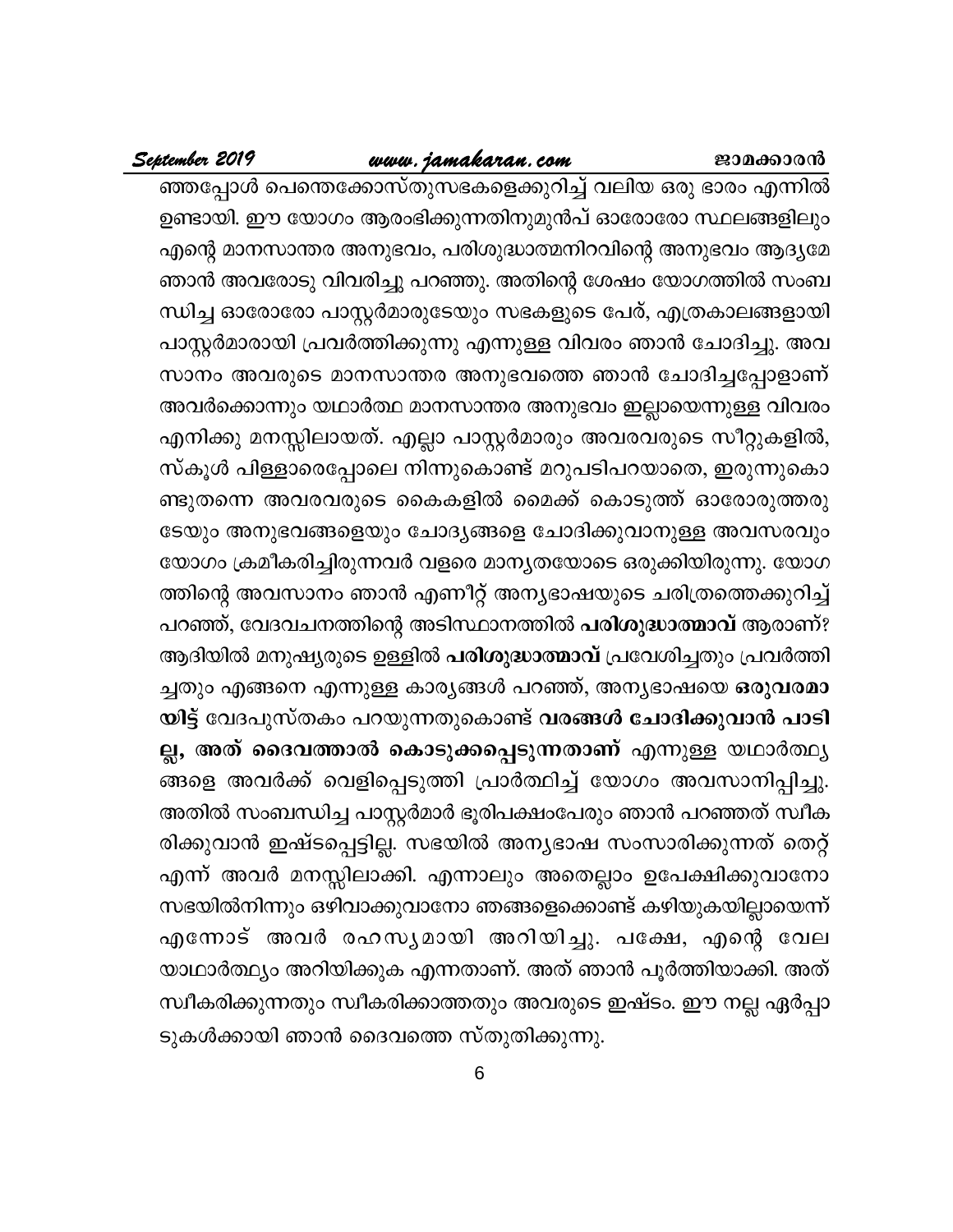# <u>www.jamakaran.com</u>

September 2019

ജാമക്കാരൻ

□ ഭൂരിപക്ഷ പെന്തെക്കോസ്തു പാസ്റ്റർമാർ പാട്ട്, ആരാധന, അഭിഷേക ആരാ ധന, അഗ്നിഅഭിഷേക അനുഗ്രഹ ആരാധാന തുടങ്ങി വിവിധങ്ങളായി സഭയിൽ നടത്തുന്നു. പ്രസംഗം അത്യുഗ്രം, ദർശനം, പ്രവചനം തുടങ്ങി പല അനുഭവങ്ങൾ പാസ്റ്റർമാർക്കുണ്ട് എന്ന് അറിയപ്പെടുന്നു. പക്ഷേ, ആ പാസ്റ്റർമാരുടെ അനുഭവത്തിൽ **മാനസാന്തരം ഇല്ല**. സ്വന്തവീട്ടിലും സഭ യിലും സഭാകാണിയ്ക്ക പണത്തിലും സാക്ഷ്യം ഇല്ല. ജനങ്ങളെ ആകർഷി ക്കുവാൻ പല വിധങ്ങളിലും അവർ കള്ളങ്ങൾ പറയുന്നു. ഇത് പാസ്റ്ററുടെ സ്വന്ത കുടുംബത്തിലുള്ള വൃക്തികളുടെ രഹസ്യമൊഴികളാണ്. ഇതുത ന്നെയാണ് ഇൻഡ്യയിലെ ഭൂരിപക്ഷ പെന്തെക്കോസ്ത് സഭകളുടെയും അവ സ്ഥ.

ഇതെല്ലാം അറിഞ്ഞുകൊണ്ടാണ് അന്യഭാഷയെക്കുറിച്ച് ഞാൻ എഴുതുന്നത്. വായിക്കുന്നതിനുമുൻപ്, വായിക്കുന്നവർ ആരായിരുന്നാലും മാനസാന്തരത്തിന്റെ അനുഭവങ്ങൾ ഉണ്ടായിരുന്നാൽ മാത്രമേ ഞാൻ എഴു തുവാൻ പോകുന്ന സത്യങ്ങളെ മനസ്സിലാക്കുവാൻ കഴിയുകയുള്ളൂ. മറ്റു ള്ളവർ വെറുതെ സമ്മതിക്കുന്നു എന്ന് പറഞ്ഞാലും എഴുതുന്ന സത്യം ശരിയാണ് എന്നുപറഞ്ഞാലും അവരുടെ മനസ്സാക്ഷിപ്രകാരം അവർ പറ യുന്നത് വ്യാജം എന്ന് അറിയുമ്പോൾ ഈ സത്യം അവർക്ക് പ്രയോജന പ്പെടുന്നില്ല.

# വേദവചനത്തെ മനസ്സിലാക്കേണ്ട വിധം

□ ഒരു വചനത്തെ വായിക്കുമ്പോൾ ആ വചനത്തിന്റെ മുകളിലത്തെ വചന ങ്ങ ളെയും ആ വചനത്തിന്റെ താഴെയുള്ള വചനങ്ങളെയും കൂട്ടിചേർത്ത് വായിച്ചാൽ മാത്രമേ ആ വചനത്തിന്റെ പ്രത്യേക ആശയം മനസ്സിലാക്കു വാൻ കഴിയുകയുള്ളൂ.

ഒരു വചനത്തെ വായിക്കുമ്പോൾ അതിന്റെ ചരിത്രസത്യം എന്താണ്? ഏതു സാഹചര്യത്തിലാണ് ആ വചനം എഴുതപ്പെട്ടത്? ആ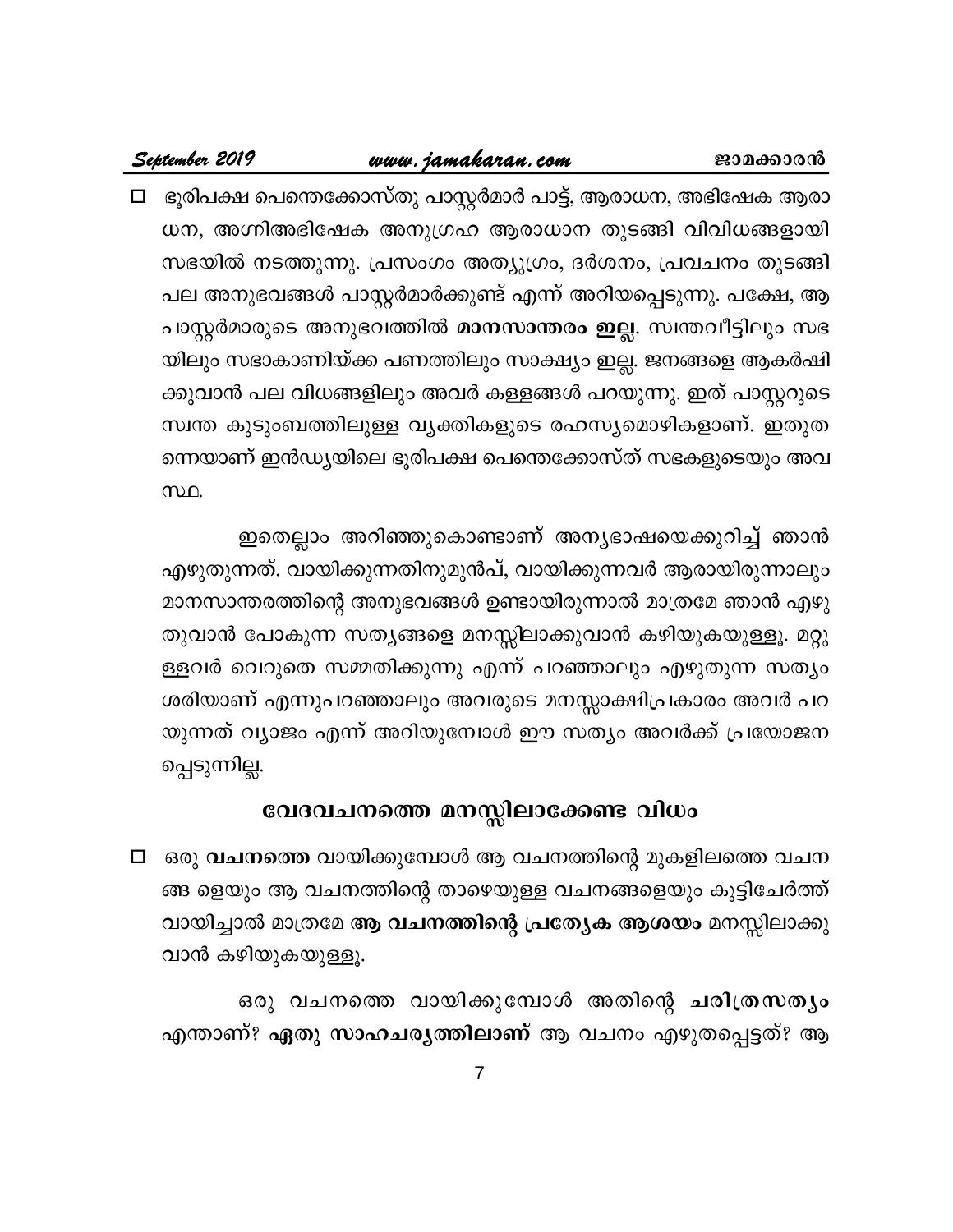വചനം ആർക്കുവേണ്ടിയാണ് എഴുതപ്പെട്ടത്? ആ വചനത്തെ അല്ലെങ്കിൽ ആ അദ്ധ്യായത്തെ എഴുതിയവർ <mark>എന്ത് ഉദ്ദേശ്യത്തോടെയാണ്</mark> എഴുതി യത് എന്നുള്ള കാര്യങ്ങൾ അറിയണം. അതോടൊപ്പം ആ വ്യക്തി അതെ ഴുതുമ്പോൾ ഏത് സാഹചര്യത്തിൽ ആയിരുന്നു? തുടങ്ങിയ വിവരങ്ങൾ അറിയാതെ ഒരു വചനത്തിന്റെ അർത്ഥത്തെ നേരിട്ട് എടുക്കുവാൻ പാടില്ല. അത് ആപത്താണ്. അത് നിങ്ങളെയും നിങ്ങളുടെ ഉപദേശത്തേയും കുഴ പ്പമുള്ളതാക്കും.

□ അതുപോലെ തന്നെ ചില വചനങ്ങളെ അത് എഴുതിയിട്ടുള്ളപ്രകാരം തന്നെ എടുത്ത് ഉപയോഗിക്കാം. ചില വചനങ്ങൾക്ക് **ആത്മീക അർത്ഥം** മനസ്സിലാക്കി അതെടുത്ത് ഉപയോഗിക്കാം. ഉദാ:– മത്തായി 5:23–30 ൽ ഇടർച്ചുള്ള കണ്ണിനെ ചൂഴിന്നെടുക്കുക അതുപോലെ തന്നെ നിങ്ങളുടെ കൈ നിങ്ങൾക്ക് ഇടർച്ച വരുത്തിയാൽ അതിനെ ഛേദിച്ചു കളക എന്നി ങ്ങനെ യേശു പറഞ്ഞു. ഇതിന്റെ യഥാർത്ഥ അർത്ഥം കണ്ണിനെ ചൂഴ്ന്നെടു ക്കുന്നതും കൈയെ ഛേദിച്ചു കളയുന്നതും അല്ല. നീ നരകത്തിൽ പോകാ തിരിക്കുവാൻ ഈ ലോകത്തിലെ ഏതു നഷ്ടത്തെയും സഹിക്കുവാനും ഉപേക്ഷിക്കുവാനും തയ്യാറായിരിക്കണം. ഒരു പാപത്തെ നാം നോക്കുകയാ ണെങ്കിൽ, ആ കണ്ണുകൊണ്ടു മാത്രമല്ല ഇരുകണ്ണുകളും കൊണ്ട് ഒരുപോലെ കാണുന്നു. അതുകൊണ്ട് നേരിട്ട് അർത്ഥം എടുത്താൽ നമ്മിൽ ഭൂരി പക്ഷംപേർക്കും കണ്ണ് ഉണ്ടായിരിക്കുകയില്ല. അതുകൊണ്ട് **ഇങ്ങനെയുള്ള** വചനങ്ങളിൽ അതിന്റെ ആത്മീകഅർത്ഥമാണ് എടുക്കേണ്ടത്. അതുപോ ലെ തന്നെ, സഭയിൽ സ്ത്രീകൾ സംസാരിക്കുവാൻ പാടില്ല എന്ന വചനം, സഭയിൽ സ്ത്രീകൾ മൂടുപടം ഇടണം എന്നുപറയുന്ന വചനം ഇതിനെല്ലാം യഥാർത്ഥ അർത്ഥം മനസ്സിലാക്കണമെങ്കിൽ, **യഹൂദാ സംസ്കാരത്തിന്റെ** അടിസ്ഥാനത്തിൽ അതിന്റെ അർത്ഥം മനസ്സിലാക്കണം. യഹൂദ സംസ്കാ രമായാലും റോമ സംസ്കാരമായാലും നമ്മുടെ ആത്മീക ജീവിതത്തിനും ആത്മാവിനും നല്ലത് എന്നുതോന്നിയാൽ ആ വചനത്തിൽ കർത്താവിന് ഇഷ്ടമായത് നാം കൈക്കൊള്ളണം. ഇങ്ങനെയുള്ള വിഷയത്തിൽ വാഗ്വാദം ഉണ്ടാകുവാൻ പാടില്ല.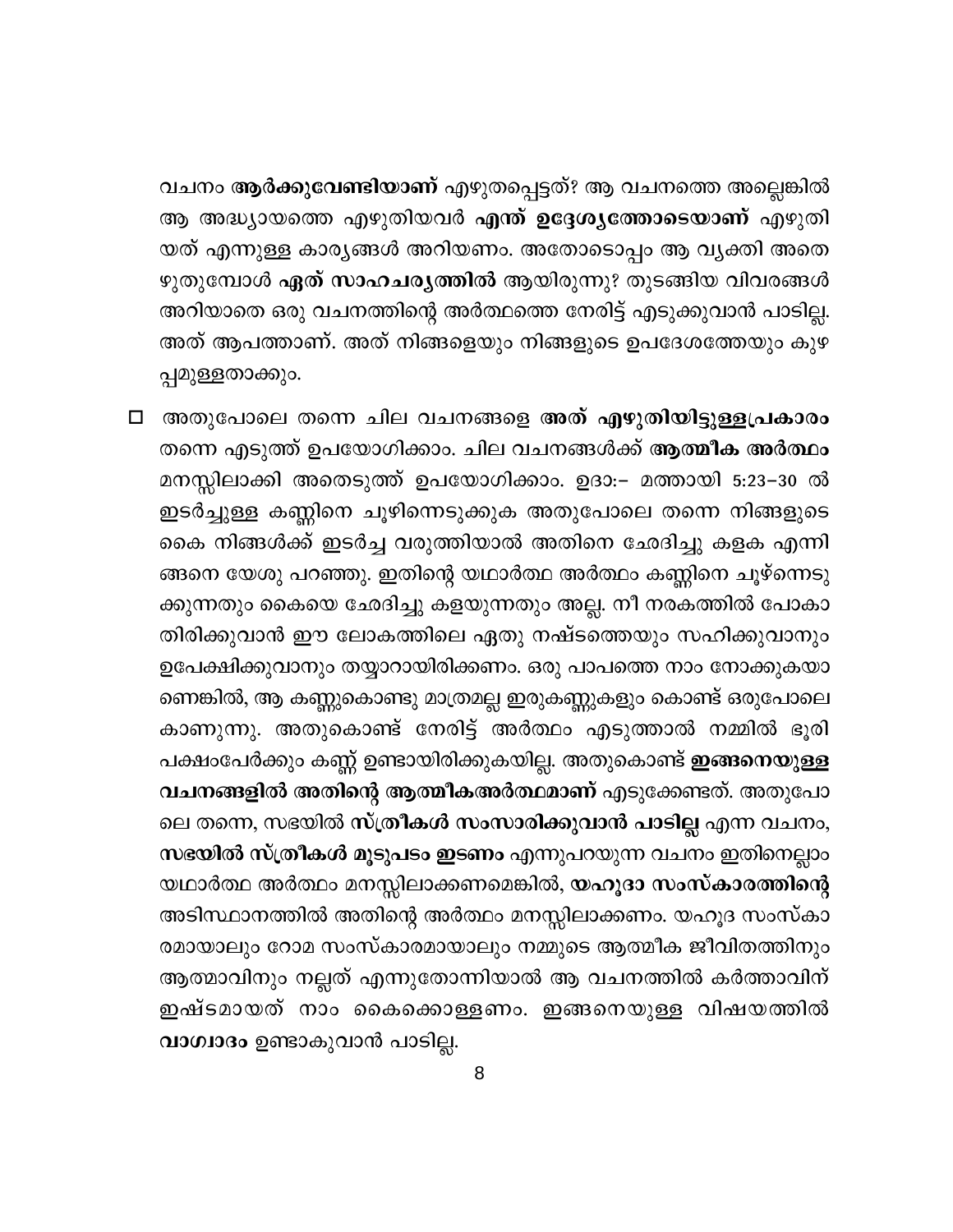അന്യഭാഷയിൽ സംസാരിക്കുന്നവൻ മനുഷ്യരോടല്ല ദൈവത്തോടത്രേ സംസാരിക്കുന്നു; ആരും തിരിച്ചറിയുന്നില്ലല്ലോ; എങ്കിലും അവൻ ആത്മാ വിൽ മർമ്മങ്ങളെ സംസാരിക്കുന്നു. 1 കൊരി:14:1,2. ഈ വചനങ്ങളെ ചൂണ്ടി ക്കാണിച്ചാണ് പെന്തെക്കോസ്തുസഭക്കാർ തങ്ങൾ സംസാരിക്കുന്ന അന്യ ഭാഷയ്ക്ക് <mark>അർത്ഥം ആവശ്യമില്ല</mark> എന്നുപറഞ്ഞ് അന്യഭാഷയെ സംശയിക്കു ന്നത്. ഈ വചനത്തിൽ എഴുതിയിരിക്കുന്ന അന്യഭാഷയ്ക്ക് അർത്ഥം ചോദി ക്കുവാൻ പാടില്ല എന്ന് ആ വചനത്തിൽ എഴുതിയിരിക്കുന്നതുകൊണ്ട് അവർ സംസാരിക്കുന്ന അന്യഭാഷയ്ക്ക് അർത്ഥം ചോദിക്കുവാൻ പാടില്ലായെന്ന് അവർ പറയുന്നു. ഇവർ ജനങ്ങളെ വഞ്ചിക്കുവാൻ ഉപയോഗിക്കുന്ന വചനമാ ണിത്. ഈ വചനത്തിന്റെ അർത്ഥം പാസ്റ്റർമാർക്ക് അറിയത്തില്ല. കാരണം അവരെ പറഞ്ഞ് ഏൽപ്പിച്ചവർ ആ വചനത്തിന്റെ സാഹചര്യത്തെ മറച്ചിരി ക്കും. ഈ ലേഖനത്തിന്റെ ആരംഭത്തിൽ വചനത്തിന്റെ അർത്ഥം എങ്ങനെ എടുക്കണം എന്ന് എഴുതി. അതിൻപ്രകാരം വചനത്തിന്റെ അർത്ഥത്തെക്കു റിച്ച് നിങ്ങൾ അറിയേണ്ട പ്രധാന വിഷയം

- ഈ ലേഖനം എഴുതിയത് ആര്?  $\Box$
- ആർക്കുവേണ്ടിയാണ് ഈ ലേഖനം എഴുതപ്പെട്ടത്?  $\Box$
- ഈ ലേഖനം കൊരിന്ത്യസഭയ്ക്ക് അല്ലാതെ മറ്റു സഭകളും കൈക്കൊള്ളു  $\Box$ വാൻ എഴുതപ്പെട്ടതാണോ?
- ഈ ലേഖനത്തിനുള്ള വിഷയങ്ങൾ മറ്റു സഭകൾക്കും യോജിച്ചതാണോ?  $\Box$
- പൗലോസ് മറ്റു സഭകൾക്ക് തന്റെ ലേഖനം എഴുതുമ്പോൾ ഒരു ലേഖ  $\Box$ നത്തിലെങ്കിലും അന്യഭാഷയെക്കുറിച്ച് എഴുതിയതായിട്ട് ആർക്കെങ്കിലും ചൂണ്ടിക്കാണിക്കുവാൻ കഴിയുമോ?
- □ ഒരു ലേഖനത്തിലും ഒരു സഭയ്ക്കും അനൃഭാഷയെക്കുറിച്ച് എഴുതിയി <u>ခ္ခါမ္</u>မ.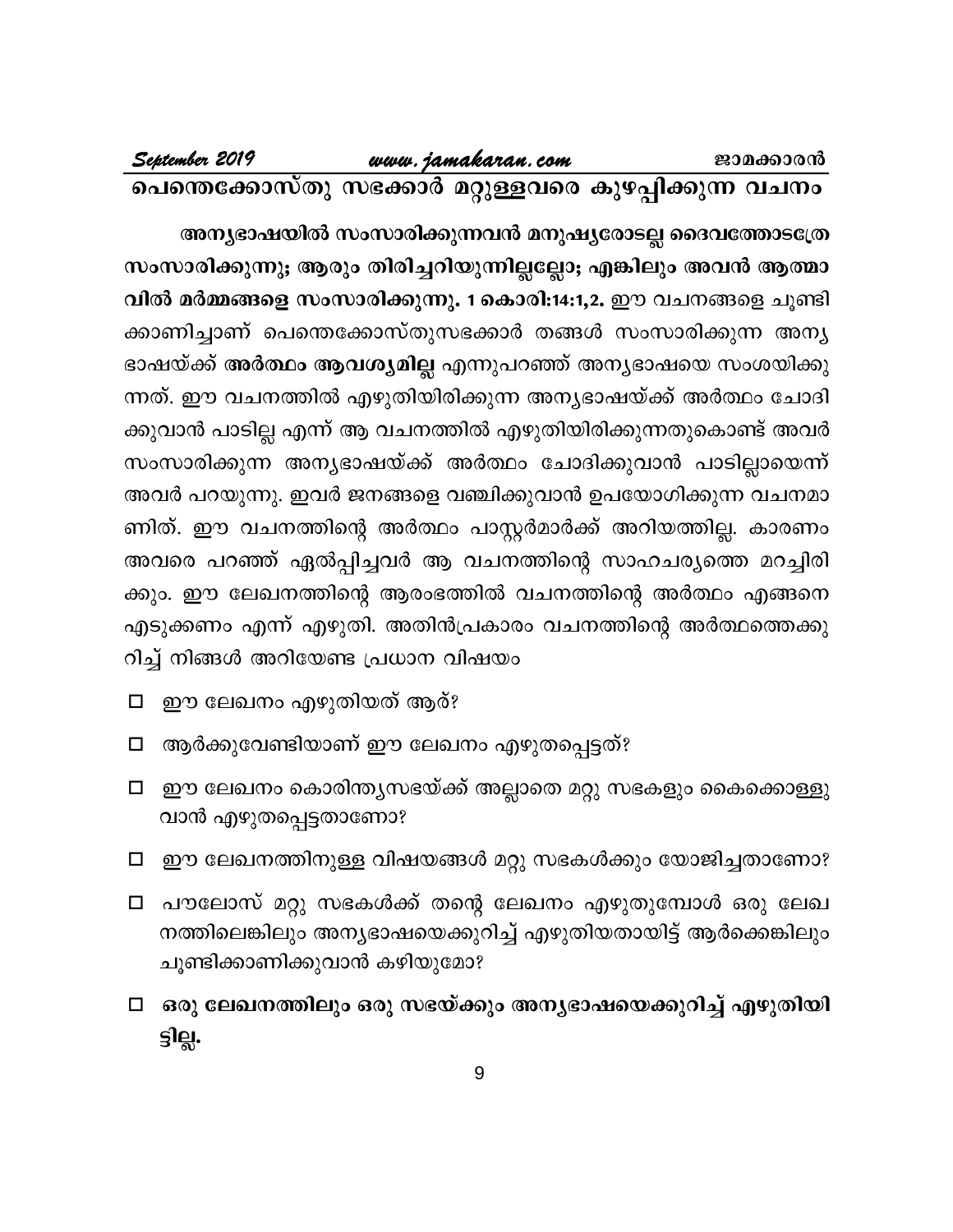# www.jamakaran.com

ജാമക്കാരൻ

September 2019

- പ്രാർത്ഥന ചെയ്യുമ്പോൾ എന്ന് ആ വചനത്തിൽ ചൂണ്ടിക്കാണിക്കുന്നതിന്റെ അർത്ഥം ഒരാൾ തന്റെ വ്യക്തിപരമായ പ്രാർത്ഥനയിൽ പറയപ്പെട്ടതാണോ? അതോ സഭാ ആരാധനയുടെ മധ്യേ ചെയ്യപ്പെട്ട പ്രാർത്ഥനയാണോ അത്. മുകളിൽ എഴുതപ്പെട്ടിട്ടുള്ള ചോദ്യങ്ങൾക്കുള്ള മറുപടി കണ്ടുപിടിച്ചു ധ്യാനി പ്പിൻ. അതേ അദ്ധ്യായത്തിൽ 1 കൊരി :14:4 ൽ അന്യഭാഷ സംസാരിക്കുന്ന വനെക്കുറിച്ചും പ്രവചനം പറയുന്നവനെക്കുറിച്ചും എഴുതപ്പെട്ടിരിക്കുന്നു. അത് കൊരിന്ത്യസഭയ്ക്കുവേണ്ടി മാത്രമാണ് ആ ഒരു വചനത്തെ എഴുതി യിരിക്കുന്നത്. അതുകൊണ്ട് ഇത് കൊരിന്ത്യ പട്ടണത്തിൽ സഭാരാധനാ മദ്ധ്യേ നടന്ന സംഭവത്തെയാണ് അപ്പോസ്തലനായ പൗലോസ് ഇവിടെ എഴുതിയിരിക്കുന്നത്. നേരത്തെ ആ സഭയിലെ ഭാഷാപ്രശ്നത്തെക്കുറിച്ച് പൗലോസ് അറി ഞ്ഞതിനാൽ ഈ ലേഖനം എഴുതേണ്ടതായ ആവശ്യം വന്നു. ഈ സാഹചര്യത്തേയും നാം മനസ്സിലാക്കിയെങ്കിൽ മാത്രമേ ഈ വചനത്തിന്റെ യഥാർത്ഥ അർത്ഥം നമുക്ക് മനസ്സിലാക്കുവാൻ കഴിയുക യുള്ളൂ. ഈ വിഷയത്തെക്കുറിച്ചും ഇതേ തുടർന്നുള്ള സംഭവത്തെക്കു റിച്ചും ഞാൻ എഴുതുന്ന ലേഖനത്തിൽ അവസാനഭാഗത്ത് വിശദീകരി ക്കും. ഒരു വചനത്തിന്റെ അർത്ഥത്തെ എങ്ങനെ മനസ്സിലാക്കണം എന്ന് നിങ്ങൾ മനസ്സിലാക്കുവാൻ വേണ്ടിയാണ്. ഈ വചനത്തെ ഉദാഹരണ മായി ഞാൻ എഴുതിയത്.
- ഇനി അന്യഭാഷ ഉണ്ടോ?  $\Box$
- അന്യഭാഷ നാം സംസാരിക്കാമോ?  $\Box$
- അനൃഭാഷ പരിശുദ്ധാത്മാവിന്റെ നിറവിന് അടയാളമായി കൊടുക്കപ്പെട്ട □ താണോ?
- ഇനി എനിക്ക് അനൃഭാഷ വേണം എന്ന് അപേക്ഷിക്കാമോ?  $\Box$
- പരിശുദ്ധാത്മാവിനെ നിറവ് നമ്മിൽ ഉണ്ടോ ഇല്ലയോ എന്ന് എങ്ങനെ □ തിരിച്ചറിയുവാൻ സാധിക്കും?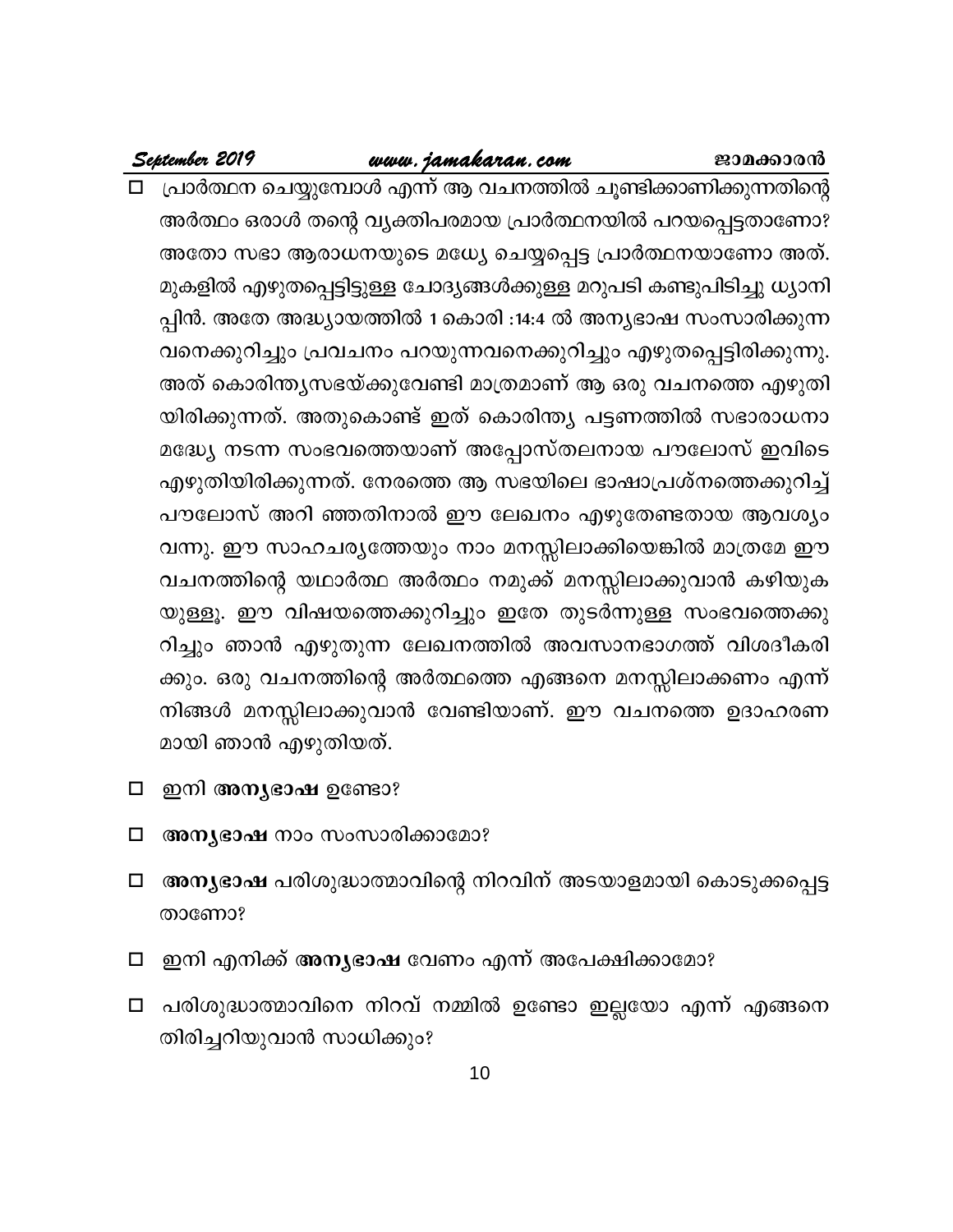# **September <sup>2019</sup> www.jamakaran.com Pma¡mc³** ഈ ചോദ്യങ്ങൾക്കുള്ള മറുപടി

1. **പരിശുദ്ധാത്മാവിനെ** നോക്കി പരിശുദ്ധാത്മാവേ ഞങ്ങളെ നിറയ്ക്കേണമേ എന്നു പ്രാർത്ഥിക്കാമോ. **ഇൗ ചോദൃങ്ങശക്കുള്ള മറുപട।**<br>പരിശുദ്ധാത്മാവിനെ നോക്കി പരിശുദ്ധാത്മാവേ ഞങ്ങളെ നിറയ്ക്കേണമേ<br>എന്നു പ്രാർത്ഥിക്കാമോ.<br>പ്രാർത്ഥിക്കാമോ?<br>പ്രാർത്ഥിക്കാമോ?

പ്രാർത്ഥിക്കാമോ? )ന്നു പ്രാര്ത്ഥിക്കാമോ.<br>രിശുദ്ധാ**ത്മാവേ** വരണമേ എന്ന് പാസ്റ്ററോട് ചേർന്ന് സഭാമക്കളും<br>രാം പ്രാർത്ഥിക്കുമ്പോൾ **പരിശുദ്ധാത്മാവിനെ** അദിസംബോധന<br>ത് പ്രാർത്ഥിക്കാമോ?<br>ഇതായെല്ലെ പണ്ഡ 2.4 ശ്രീ *അറിയി ഇരിയ് ഇ*രി മാറിയുണ്ടിന് മാർ പ്

ചെയ്ത് പ്രാർത്ഥിക്കാമോ?

ഇങ്ങനെയുള്ള പ്രത്യേക ചോദ്യങ്ങൾക്ക് മറുപടി അറിയുന്നതിന് മുൻപ്, പരിശുദ്ധാത്മാവിനെക്കുറിച്ചും പരിശുദ്ധാത്മാവിന്റെ **ആദ്യവരവിനെക്കുറിച്ചും** ചെയ്ത് പ്രാർത്ഥിക്കാമോ?<br>ഇങ്ങനെയുള്ള പ്രത്യേക ചോദ്യങ്ങൾക്ക് മറുപടി അറിയുന്നതിന് മുൻപ്,<br>പരിശുദ്ധാത്മാവിനെക്കുറിച്ചും പരിശുദ്ധാത്മാവിന്റെ **ആദ്യവരവിനെക്കുറിച്ചും**<br>പുതിയ നിയമസഭ ആരംഭിച്ചതിനെക്കുറിച്ചും നാം ധ്യാനിക്കുവാൻ പോകുക<br>യ യാണ്.

# ആദ്യമായി ഭാഷയുടെ ആരംഭത്തെക്കുറിച്ച് നമുക്കു **wyomlanoo**

ഉല്പ:11:1. ഭൂമിയിൽ എല്ലായിടത്തും ഒരു ഭാഷയും ഒരു സംസ്കാരവും ആദൃമായി ഭാഷയുടെ ആരംഭത്തെക്കുറിച്ച് നമുക്കു<br>ധൃാനിക്കാം<br>ഉല്പ:11:1. ഭൂമിയിൽ എല്ലായിടത്തും ഒരു ഭാഷയും ഒരു സംസ്കാരവും<br>മാത്രമാണ് ഉണ്ടായിരുന്നത്. ആദിയിൽ ദൈവം ആദമിനേയും ഹവ്വയേയും<br>മാത്രം ആണും പെണ്ണുമായി സൃഷ്ടിച്ചു. അവിടെ അവർ ദൈവത് മാത്രം **ആണും പെണ്ണു**മായി സൃഷ്ടിച്ചു. അവിടെ അവർ ദൈവത്തോടു ് ഉല്പ:11:1. ഭൂമിയിൽ എല്ലായിടത്തും ഒരു ഭാഷയും ഒരു സംസ്കാരവും<br>മാത്രമാണ് ഉണ്ടായിരുന്നത്. ആദിയിൽ ദൈവം ആദമിനേയും ഹവ്വയേയും<br>മാത്രം ആ**ണും പെണ്ണുമായി സൃഷ്ടിച്ചു. അവിടെ അവർ ദൈവത്തോടു**<br>ഏത് ഭാഷയിലാണ് സംസാരിച്ചത്. ഇതിന്റെ വിവരണം വേദ ് ഉലപ:11:1. ഭൂമിയിൽ എല്ലായിടത്തും ഒരു ഭാഷയും ഒരു സംസകാരവും<br>മാത്രമാണ് ഉണ്ടായിരുന്നത്. ആദിയിൽ ദൈവം ആദമിനേയും ഹവ്വയേയും<br>മാത്രം **ആണും പെണ്ണു**മായി സൃഷ്ടിച്ചു. അവിടെ **അവർ ദൈവത്തോട്ട**<br>സംസാരിച്ചു എന്നു നാം വായിക്കുന്നു. ആ സമയത്ത് എഴുതപ്പെട്ടിട്ടില്ല. അന്ന് ഹവ്വ വിലക്കപ്പെട്ട കനി ഭക്ഷിച്ചതുകൊണ്ട് ദൈവകോ പത്തിനിരയായി **ദൈവമഹത്വം** അവർക്ക് എന്നേയ്ക്കുമായി നഷ്ടപ്പെട്ടു. അതു സംസാരിച്ചു എന്നു നാം വായിക്കുന്നു. ആ സമയത്ത അവര ദൈവത്തോട<br>**ഏത് ഭാഷയിലാണ്** സംസാരിച്ചത്. ഇതിന്റെ വിവരണം വേദപുസ്തകത്തിൽ<br>എഴുതപ്പെട്ടിട്ടില്ല. അന്ന് ഹവ്വ വിലക്കപ്പെട്ട കനി ഭക്ഷിച്ചതുകൊണ്ട് ദൈവകോ<br>പത്തിനിരയായി **ദൈവമഹത്വം** അവർക്ക് ദെവമഹത്വത്തിൽ അവർ സംസാരിച്ചിരിക്കാം. ആ സംഭാഷണത്തിലെ വാക്കു കൾ എങ്ങനെ ആയിരുന്നിരിക്കാം എന്നു നമുക്ക് അറിയത്തില്ല. പിശാചും വരെയും ഏദെൻതോട്ടത്തിൽ ദൈവവുമായി ഉലാത്തികൊണ്ടിരിക്കുമ്പോൾ<br>ദൈവമഹത്വത്തിൽ അവർ സംസാരിച്ചിരിക്കാം. ആ സംഭാഷണത്തിലെ വാക്കു<br>കൾ എങ്ങനെ ആയിരുന്നിരിക്കാം എന്നു നമുക്ക് അറിയത്തില്ല. പിശാചും<br>സ്വർഗ്ഗത്തിൽ ഉണ്ടായിരുന്നവനാണ്. നമുക്ക് വേല വരെയും ഏദെരതോട്ടരതിരാ ദൈവവുമായി ഉലാത്തികൊണ്ടിരിക്കുമ്പോശ<br>ദൈവമഹത്വത്തിൽ അവർ സംസാരിച്ചിരിക്കാം. ആ സംഭാഷണത്തിലെ വാക്കു<br>കൾ എങ്ങനെ ആയിരുന്നിരിക്കാം എന്നു നമുക്ക് അറിയത്തില്ല. പിശാചും<br>സ്വർഗ്ഗത്തിൽ ഉണ്ടായിരുന്നവനാണ്. നമുക്ക് വേല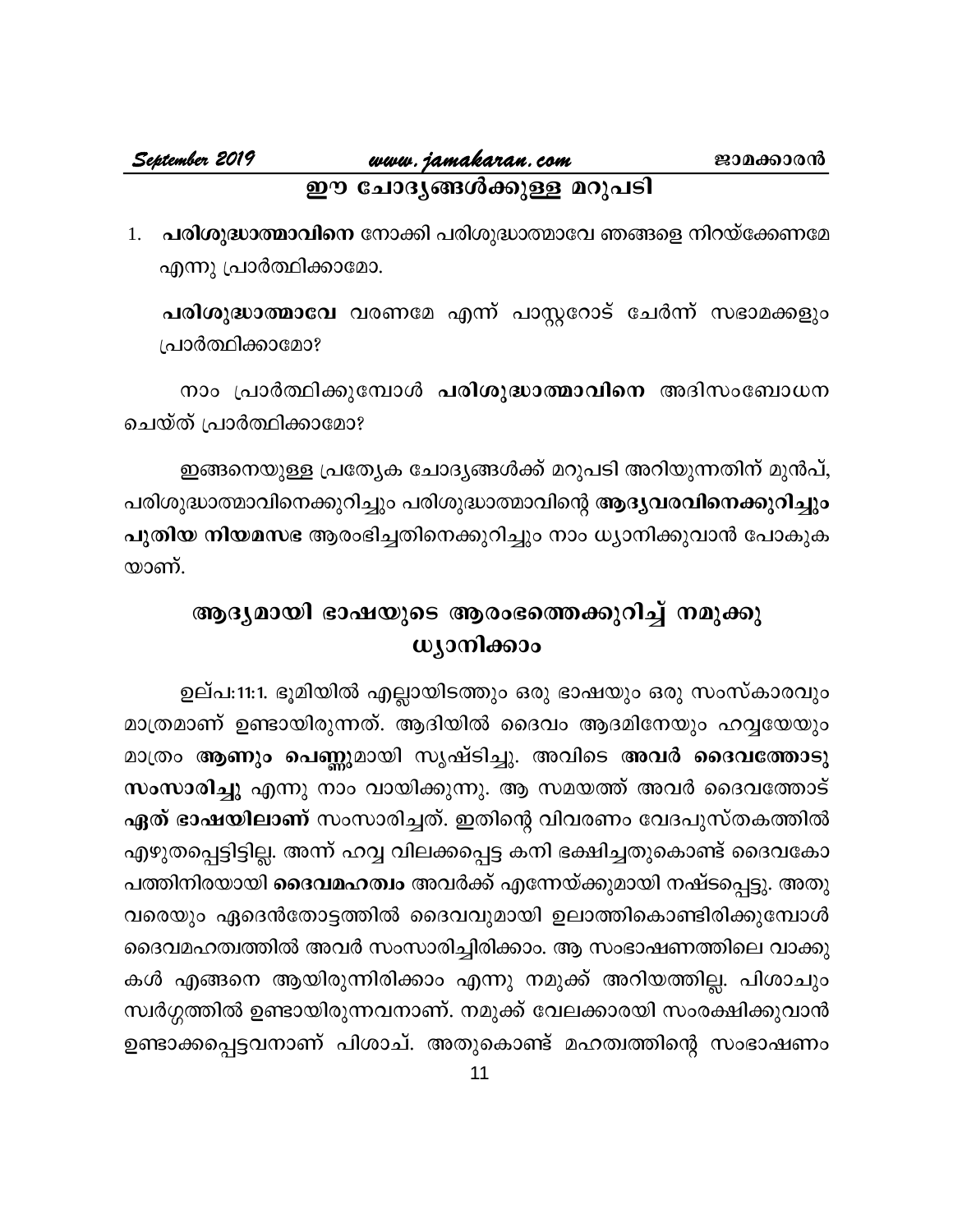# www.jamakaran.com

അവന് അറിയാം. ആ ഭാഷയിൽ പിശാച് ഹവ്വയോട് സംസാരിച്ചിരിക്കണം എന്നു നമുക്ക് ഊഹിക്കാം. പക്ഷേ, ഏദെൻ തോട്ടത്തിൽനിന്നും ആദമിനേയും ഹവ്വയേയും പുറത്താക്കിയശേഷം അവർ ഏതു ഭാഷയിലാണ് തമ്മിൽ തമ്മിൽ സംസാരിച്ചത് എന്നുള്ള ചോദ്യം നമുക്ക് ഉണ്ടാകും. ഭാഷാ പണ്ഡിതൻമാരുടെ ഗവേഷണത്തിന്റെ അടിസ്ഥാനത്തിൽ പുരാതന മനുഷ്യർ ശബ്ദം ഉണ്ടാക്കി അതിൻമൂലം ആശയവിനിമയം നടത്തിയിരിക്കാം. ഓരോരോ ശബ്ദത്തിനും ഓരോരോ അർത്ഥങ്ങൾ മനസ്സിലാക്കി തമ്മിൽ തമ്മിൽ പരിചയപ്പെടുവാൻ തുട ങ്ങി. വർഷങ്ങൾക്കു മുൻപ് നമ്മുടെ ഇന്ത്യയിൽ സന്ദേശങ്ങൾ കൈമാറുവാൻ ടെലഗ്രാം ഉപയോഗിച്ചിരുന്നത് നമുക്കേവർക്കും അറിയാവുന്നതാണവല്ലോ? ടെലഗ്രാം വകുപ്പിൽ ജോലിചെയ്തിരുന്നവർ, അതുമുഖേന വരുന്ന സന്ദേസ ത്തിന്റെ കോഡുകൾ ശബ്ദത്തിനനുസരിച്ച് ABCD എന്നുള്ള അക്ഷരങ്ങളാക്കി മാറ്റി സന്ദേശങ്ങളെ ജനങ്ങളിൽ എത്തിക്കുമായിരുന്നു. ആദി മനുഷ്യരും മര ങ്ങളിലും കല്ലുകളിലും പലരീതിയിൽ കൊട്ടി ശബ്ദം ഉണ്ടാക്കി പരസ്പരം ആശയവിനിമയം നടത്തിയിരുന്നു. അതേ രീതിയിലാണ് ഡോ. അലക്സാ ണ്ടർ ഗ്രഹാംബെൽ എന്ന ശാസ്ത്രജ്ഞൻ ടെലഗ്രാം കണ്ടുപിടിച്ചത്. ശബ്ദ തരംഗങ്ങളിൽക്കൂടി കാര്യങ്ങൾ മനസ്സിലാക്കുന്നതിനു മുൻപ് ആംഗ്യങ്ങളിലൂ ടെയാണ് ആശയവിനിമയം നടത്തിയിരുന്നത്. ഇതിൽ നിന്നും കാലക്രമേണ ഭാഷയായി രൂപാന്തരപ്പെട്ടു. നമ്മുടെ വേദപുസ്തകത്തിൽ പറഞ്ഞപ്രകാരം ആദമും ഹവ്വയും വഴിയായി സന്തതികൾ വർദ്ധിച്ചു എന്നും തുടർന്നുള്ള അദ്ധ്യായങ്ങലിൽ കൂടി നാം വായിച്ചറിയുന്നു. ആ സന്തതികളെല്ലാവർക്കും ഒരേ ഭാഷയായിരുന്നു. ആ ഒരേ ഭാഷയാണ് ദൈവത്തിന്റെ പദ്ധതിയെ നശിപ്പി ക്കുവാൻ കാരണമായത്.

# മനുഷ്യനെക്കുറിച്ച് ദൈവത്തിന്റെ ആരംഭപദ്ധതി

ദൈവം ആദാമും ഹവ്വയും വഴിയായി ഭൂമിയിൽ മനുഷ്യവർഗ്ഗത്തെ ഉണ്ടാ ക്കിയതിന്റെ ഉദ്ദേശ്യം, ദൈവഭക്തിയുള്ള സന്തതികളെ ഉണ്ടാക്കി അവർ തന്നെമാത്രം വണങ്ങി ആരാധിച്ച് സ്തുതിച്ച് ദൈവത്തെ മഹത്വപ്പെടുത്തണം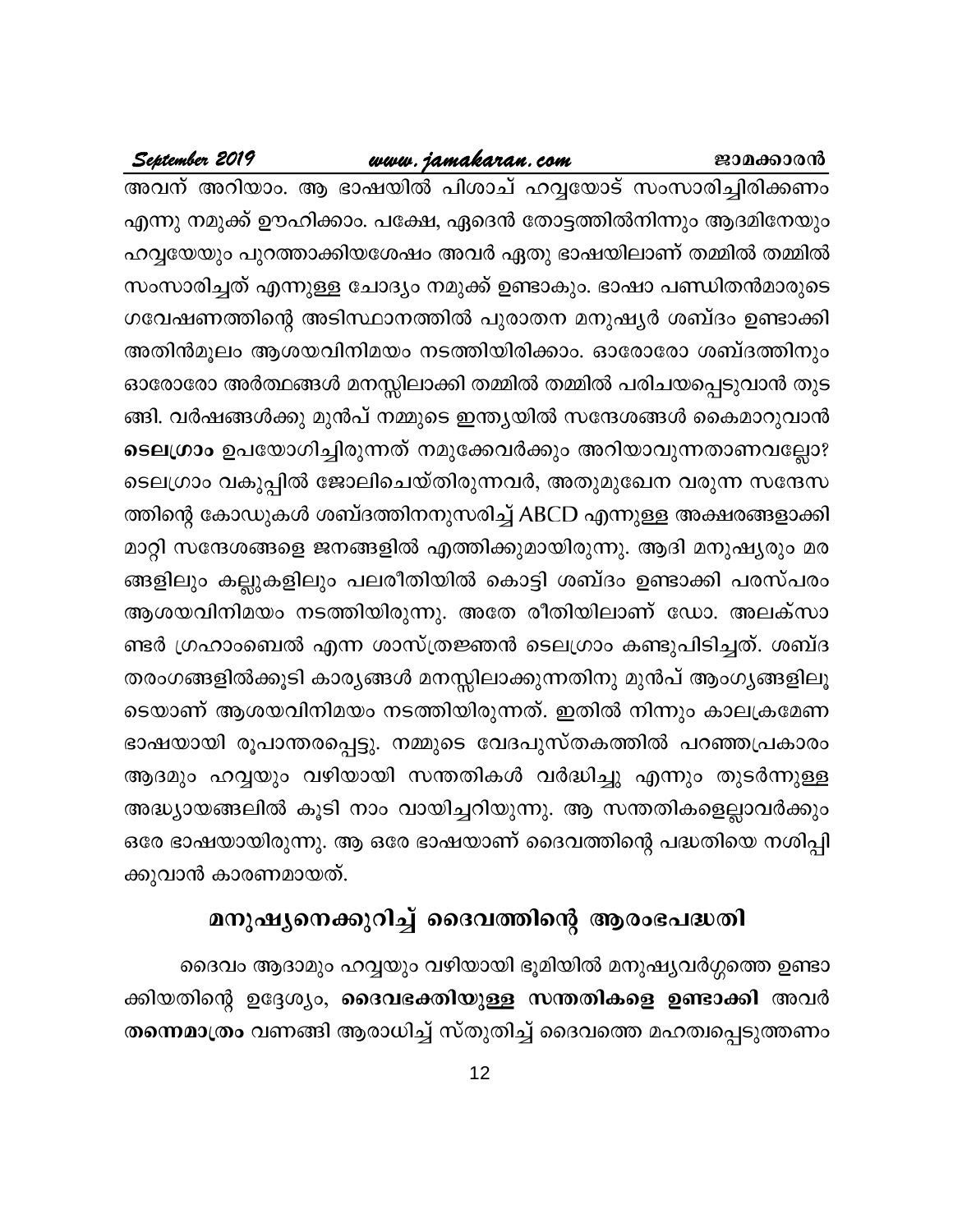# www.jamakaran.com

September 2019

എന്നായിരുന്നു ദൈവത്തിന്റെ പദ്ധതി. അതു കൊണ്ടുതന്നെ മനുഷ്യനെ ദൈവം സൃഷ്ടിച്ചപ്പോൾ, നിങ്ങൾ പെറ്റുപരുകി ഭൂമിയിൽ എല്ലായിടത്തും നിറയു വിൻ എന്നു കൽപിച്ചത്. കാരണം ഭൂമി ദൈവത്തിന്റെ മഹത്വത്താൽ നിറഞ്ഞി രിക്കട്ടെ എന്ന് കർത്താവു പറഞ്ഞു (ഉല്പ:1:28). പക്ഷേ, ഈ ജനങ്ങളോ ഭൂമി യിൽ എല്ലായിടത്തും പോകാതെ, ഭൂമി ദൈവമക്കളെക്കൊണ്ടു നിറയണം എന്ന ചിന്ത ഇല്ലാതെ, ഒരേ സ്ഥലത്തിൽ താമസിച്ച് ജീവിക്കുവാൻ ശ്രമിച്ചു. ദൈവം പറഞ്ഞ വാക്കിന് എതിരായി അവർ പറഞ്ഞത് എന്തെന്നാൽ, നാം ഭൂ**മിയെങ്ങും** ചിതറിപോകാതെ വണ്ണം നമുക്ക് ഒരു പട്ടണത്തേയും ആകാശമുട്ടെ ഉയര മുള്ള ഒരു ഗോപുരത്തേയും നമുക്കു പണിയാം എന്നു പറഞ്ഞ് തങ്ങളുടെ മഹത്വത്തിനായി പണിയുവാൻ തുടങ്ങി (ഉല്പ: 11:1−9). ഇത് ദൈവത്തിന്റെ പദ്ധതിയെ തകർക്കുവാനുള്ള ശ്രമം ആകുന്നു. അതുകൊണ്ടുതന്നെ ദൈവം കോപിച്ച് അവർ അതുവരെയും സംസാരിച്ചിരുന്ന ആ ഒറ്റ ഭാഷയെ പലഭാഷ കളായി മാറ്റി അവർ തമ്മിൽ ആശയക്കുഴപ്പം ഉണ്ടാക്കി. അവരായിട്ടുതന്നെ ഭൂമിയിലെങ്ങും ചിതറി ഓടിപ്പോയി. ഭൂമിയുടെ അറ്റം വരെയും ഓരോ ഭാഷ ക്കാരായി ചിതറി പാർക്കപ്പെട്ടു. അങ്ങനെ ദൈവത്തിന്റെ പദ്ധതി നിറവേറ്റപ്പെട്ടു (ഉല്പ: 11:9).

ദൈവം ആദമിനേയും ഹവ്വയേയും ഏദൻ തോട്ടത്തിൽ നിന്നും പുറത്താ  $\Box$ ക്കിയതിനു ശേഷം ജനങ്ങൾ പെറ്റുപെരുകി ലോകമെങ്ങും നിറഞ്ഞു. ആരം ഭകലത്ത് തന്നെ തങ്ങളുടെ സൃഷ്ടാവിനെ മറന്ന് പാപത്തിൽ ജീവിച്ചു. കർത്താവിന്റെ ക്ഷമയ്ക്കും ഒരു അതിരുണ്ട്. ഈ ജനങ്ങൾ നന്ദി ഇല്ലാത്ത വരായി ജീവിച്ച് ദൈവത്തിന്റെ മനസ്സ് ദു:ഖിപ്പിച്ചു. ഒരു ഘട്ടത്തിൽ ദൈവം



മനു ഷൃനെ കത്തിൽ രേഖപ്പെടുത്തിയിരിക്കുന്നു. അതിനുശേഷം പാപം അതിരുകട ന്നു പോയി. ദൈവത്തെ മറന്നു ജീവിച്ച സകല മനുഷ്യരുടെ മേലും ദൈവത്തിന് വെറുപ്പ് ഉണ്ടായി. താൻ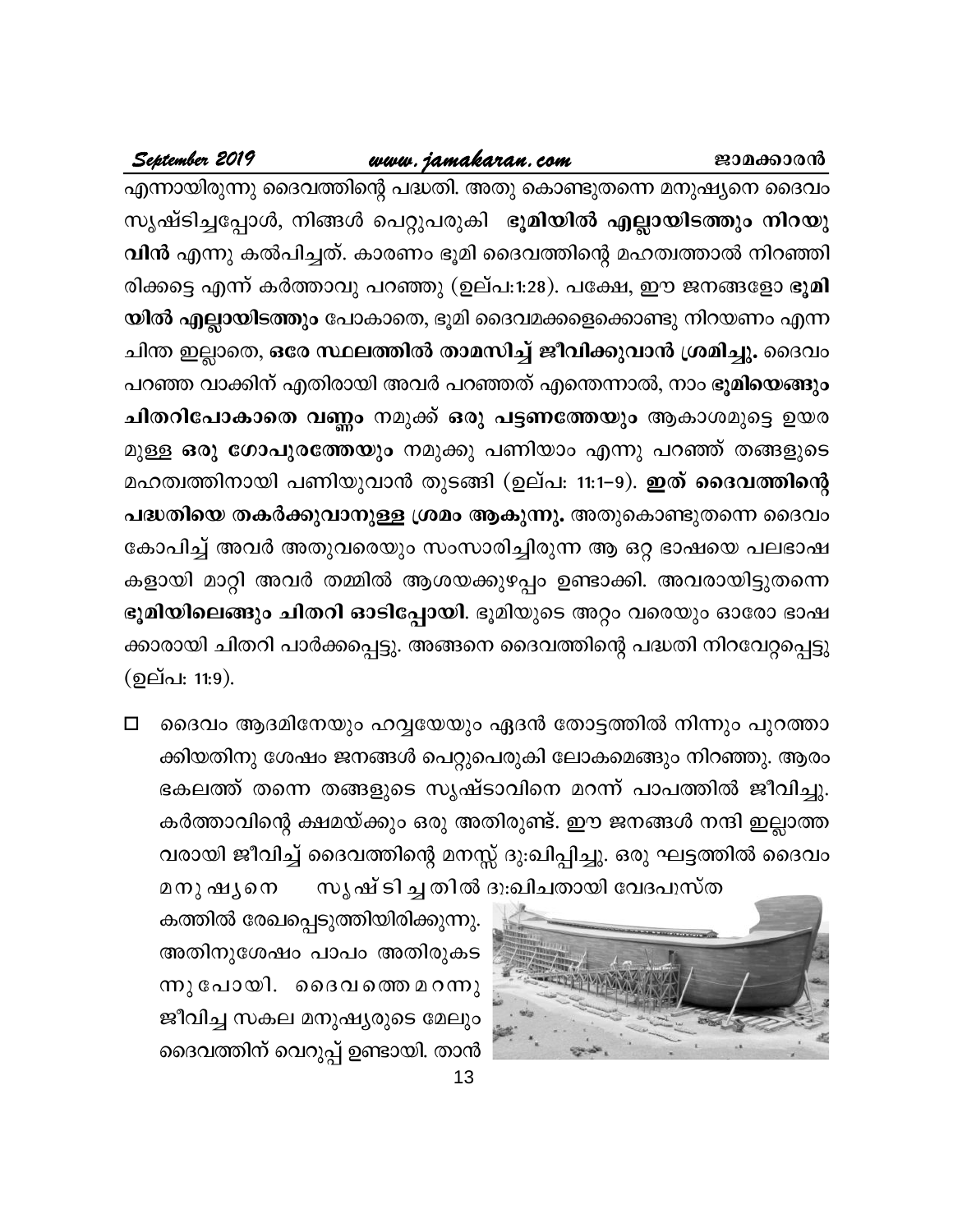# www.jamakaran.com

September 2019

ജാമക്കാരൻ ഉണ്ടക്കിയ പ്രപഞ്ചത്തേയും അതിലുള്ള മനുഷ്യരേയും നശിപ്പിക്കുവാൻ മഴയും വെള്ളപ്പൊക്കവും ഉണ്ടാക്കി. അതിൻമൂലം ഭൂമിയും അതിലുള്ള സകലചരാചരങ്ങളും വെള്ളത്തിനടിയിലായി. എന്നാലും മനസ്സലിവുള്ള ദൈവം തന്നെ യഥാർത്ഥമായി സ്നേഹിച്ച, വിഗ്രഹങ്ങളെ സേവിക്കാതെ

തന്നെ മാത്രം. ആരാധിച്ച **നോഹയേയും കുടുംബത്തേയും** മാത്രം ജീവ നോടെ രക്ഷിച്ചു. നോഹയുടെ കുടുംബത്തോടൊപ്പം താൻ സൃഷ്ടിച്ച സകല ജീവജാലങ്ങളിൽ നിന്നും ആണും പെണ്ണുമായി ഒരോ ജോഡിക ളേയുംനോഹയോടൊപ്പം പെട്ടകത്തിൽ കയറ്റി രക്ഷിച്ചു. ഇതാണ് ലോക ത്തിലുണ്ടായ ആദ്യത്തെനാശം അതിന്റെ ശേഷം ജനങ്ങൾ വീണ്ടും പെറ്റു പെരുകി ഭൂമിയിൽ എല്ലായിടത്തും നിറഞ്ഞു. വീണ്ടും അവർ പാപം ചെയ്ത് നിയന്ത്രണമില്ലാതെ തമ്മിൽ തമ്മിൽ കലഹിച്ചു ജീവിച്ചു.

# ന്യായാധിപൻമാരുടെ കാലം

യോശുവയുടെ കാലത്തിൽ, അവൻ ജീവപര്യന്തം ജനങ്ങളെ വഴി നടത്തി. **യോശുവയുടെ** മരണശേഷം ജനങ്ങൾ വീണ്ടും പാപം ചെയ്ത് വിഗ്ര ഹങ്ങളെ ഉണ്ടാക്കി അതിനെ സേവിക്കുവാൻ തുടങ്ങി. പ്രശ്നങ്ങൾ വർദ്ധിച്ചു. യാതൊരു നിയന്ത്രണങ്ങളുമില്ലാതെ തമ്മിൽ തമ്മിൽ വഴക്കുണ്ടാക്കി ജീവിച്ചു. ഇവരെ നയിക്കുവാൻ ആരും ഇല്ലാത്ത സ്ഥിതിയിൽ ദൈവം ന്യായാധിപൻമാരെ എഴുന്നേൽപ്പിച്ചു എന്നു വേദപുസ്തകം (ന്യായ: 20:16) പറയുന്നു. അതു മുതൽ തുടങ്ങിയതാണ് ന്യായാധിപന്മാരുടെ കാലം. ന്യായാധിപൻമാരും തങ്ങളുടെ കടമകൾ മറന്ന് ജനങ്ങളോടൊപ്പം ചേർന്ന് ബാൽ വിഗ്രഹങ്ങളെ സേവിക്കു വാൻ തുടങ്ങി. ന്യായ: 21:25 ൽ പറയുന്നു. 'ആ കാലത്തു യിസ്രായേലിൽ രാജാവില്ലായിരുന്നു; ഓരോരുത്തൻ തനിക്ക് ബോധിച്ചതുപോലെ നടന്നു'.

# രാജാക്കന്മാരുടെ കാലം

ലോകാരംഭം മുതൽ തന്നെ രണ്ടുവിധത്തിലുള്ള വർഗ്ഗം ജനങ്ങൾ ജീവി ച്ചിരുന്നു (രണ്ടു ജാതികളല്ല രണ്ടു വർഗ്ഗം) ഒരു വർഗ്ഗം, യഹോവയെ മാത്രം ആരാധിക്കുകയും സേവിക്കുകയും ചെയ്യുന്ന വർഗ്ഗം. ര**ണ്ടാമത്തെ വർഗ്ഗം**, 14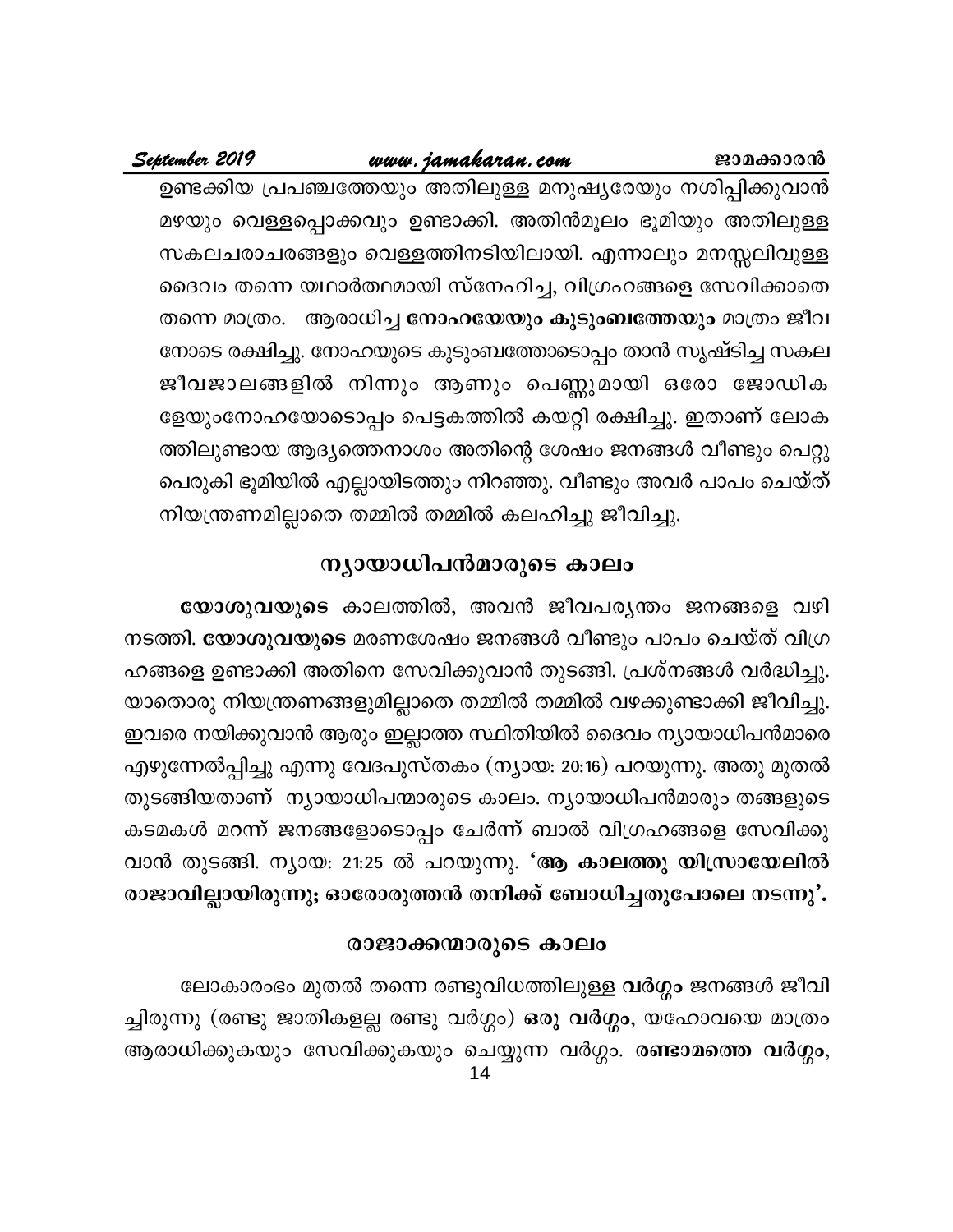# www.jamakaran.com

September 2019

വിഗ്രഹങ്ങളെ ആരാധിക്കുകയും സേവിക്കുകയും ചെയ്യുന്ന വർഗ്ഗം. കർത്താവ് യഹൂദന്മാരേയും യിസ്രായേൽ ജനങ്ങളേയും സ്നേഹിച്ച് അവർക്ക് എല്ലാ മഹത്വങ്ങളും കൊടുക്കുവാനുള്ള പ്രധാന കാരണം, അവർ വിഗ്രഹത്തെ വണ ങ്ങാതെ യഹോവയെ മാത്രം ആരാധിച്ചു ജീവിച്ചു. അതുകൊണ്ടാണ് കർത്താവ് യഹൂദന്മാരേയും യിസ്രായേലരേയും എന്റെ ജനം, എന്റെ മക്കൾ എന്ന് അഭി മാനത്തോടെ വിളിച്ചത്. ഇവർക്ക് ഉയർച്ചയും സമാധാനവും വർദ്ധിച്ചപ്പോൾ ദൈവത്തെ വെറുക്കുന്നത് ശീലമായി. വീണ്ടും വിഗ്രഹങ്ങളെ ആരാധിക്കുന്നത് ശീലമാക്കി. ആ സമയങ്ങളിലെല്ലാം ദൈവം കോപിക്കുമ്പോൾ ദൈവം തന്നെ അവരെ തങ്ങളുടെ ശത്രുക്കളുടെ കൈകളിൽ ഏൽപിക്കും, ഫെലിസ്തൃർ, അമോന്യർ തുടങ്ങിയ ശത്രുക്കളുടെ കൈകളിൽ അവരെ ഏൽപ്പിച്ചു. അവ രുടെ കൈകളിൽ ഏൽപ്പിക്കപ്പെടുമ്പോൾ അടിമകളായി വളരെയധികം പീഡ നങ്ങൾ അനുഭവിച്ചു. ആ സമയത്ത് ജനങ്ങൾ മാനസാന്തരപ്പെട്ട് രക്ഷയ്ക്കായി ദൈവത്തെ നോക്കി നിലവിളിക്കുമ്പോൾ മനസ്സലിവുള്ള കർത്താവ് ഓരോ പ്രാവിശൃവും വിടുവിച്ച് അവരെ രക്ഷപ്പെടുത്തും.

ഇങ്ങനെയുള്ള സാഹചര്യത്തിൽ തങ്ങളെ നയിക്കുവാൻ തങ്ങൾക്ക് ഒരു രാജാവിനെ വേണം എന്നു വാശിപിടിച്ചു. അങ്ങനെ ദൈവം രാജാക്കന്മാരെ അവരെ ഭരിക്കുവാൻ ഏൽപ്പിച്ചു. വേദപുസ്തകത്തിൽ പല രാജാക്കന്മാർ യിസ്രായേൽ ജനത്തെ പല കാലങ്ങളായി ഭരിച്ച് വഴി നടത്തി. ഇവിടെയും രാജാവും ദൈവത്തിന്റെ ആലോചനകൾക്ക് എതിരായി ജനങ്ങളോട് ചേർന്ന് പാപം ചെയ്ത് ദൈവത്തിന്റെ മനസ്സിനെ ദു:ഖിപ്പിച്ചു.

# പ്രവാചകൻമാരുടെ കാലം

ഈ സാഹചര്യത്തിൽ കർത്താവ് പ്രവാചകന്മാരെ എഴുന്നേൽപ്പിച്ച് രാജാ ക്കന്മാരെയും ജനങ്ങളേയും ഉപദേശിച്ചു നോക്കി. എന്നാൽ രാജാക്കന്മാരും ജനങ്ങളും വീണ്ടുംവീണ്ടും പാപം ചെയ്ത് ദൈവകോപത്തിന് അടിമകളായി. അത്ഭുതങ്ങളും അടയാളങ്ങളും നടത്തിയതും, ഫറവോന്റെ അടി ദൈവം മത്വത്തിൽ നിന്നും വിടുവിച്ച് വഴി നടത്തിയതും, <mark>ശത്രുക്കളുടെ കൈയ്യിൽ</mark> നിന്ന് വിടുവിച്ചതും എല്ലാം രാജാവും ജനങ്ങളും മറന്നു. ദൈവത്തിന് ഒട്ടും സഹിക്കുവാൻ കഴിയാത്ത സ്ഥിതി വന്നു. ആദ്യ പ്രാവിശ്യം പ്രപഞ്ചത്തിലെ സകല ചരാചരങ്ങളേയും വെള്ളത്താൽ നശിപ്പിച്ചതുപോലെ, ഇപ്രാവിശ്യം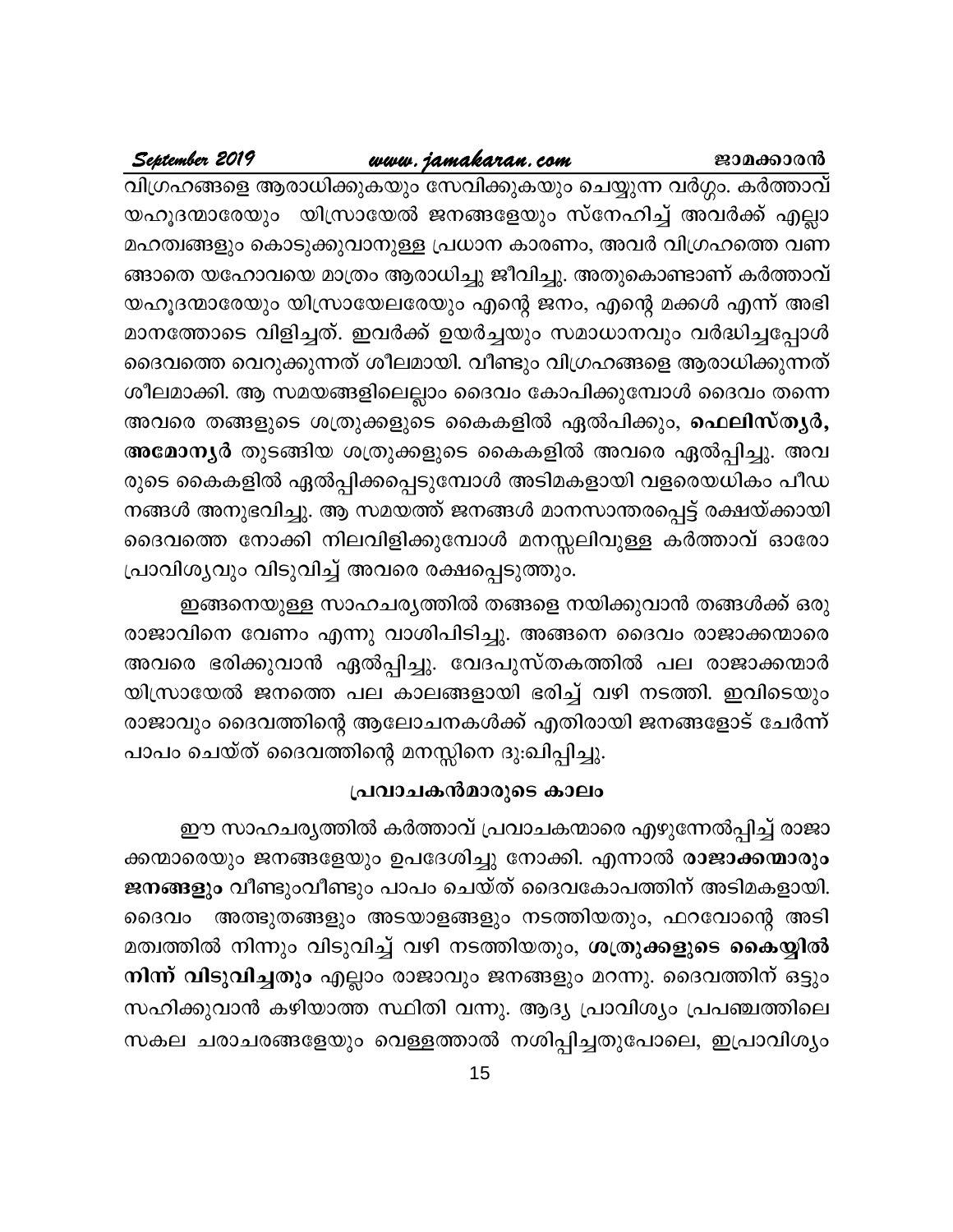# www.jamakaran.com

September 2019

ലോകത്തെ മുഴുവനും അഗ്നിയാൽ നശിപ്പിക്കുവാൻ തീരുമാനിച്ചു. ഇതുത ന്നെയാണ് ലോകത്തിന്റെ അവസാന നാശം. അതിന്റെ ശേഷം ലോകം ഉണ്ടാ യിരിക്കയില്ല.

എന്നാലും മനസ്സലിവുള്ള കർത്താവ് ഞാൻ ആഗ്രഹത്തോടെ സൃഷ്ടിച്ച ജനത്തെ ഞാൻ തന്നെ എങ്ങനെ നശിപ്പിക്കും. താൻ ഉണ്ടാക്കിയ മനുഷ്യർ സ്വർഗ്ഗത്തിൽ തന്നോടുകൂടെ പാർക്കുവാൻ ദൈവം ആഗ്രഹിച്ചു. സ്വർഗ്ഗലോക നിയമപ്രകാരം, പാപങ്ങൾ കഴുകപ്പെടാതെ ആർക്കും സ്വർഗ്ഗ രാജ്യത്തിൽ പ്രവേശിക്കുവാൻ സാധ്യമല്ല. അതിനു വേണ്ടി കർത്താവു ചെയ്ത പദ്ധതി യാണ് വിശുദ്ധ രക്തം കൊണ്ട് പാപം കഴുകപ്പെടണം എന്നത്. എബ്രാ:9:22 പ്രകാരം, രക്തം ചൊരിഞ്ഞല്ലാതെ വിമോചനമില്ല എന്നു വേദപുസ്തകം പറ യുന്നു. അതിനു പരിശുദ്ധ രക്തം തന്നെ ഭൂമിയിൽ ചിന്തപ്പെടണം. മനുഷ്യര ക്തത്തിന് ജന്മപാപം ഉണ്ട്. അത് വിശുദ്ധമല്ല. <mark>ദൈവം ഒരുവനല്ലാതെ വിശു</mark> ദ്ധൻ ആരുമില്ല എന്നു വേദപുസ്തകം പറയുന്നു. അങ്ങനെ ആയാൽ വിശുദ്ധ ദൈവം തന്നെ മനുഷ്യനായി ഭൂമിയിൽ വന്ന് **വിശുദ്ധരക്തം ചിന്തി** മനുഷ്യ വർഗ്ഗത്തെ രക്ഷിക്കണം.

# സ്ഥർഗ്ഗത്തിന്റെ പദ്ധതി പ്രകാരം ത്രീയേകദൈവത്തിൽ ഒരാളായ മിശി

ഹയെ മനുഷ്യനായി ലോകത്തിൽ വരുവാൻ വേണ്ടി പുരുഷസ്പർശം ഏൽക്കാത്ത കനൃക യായ മറിയത്തിന്റെ ഗർഭപാത്രത്തിൽ പരിശുദ്ധാ ത്മാവിന്റെ നിറവിൽ <mark>മിശിഹ</mark> ഒരു മനുഷ്യനായി പിറന്നു. അവന് യേശു എന്നു പേരിട്ടു. പിതാ വിന്റെ പദ്ധതി പ്രകാരം യേശു കൊല്ലപ്പെട്ട് രക്തം ചിന്തണം. ഈ രക്തം എനിക്കു വേണ്ടിയും ചിന്തപ്പെട്ടു എന്ന് ആർ വിശ്വാസ ത്തോടെ ഏറ്റുപറഞ്ഞ് മാനസാന്തരപ്പെടുമോ ആ



നിമിഷത്തിൽ തന്നെ **പാപമോചനം** ലഭിക്കും. ഈ ദൈവം മനുഷ്യരുടെ മേൽചൊരിഞ്ഞ വലിയ കൃപയാണ് മിശിഹയുടെ ജനനം. അതുകൊണ്ടാണ് ദൈവം മനുഷ്യരെ ഇത്രത്തോളം സ്നേഹിച്ചു (യോഹ 3:16) എന്ന് വേദപു സ്തകത്തിൽ രേഖപ്പെടുത്തിയിരിക്കുന്നത്.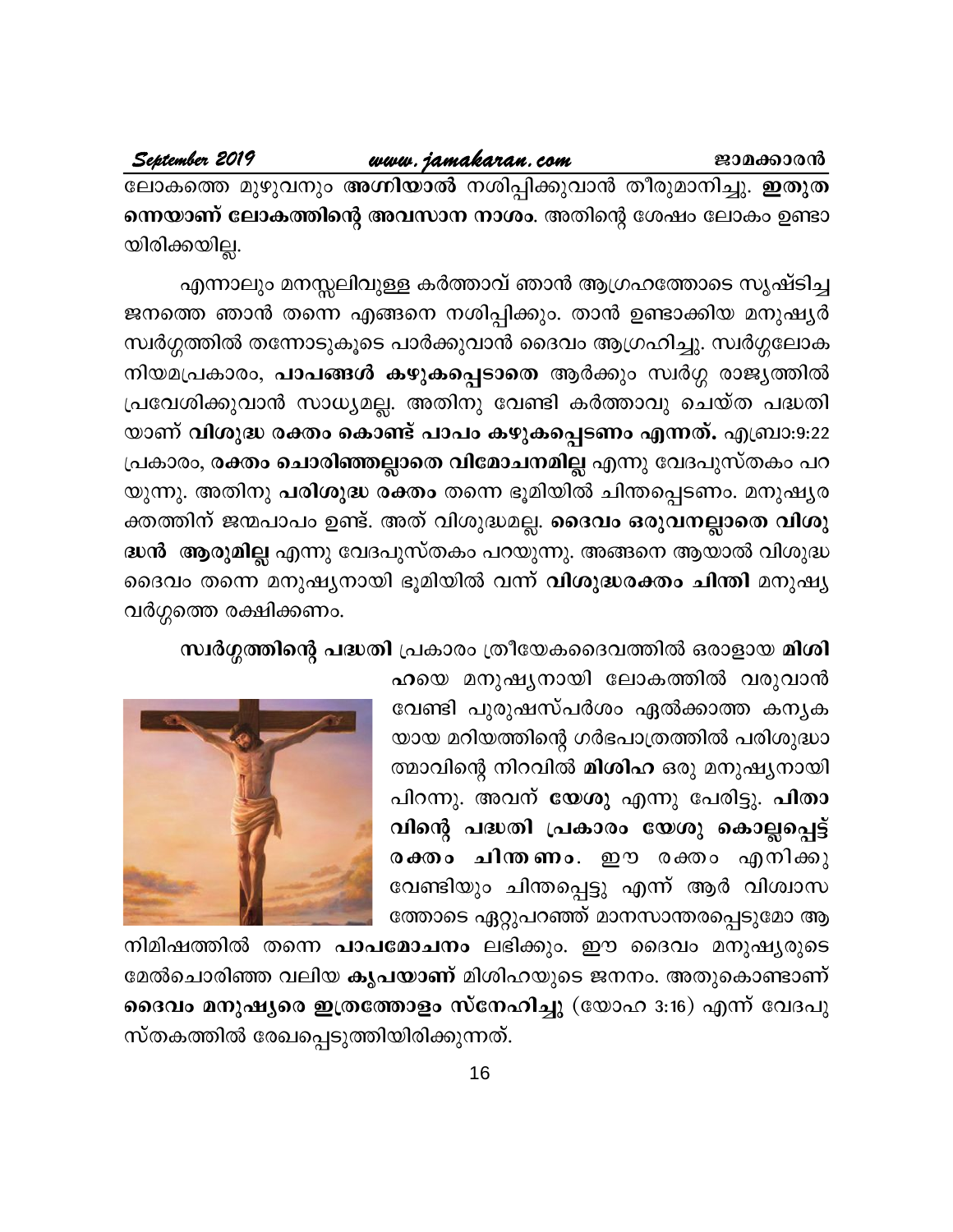# www.jamakaran.com<br>COOO301003 01001

മശിഹ ജനിച്ചു <mark>യേശു</mark> എന്ന പേരിലും **ഇമ്മാനുവേൽ** എന്ന് പിതാവ് വച്ച പേരിലും വളർന്നു. പിതാവിന്റെ പദ്ധതിയുടെ പൂർണതയെക്കുറിച്ചും ദൈവീക പദ്ധതിയെക്കുറിച്ചും ഉപദേശിച്ചു. മനുഷ്യൻ എങ്ങനെ ജീവിക്കണം എന്നുള്ള വിവരങ്ങളെ തന്റെ ജീവിതത്തിൽക്കൂടി ജീവിച്ചു കാണിച്ചു. പിതാവ് തന്നോട് പറഞ്ഞ സകലകാര്യങ്ങളെക്കുറിച്ചും ഉപദേശിച്ചു. അത്ഭുതങ്ങളും അട യാളങ്ങളും ചെയ്തു. കുഷ്ഠരോഗികളെ സൗഖ്യമാക്കി. മരിച്ചവരെ ജീവനോടെ എഴുന്നേല്പിച്ചു. അതു മുഖാന്തരം താൻ ആരാണെന്ന് ഉള്ള കാര്യത്തേയും, എന്തിനുവേണ്ടിയാണ് താൻ ഈ ഭൂമിയിൽ ജനിച്ചത്? അതിന്റെ ഉദ്ദേശ്യത്തേയും കുറിച്ച് വിവരിച്ച് ഉപദേശിച്ചു. താൻ കൊല്ലപ്പെടുവാൻ പോകുന്ന വിവരം നേര ത്തെതന്നെ പദ്ധതിയിട്ടതുകൊണ്ട് ന്യായപ്രമാണ ഉപദേശത്തെ വ്യത്യാസപ്പെ ടുത്തി തന്റെ സ്നേഹത്തിൽ അധിഷ്ഠിതമായ ഉപദേശത്തെ ലോകമെങ്ങും പ്രചരിപ്പിക്കുവാൻ ശിഷ്യൻമാരെ തെരഞ്ഞെടുത്തു. <mark>സഭയെ പണിയും</mark> എന്നും അറിയിച്ചു. ഇത് പ്രധാന അറിയിപ്പാണ്. സഭയെ പണിയും എന്ന് പറഞ്ഞ തിന്റെ ഉദ്ദേശ്യം, ദൈവികപദ്ധതി പ്രകാരം ഭൂമി അഗ്നിയാൽ നശിപ്പിക്കപ്പെടു ന്നതിനു മുൻപ് സഭാജനങ്ങളെ മാത്രം തന്നോടൊപ്പം ചേർത്തുകൊള്ളപ്പെടു വാൻ ദൂതൻമാരോടൊപ്പം യേശുക്രിസ്തു രണ്ടാം പ്രാവശ്യം ഇറങ്ങിവരുന്ന പദ്ധതി യേശുക്രിസ്തുവിന്റെ ഉള്ളത്തിൽ ഉണ്ടായിരുന്നു. യേശുക്രിസ്തുവിന്റെ ഉപദേശങ്ങളെ പ്രമാണിച്ച് സാക്ഷ്യജീവിതം നയിക്കുന്നവരെമാത്രം തന്നോ ടൊപ്പം സ്വർഗ്ഗത്തിലേയ്ക്ക് കൂട്ടിക്കൊണ്ടുപോകുക എന്നതാണ് ഈ രണ്ടാ മത്തെ വരവിന്റെ ഉദ്ദേശ്യം.

സഭയെ മണവാട്ടി എന്നും യേശുക്രിസ്തുവിനെ മണവാളൻ എന്നും വേദപുസ്തകം പറയുന്നു. ഇവരുടെ വിവാഹം രണ്ടാമത്തെ വരവിൽ സംഭവി ക്കും. അതിനു മുൻപ് മണവാട്ടിയെ വിവാഹനിശ്ചയം നടത്തുന്നതിന്റെ അട യാളമായി മണവാട്ടി സഭയ്ക്ക് മോതിരം ഇടുന്നതുപോലെ അച്ചാരമായി പരി ശുദ്ധാത്മാവിനെ യേശുക്രിസ്തു അയയ്ക്കുന്നു. ഈ പ്രവചന വിവരത്തെ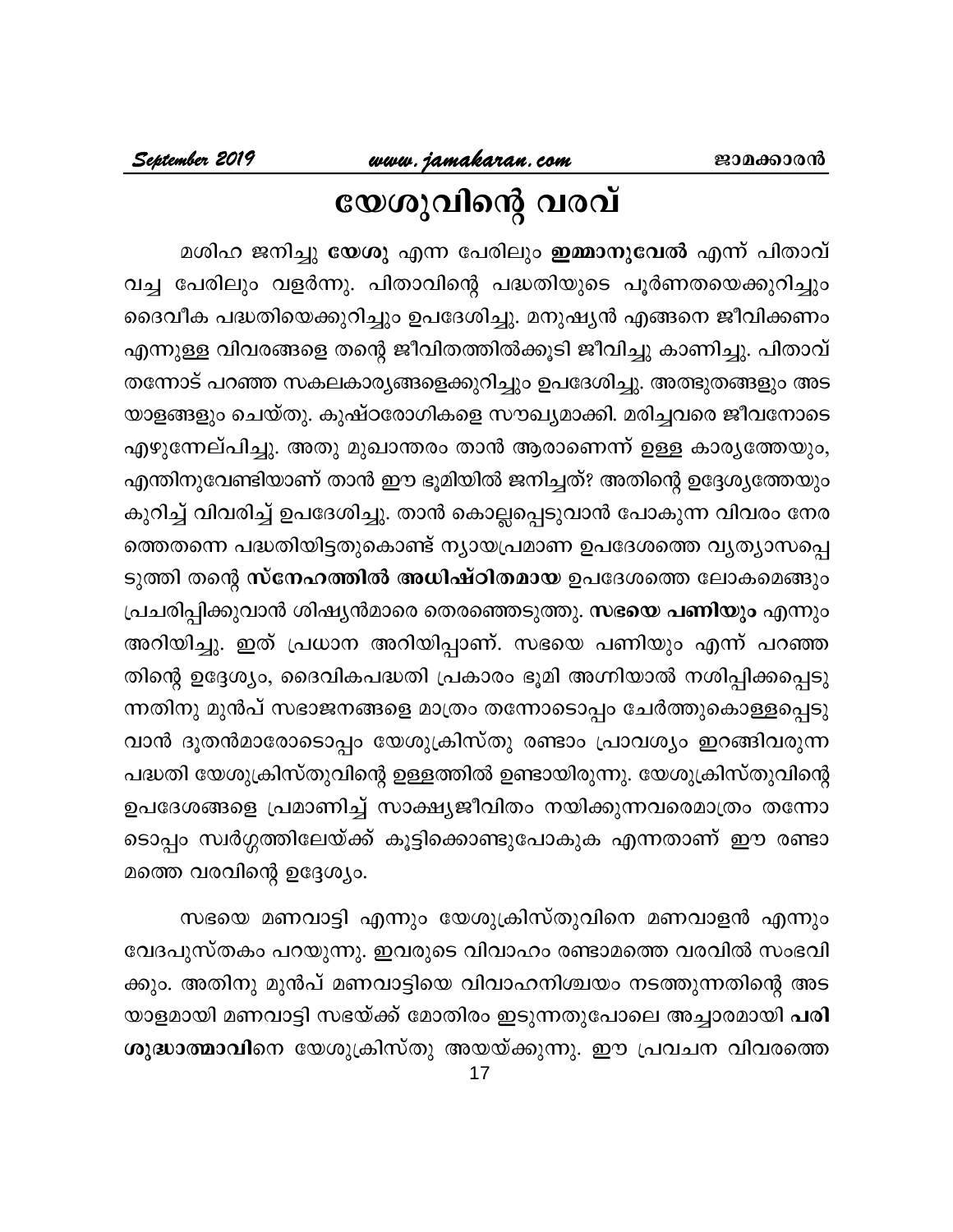# <u>www.jamakaran.com</u>

September 2019

നമ്മുടെ ബൈബിളിലെ ഉത്തമഗീതത്തിൽ സഭയെ മണവാട്ടിയായും ക്രിസ്തു വിനെ മണവാളനായിട്ടും സാദൃശ്യപ്പെടുത്തി എഴുതിയിരിക്കുന്നു. അതിന്റെ അടിസ്ഥാനത്തിലാണ് മണവാട്ടി സഭയ്ക്ക് പരിശുദ്ധാത്മാവിനെ അടയാളചി ഹ്നമായി യേശുക്രിസ്തുവിനാൽ കൊടുക്കപ്പെട്ടത്. നിശ്ചയം ചെയ്യാതെ കല്യാണംനടക്കത്തില്ല. നിശ്ചയം എന്ന വിവാഹത്തിനു മുൻപുള്ള ചടങ്ങിൽ ഇവൾ ഇവനുള്ളതാണ് എന്ന് ഉറപ്പാക്കുന്നു. "ഞാൻ നിങ്ങളെ അനാഥരായി വിടുകയില്ല; ഞാൻ നിങ്ങളുടെ അടുക്കൽ വരും" (യോഹ:14:18) എന്നും "എന്നാൽ ഞാൻ പിതാവിനോടു ചോദിക്കും; അവൻ സതൃത്തിന്റെ ആത്മാവ് എന്ന മറ്റൊരു കാര്യസ്ഥനെ എന്നേയ്ക്കും നിങ്ങളോടുകൂടെ ഇരിക്കേണ്ടതിന്നു നിങ്ങൾക്കുതരും" (യോഹ:14:16) എന്നും യേശു ക്രിസ്തു പറഞ്ഞു.

യേശു താൻ പറഞ്ഞപ്രകാരം സ്വർഗ്ഗാരോഹണം ചെയ്തശേഷം ത്രിയേ കദൈവത്തിൽ മറ്റൊരു വ്യക്തിയായ പരിശുദ്ധാത്മാവിനെ നമ്മോടും നമ്മുടെ ഉള്ളിലും എന്നെന്നും പാർക്കുവാൻ വേണ്ടി പിതാവ് സഭയ്ക്ക് അയച്ചുതന്നിരി ക്കുന്നു. ഇങ്ങനെ സഭാമക്കൾ പരിശുദ്ധാത്മാവിനാൽ നിരപ്പാക്കപ്പെടുന്ന ഏർപ്പാ ടിനെ യേശുക്രിസ്തു മശിഹയായി ജനിക്കുന്നതിനുമുൻപേ, പിതാവായ യോവേൽ പ്രവാചകനിലൂടെ പ്രവചിച്ചത് സംഭവിച്ചു. "സകല ജഢത്തിൻമേലും ഞാൻ എന്റെ ആത്മാവിനെ പകരും" (യോവേൽ:2:28,29) എന്ന് അവിടെ രേഖ പ്പെടുത്തിയിരിക്കുന്നു.

# പെന്തെക്കോസ്ത് ദിവസം

മുകളിൽ വിവരിച്ച സംഭവങ്ങളുടെ അടിസ്ഥാനത്തിൽ യേശുക്രിസ്തു തന്റെ ശിഷ്യൻമാരോട് ഞാൻ പറഞ്ഞ ഈ പരിശുദ്ധാത്മാവിനെ നിങ്ങളുടെ മേൽ അയക്കുന്നതുവരെ സുവിശേഷവേല ഒന്നും ചെയ്യാതെ യരുശലേമിൽ കാത്തിരിക്കണം എന്നുപറഞ്ഞ് സ്വർഗ്ഗാരോഹണം ചെയ്തു. യേശു തെരഞ്ഞെ ടുത്ത പന്ത്രണ്ടുശിഷ്യൻമാരോട് മറ്റ് ശിഷ്യൻമാരും ചേർന്നു മൊത്തം നൂറ്റി ഇരുപതുപേർ യരുശലേമിൽ ഒരു മാളികമുറിയിൽ പരിശുദ്ധാത്മാവിനുവേണ്ടി കാത്തിരുന്നു.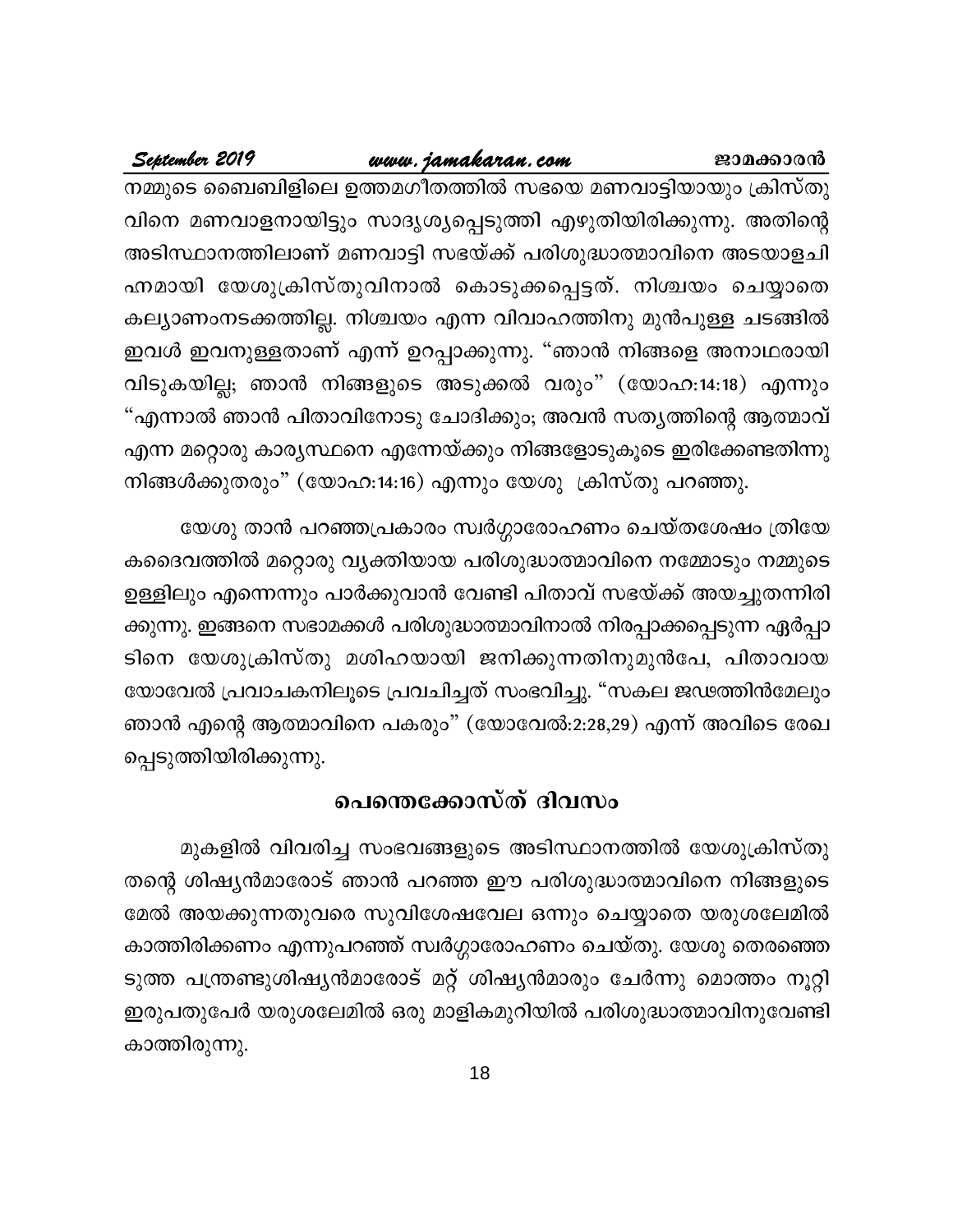(ഇന്നു പല പെന്തക്കോസ്തുസഭക്കാരും പരിശുദ്ധാത്മാവിനുവേണ്ടി കാത്തിരിക്കണം എന്ന് പറഞ്ഞ് ആഴ്ചതോറും ഒരു ദിവസം കാത്തിരിക്കുന്നു. ഇത് തെറ്റാണ്. വചനത്തിന്റെ അടിസ്ഥാനത്തിൽ സഭാമക്കൾ രക്ഷയുടെ അനു ഭവത്തിൽ വരുമ്പോൾ തന്നെ അവരുടെ ഉള്ളിൽ പരിശുദ്ധാത്മാവ് പ്രവേ ശിച്ചു കഴിഞ്ഞു. (എഫെ:1:13). അതുകൊണ്ട് പരിശുദ്ധാത്മാവിന്റെ മറ്റൊരു വരവിന് കാത്തിരിക്കേണ്ട ആവശ്യം ഇല്ല.

പെന്തെക്കോസ്ത് എന്നുപറയപ്പെടുന്നത് ഒരു സഭയുടെ പേരല്ല. യഹൂ ദൻമാർ വർഷത്തിൽ ഒരിക്കൽ ആഘോഷിക്കുന്ന പെസഹാ പെരുന്നാളിന്റെ അമ്പതാമത്തെ ദിവസമാണ് പെന്തെക്കോസ്ത് എന്ന് വേദപുസ്തകം പറയുന്നു. (അതുകൊണ്ട്, ഒരു സഭയ്ക്ക് പെന്തക്കോസ്ത് സഭ എന്നു പേരിടുന്നത് യോജി ച്ചതല്ല).

പെസഹ പെരുന്നാൾ എന്നത് യഹൂദൻമാരുടെ പ്രധാന പെരുന്നാളാണ്. ഈ പെരുന്നാൾ ആഘോഷിക്കുവാൻ വേണ്ടി ലോകത്തിലെ എല്ലാ ഭാഗങ്ങ ളിലും ഉള്ള യഹൂദന്മാർ യരുശലേമിൽ ഒത്തുചേരും. ബാബേൽഗോപുര നിർമ്മി തിയാൽ അന്ന് ഭാഷയുടെ അടിസ്ഥാനത്തിൽ ചിതറപ്പെട്ട ലോകത്തിന്റെ വിവിധ ഭാഗങ്ങളിലും ഉള്ള യഹൂദൻമാർ യരുശലേമിൽ ഒത്തുചേരും. അവരോട് ഒപ്പം പല ദേശ ക്കാരും യരുശലേമിലെ ഈ ആഘോഷത്തിന് വന്നുചേരും.

# അന്നു നടന്ന മൂന്നു പ്രധാന സംഭവങ്ങളും അതിന്റെ വിവരങ്ങളും

പരിശുദ്ധാത്മാവിന്റെ ആദൃവരവിൽ ലോകചരിത്രത്തിൽ രേഖപ്പെടുത്ത പ്പെട്ട മൂന്നു പ്രധാനസംഭവങ്ങൾ

- കൊടിയ കാറ്റടിക്കുന്നതുപോലെ ആകാശത്തുനിന്നുള്ള മുഴക്കം.  $1)$
- അഗ്നിജ്വാലപോലെ പിളർന്നിരിക്കുന്ന നാവുകൾ.  $2)$
- പലഭാഷകളിലുള്ള സംസാരം. 3)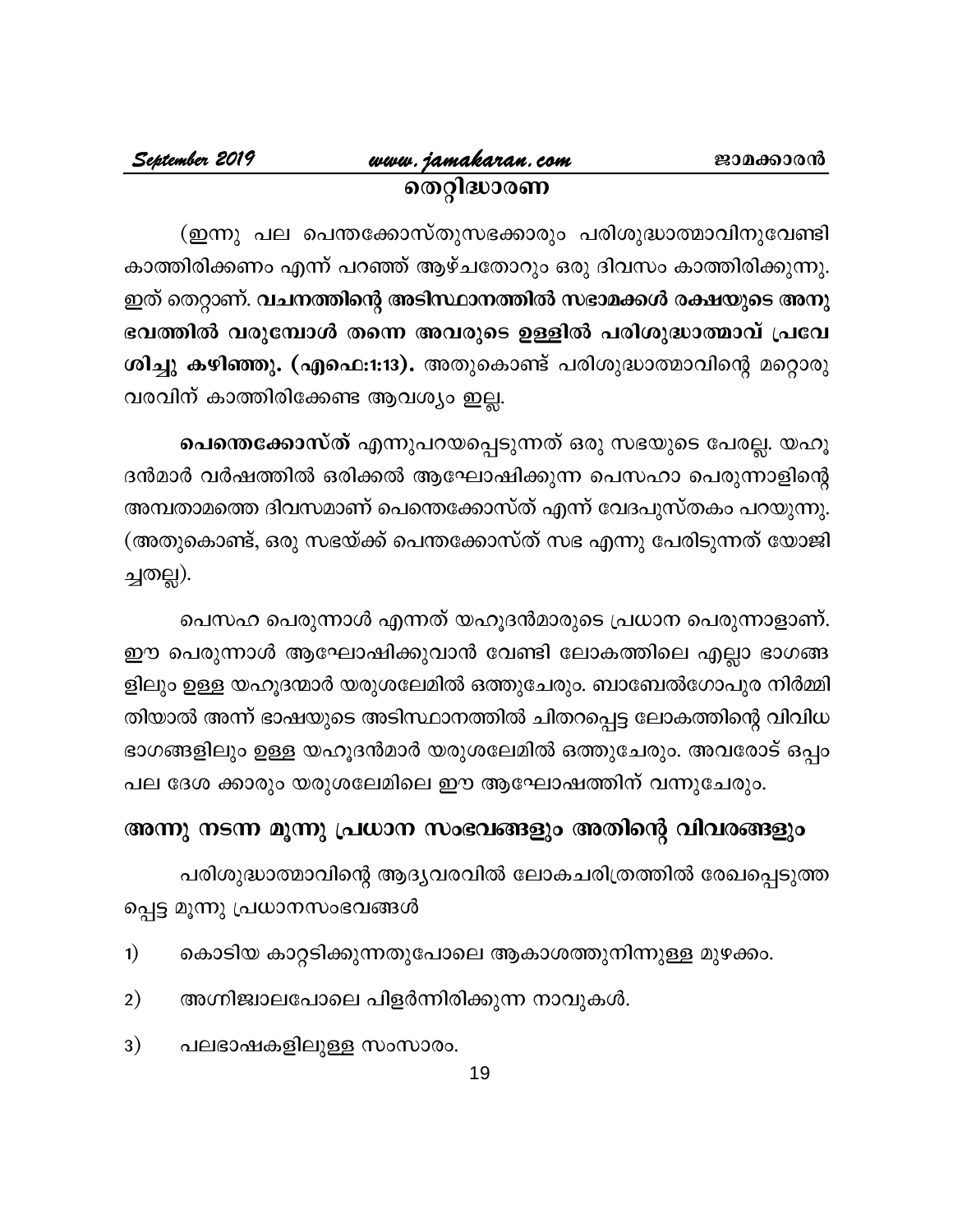# 1. കൊടിയ കാറ്റടിക്കുന്നതുപോലെ ആകാശത്തുനിന്നുള്ള മുഴക്കം

മാളികയിൽ പരിശുദ്ധാത്മാവിനുവേണ്ടി കാത്തിരുന്ന ആ 120 പേരും യേശുക്രിസ്തുപറഞ്ഞ പരിശുദ്ധാത്മാവ് ഇനിയും വന്നില്ലായെന്നും പറഞ്ഞ് വളരെ ആകാംക്ഷയോടെ കാത്തിരുന്നു. അപ്പോഴാണ് കർത്താവ് അരുളി ചെയ്തതുപോലെ പരിശുദ്ധാത്മാവ് അവരുടെ ഇടയിൽ ഇറങ്ങിവന്നത്. അവരെ ഉണർത്തുവാൻ വേണ്ടിയാണ് കൊടിയ കാറ്റടിക്കുന്നതുപോലെ ആകാശത്തു നിന്നുള്ള മുഴക്കം ഉണ്ടായത്. കാറ്റ് പരിശുദ്ധാത്മാവിന്റെ അടയാളമായി നാം പഴയനിയമത്തിൽ വായിക്കുന്നു.

ഈ കാറ്റും മുഴക്കവും ശിഷ്യൻമാരെ ഉണർത്തിയതു മാത്രമല്ല, അന്ന് യരുശലേമിൽ ലോകത്തിലെ പല ഭാഗങ്ങളിൽ നിന്നും വന്ന് ഉറങ്ങിക്കൊ ണ്ടിരുന്നവരെ ഞെട്ടിച്ചുകൊണ്ട് മുഴക്കം വന്ന സ്ഥലത്ത് എല്ലാവരും ഓടിവന്ന് കൂട്ടിച്ചേർക്കപ്പെടുവാൻ ഈ കാറ്റിന്റെ മുഴക്കം പ്രയോജനപ്പെട്ടു. അങ്ങനെ കൂട്ടി ചേർക്കപ്പെട്ടവരോട് മശിഹ വന്നു എന്നുള്ള സദ്വാർത്ത അറിയിക്കുന്നതിനാ യിട്ടാണ് കർത്താവ് ഈ മുഴക്കത്തെ ഉണ്ടാക്കിയത്. ഈ മുഴക്കത്തിന്റെ ഉറ വിടം കണ്ടെത്താനായി എല്ലാവരും ആ മാളികയുടെ മുന്നിൽ ആകാംഷയോടെ കൂടിനിന്നു.

# 2. അഗ്നി ജ്വാല പോലെ പിളർന്നിരിക്കുന്ന നാവുകൾ:

മാളികയുടെ മുന്നിൽ എല്ലാവരും ഒത്തുകൂടി എന്ന് അറിഞ്ഞ ഉടനെ മാളിക മുറിയിൽ പ്രാർത്ഥിച്ചു കൊണ്ടിരുന്ന 120 പേരും പുറത്തു വന്നു നിന്നു. അപ്പോഴാണ് ഈ മറ്റൊരു അത്ഭുതകാഴ്ച്ച കാണുന്നത്. പരിശുദ്ധാത്മാവ് അഗ്നി മയമായ തീനാളത്തോടെ 120 പേരുടെയും തലയ്ക്കു മുകളിൽ ജ്വാലയായിഎ രിയുന്നത് കണ്ടു. പക്ഷേ അവരുടെ തലമുടി കരിഞ്ഞിട്ടില്ല. തങ്ങളുടെ പൂർവ്വ പിതാക്കന്മാർ കാലാകാലങ്ങളായി തങ്ങൾ കണ്ടകാര്യങ്ങളെ അറിയിച്ചത് തങ്ങൾക്കും ഇപ്പോൾ കാണുവാൻ ഇടയായി. ദൈവം മോശെയോട് മുൾപ്പ ടർപ്പിൽ തീയായി സംസാരിച്ച കാര്യം തങ്ങളുടെ പൂർവ്വ പിതാക്കന്മാർ അറിയിച്ചത്

അവർക്ക് ഓർമ്മയിൽ വന്നു. അന്നും ആ മുൾച്ചെടി തീയിൽ കരിഞ്ഞിട്ടില്ല.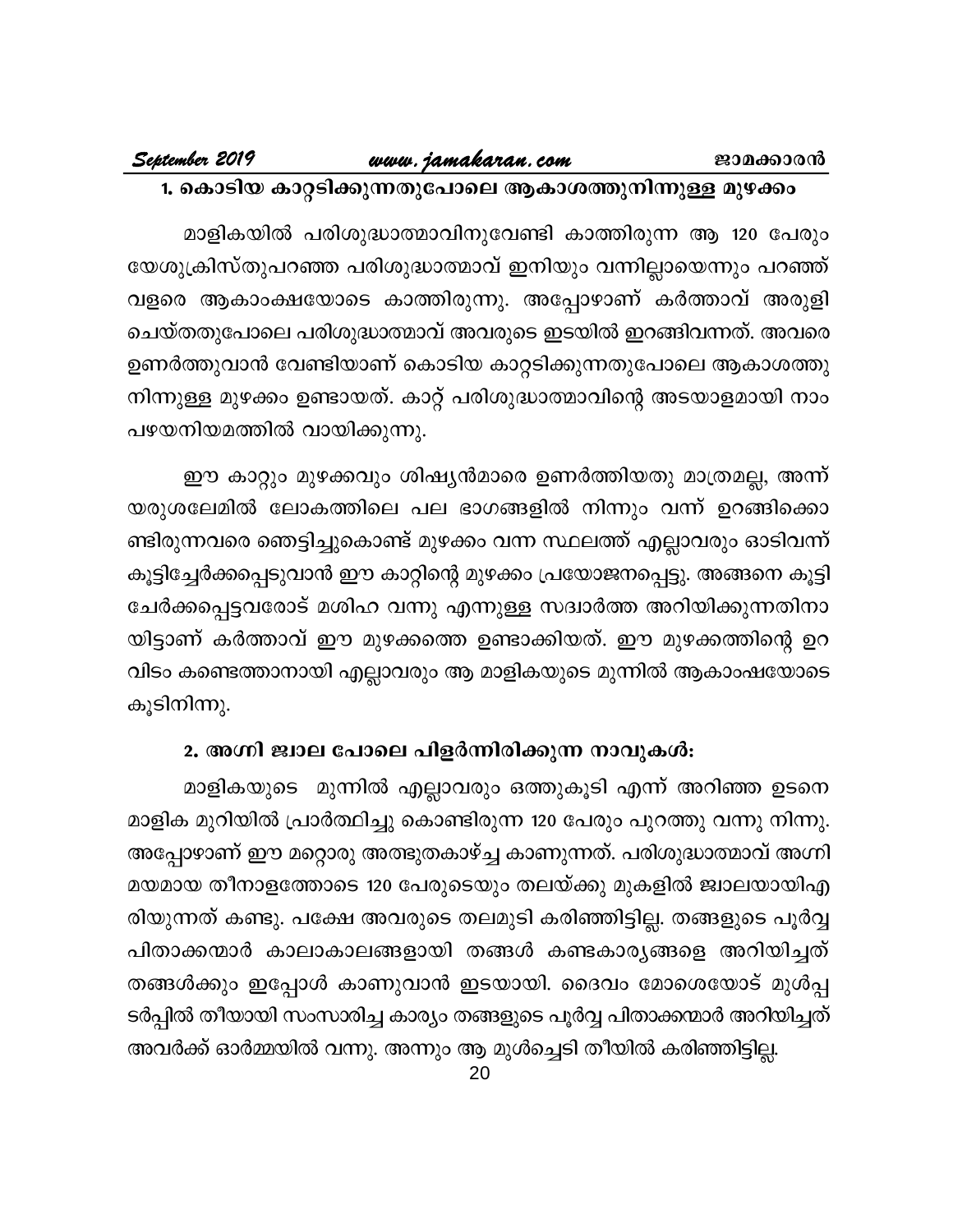| September 2019 |                                                        | www.jamakaran.com | ജാമക്കാരൻ                                                      |  |
|----------------|--------------------------------------------------------|-------------------|----------------------------------------------------------------|--|
|                |                                                        |                   | ഈ കാഴ്ച്ചയാൽ അവിടെ കുടിവന്ന വിവിധ ഭാഷക്കാർക്കും ദേശ            |  |
|                |                                                        |                   | ക്കാർക്കും, ഈ 120 പേരും നമ്മുടെ ദൈവത്താൽ തെരഞ്ഞെടുത്ത് അഭിഷേകം |  |
|                | ചെയ്യപ്പെട്ട ദൈവത്തിന്റെ മക്കളാണെന്ന കാര്യം ബോധ്യമായി. |                   |                                                                |  |

# 3. പല ഭാഷകളിലുള്ള സംസാരം

ഇപ്പോൾ മറ്റൊരു അതിശയം സംഭവിച്ചു. ഈ 120 പേരും ഗലീലക്കാരും എബ്രായ ഭാഷ സംസാരിക്കുന്നവരുമാണ്. പക്ഷേ, ഈ 120 പേരും വായ് തുറന്നപ്പോൾ പുറത്തു വന്നത് പല പല ഭാഷകളാണ്. എന്നാൽ ഈ 120 പേർക്കും അവരുടെ വായിൽ നിന്നും പുറപ്പെട്ട ഭാഷ ഏതാണെന്ന് അറിയില്ല. പക്ഷേ അവരുടെ മുന്നിൽ കൂടി വന്ന എല്ലാ ജനങ്ങൾക്കും അവർ സസാരിച്ച ഭാഷ മനസ്സിലായി. ഓരോരുത്തരും തങ്ങളുടെ ഭാഷയിൽ ഇവർ സംസാരിക്കു ന്നത് കേട്ട് അതിശയിച്ചു. ഇവിടെ കൂടി വന്നിരിക്കുന്ന ഓരോരുത്തരുടെയും ഭാഷയിൽ ഇവർക്ക് എങ്ങനെ സംസാരിക്കുവാൻ കഴിഞ്ഞു എന്നത് എല്ലാവ രിലും അതിശയം ഉളവാക്കി.

- ഇവിടെ നാം ശ്രദ്ധിക്കേണ്ടത്:– ഈ 120 പേരും സംസാരിച്ച ഭാഷകളുടെ  $\Box$ അർത്ഥം ഈ ജനങ്ങൾക്ക് മനസ്സിലായി. അതതു ഭാഷ സംസാരിക്കുന്ന വർ അവിടെ നിന്നുകൊണ്ടുതന്നെ ശ്രദ്ധിക്കുന്നു. ഇതിനെയാണ് പൗലോസ് അപ്പോസ്തലൻ 1 കോരി: 14:8–10 വചനങ്ങളിൽ രേഖപ്പെടുത്തിയിരിക്കു ന്നത്, ലോകത്തിൽ ഭാഷകൾ അനവധി ഉണ്ട്, അതിനെല്ലാം അർത്ഥവും ഉണ്ട് എന്ന്.
- ഇപ്പോഴുള്ള പെന്തക്കോസ്ത് സഭാവിശ്വാസികളും പാസ്റ്റർമാരും അന്യ  $\Box$ ഭാഷ എന്ന പേരിൽ സംസാരിക്കുന്നത് ഒരു ഭാഷയേ അല്ല. അത് പരിശു ദ്ധാത്മാവ് സംസാരിപ്പിക്കുന്നതും അല്ല. ഇത് ഞാൻ വെറുതെ പറയുന്നത ല്ല. പല വർഷങ്ങൾ, പല പെന്തക്കോസ്തു സഭകളിലും പോയി, പാസ്റ്റർമാർ മുതൽ സഭാജനങ്ങൾ വരെ സംസാരിച്ചത് റിക്കാർഡ് ആക്കി, ഇന്ത്യയി ലുള്ള സഭകൾ മാത്രമല്ല വിദേശങ്ങളിലുള്ള പെന്തക്കോസ്തു സഭകളി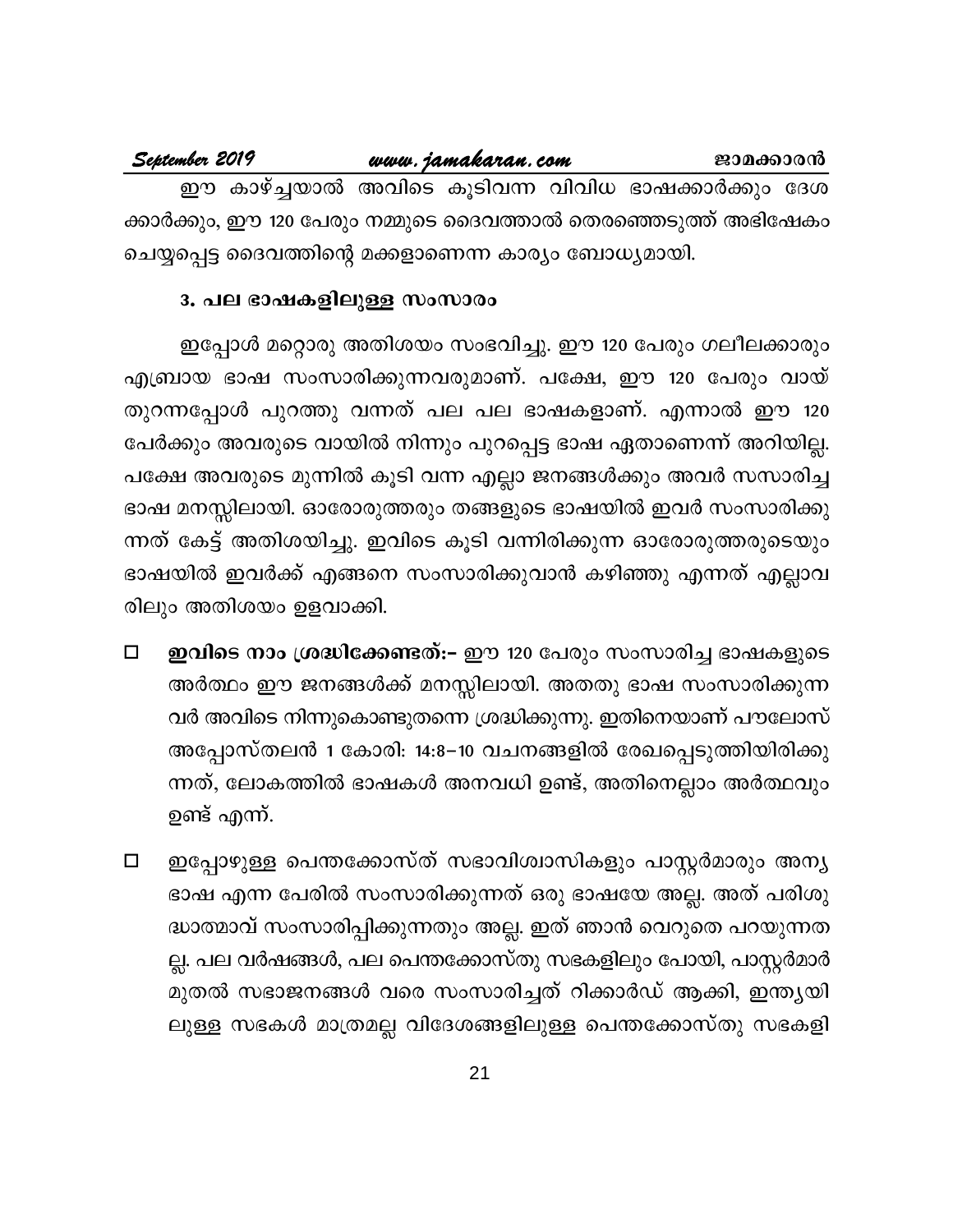# <u>www.jamakaran.com</u>

# September 2019

ലേയും സംസാരങ്ങൾ റെക്കാർഡ് ചെയ്ത് അതെല്ലാം ഭാഷാ വിദഗ്ദ്ധ ന്മാരെ കേൾപ്പിച്ച് അത് ഭാഷയല്ല എന്നു ഉറപ്പാക്കിയതു മാത്രമല്ല, കേരള ത്തിലും തമിഴ്നാട്ടിലും ഉള്ള അന്യഭാഷ സംസാരിക്കുന്ന പെന്തക്കോസ്ത് പാസ്റ്റർമാരുടെ ജീവിത ശൈലി കണ്ടറിഞ്ഞശേഷം, എന്റെ വൃക്തിപര മായ പ്രാർത്ഥനയിൽ പരിശുദ്ധാത്മാവിന്റെ സഹായത്താൽ ഈ ഭാഷ കളെ വിവേചിച്ചറിയുവാൻ ഉള്ള കൃപ കിട്ടിയതു കൊണ്ടാണ് ഞാൻ ഈ വിവരങ്ങളെ തുറന്നെഴുതുന്നത്.

മാളികയിൽ നിന്നും സംസാരിച്ച 120 പേരുടേയും സംസാരങ്ങളിൽ സഭാ  $\Box$ വാർത്തകളും അതിനെല്ലാം അർത്ഥങ്ങളും ഉണ്ടായിരുന്നു. അപ്പൊ:2:11 ൽപറയുന്നത്, അവിടെ കൂടി വന്ന വിവിധ ഭാഷക്കാർ പറയുന്നത് ശ്രദ്ധി ക്കണം. ഒന്ന്, ഇവർ ഗലീലക്കാരാണ്. **നമ്മുടെ ജനിച്ച ഭാഷയിൽ** തന്നെ ഇവർ സംസാരിക്കുന്നത് നമുക്കു കേൾക്കുവാൻസാധിക്കുന്നല്ലോ എന്ന്. "യഹൂദന്മാരും യഹൂദ മതാനുസാരികളും ക്രേത്യരും അറബിക്കാരുമായ നാം ഈ നമ്മുടെ ഭാഷകളിൽ അവർ ദൈവത്തിന്റെ വൻകാര്യങ്ങളെ പ്രസ്താവിക്കുന്നതു കേൾക്കുന്നുവല്ലോ എന്നു പറഞ്ഞു" (അപ്പൊ:2:11) എല്ലാവരും ഭ്രമിച്ചു ചഞ്ചലിച്ചു. രണ്ട്, അവർ (120 പേർ) ദൈവത്തിന്റെ വൻ കാര്യങ്ങളെ പ്രസ്താവിക്കുന്നതു കേൾക്കുന്നുവല്ലോ എന്ന് എല്ലാ വരും ഭ്രമിച്ചു ചഞ്ചലിച്ചു എന്നാണ് എഴുതിയിരിക്കുന്നത്. ഇതിനെ ഇംഗ്ലീ ഷിൽ Mightv Miracles of God എന്ന് എഴുതിയിരിക്കുന്നു. അതിന്റെ അർത്ഥം പൂർവ്വ പിതാക്കന്മാരുടെ കാലത്തിൽ കർത്താവു ചെയ്ത അത്ഭുതങ്ങൾ അടയാളങ്ങൾ കർത്താവ് തന്റെ മക്കളെ അടിമത്വത്തിൽ നന്നും വിടുവി ച്ചത്, സമുദ്രത്തെ രണ്ടായി പിളർന്ന് തന്റെ മക്കളെ രക്ഷപ്പെടുത്തിയത്, അതേ സമയം, അതേ വെള്ളത്തിൽ ശത്രുവിനെ ഉൻമൂലനാശം ചെയ്തത്, ആകാശത്തുനിന്നും മന്നയും കാടയും വർഷിപ്പിച്ച് ജനങ്ങളെ വഴി നട ത്തിയത്, താൻ സ്നേഹിക്കുന്ന മക്കൾക്കു വേണ്ടി കർത്താവു തന്നെ യുദ്ധം ചെയ്ത് ജനങ്ങളെ സഹായിച്ച്, പാലും തേനും ഒഴുകുന്ന കനാൻ ദേശത്ത് കൊണ്ടു വന്ന് പാർപ്പിച്ചത്. അതിനുമുൻപ് വെള്ളത്തിനാൽ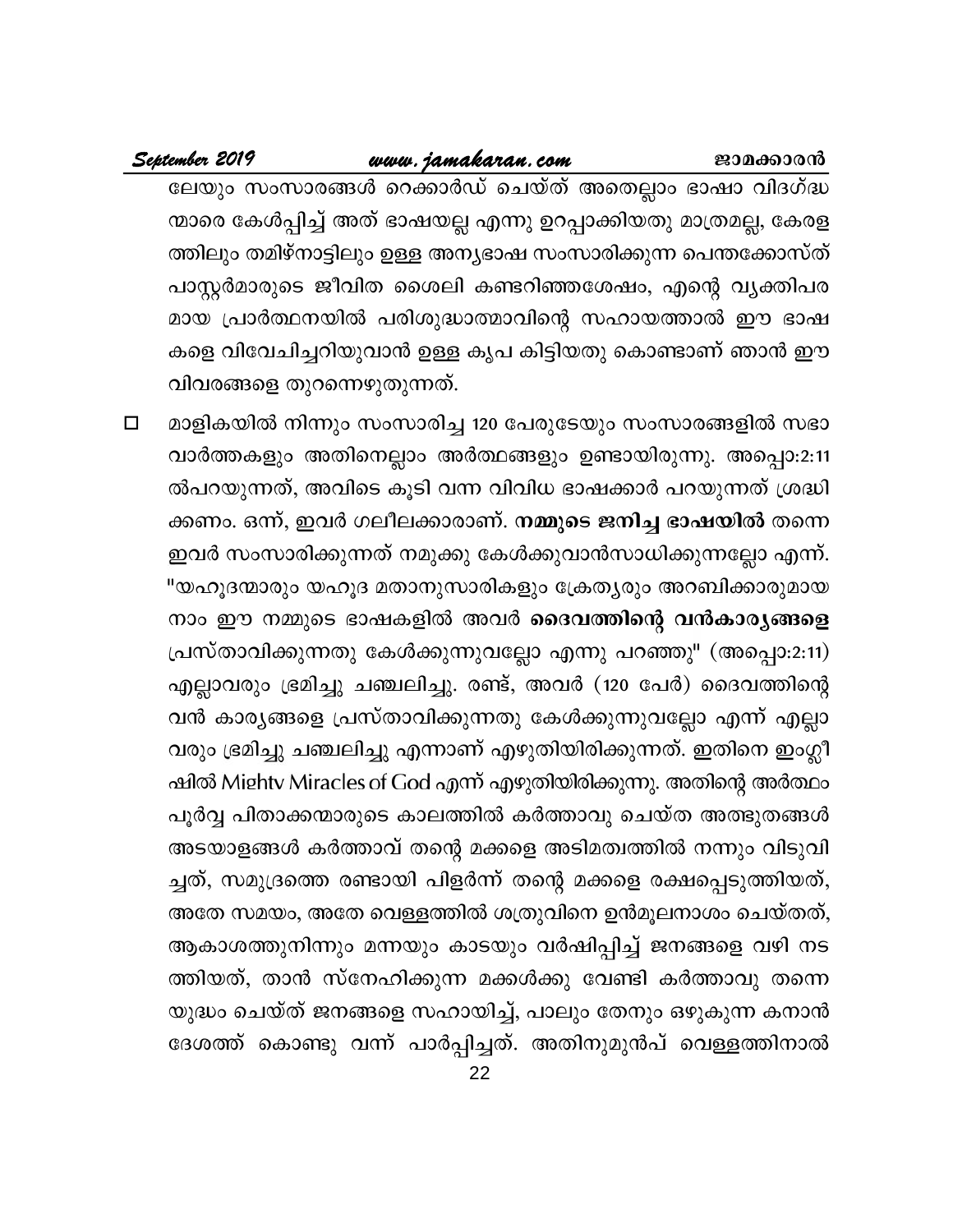# www.jamakaran.com

ലോകത്തെ മുഴുവൻ നശിപ്പിച്ച് തന്നെ മാത്രം ആരാധിച്ചു സ്നേഹിച്ച കുടുംബത്തെ മാത്രം ഒരു പെട്ടകം ഉണ്ടാക്കി അവരെ അതിൽ ആക്കി സന്തതികളെ പ്രസവിച്ച് തലമുറകളെ സൃഷ്ടിച്ച് തന്റെ ജനങ്ങളെ സംര ക്ഷിച്ചത് ഇങ്ങനെയുള്ള തങ്ങളുടെ പൂർവ്വികരിൽ നിന്നും അറിഞ്ഞ ദൈവ മഹത്വങ്ങളെ ഇവരുടെ വായ്മൊഴിയായി അവരവരുടെ ഭാഷകളിൽ സംസാരിച്ച് മനസ്സിലാക്കിയത്, ഇവയെല്ലാമാണ് അവിടെയുണ്ടായിരുന്ന വിവിധ ഭാഷക്കാർ കേട്ടത്.

ഈ ചിതറപ്പെട്ട ബാബേൽ ഗോപുരം പണിത ജനങ്ങൾക്ക് ദൈവം ചെയ്ത  $\Box$ ഈ അത്ഭുതങ്ങളെക്കുറിച്ച് എങ്ങനെ അറിയാം? എന്നുള്ള ചോദൃങ്ങൾ നമുക്കുണ്ടാകുന്നല്ലോ? ഇവരുടെ പൂർവ്വികൻമാർ തങ്ങളുടെ പതിവു പ്രകാരം ഓരോ വർഷവും പെസഹപെരുന്നാളിനു യരുശലേമിൽ വരു മ്പോൾ , തങ്ങളുടെ സന്തതിമാർക്ക്, തലമുറതലമുറകളായി കൈമാറിയി ട്ടുള്ള ദൈവികമഹത്വത്തിന്റെ ചരിത്രങ്ങൾ കേട്ടറിഞ്ഞ് തങ്ങളുടെ തലമുറ കൾക്കും അവരുടെ സന്തതികൾക്കും മറക്കാതെ പറഞ്ഞുകൊടുക്കുന്നത് അവരുടെ ശീലമാണ്.

40 വർഷ മരുഭൂമിയാത്രയിൽ തങ്ങളുടെ കാലുകൾക്ക് ശക്തിപക രുവാൻ ദൈവത്തിന്റെ അത്ഭുതങ്ങളെല്ലാം പാട്ടു രൂപത്തിൽ പാടിക്കൊണ്ടായി രുന്നു അവർ യാത്ര ചെയ്തിരുന്നത്. അതെല്ലാം തങ്ങളുടെ വരും തലമുറ കൾക്കും മറക്കാതെ പറഞ്ഞു കൊടുക്കും. അങ്ങനെ പറഞ്ഞു കൊടുത്ത ദൈവ മഹത്വത്തിന്റെ വിവരങ്ങൾ ഗലീലക്കാരായ ഇവർക്ക് എങ്ങനെ അറിയാം? അങ്ങനെ ആയാൽ ഇവർ എല്ലാവരും നമ്മുടെ വർഗ്ഗത്തിൽ ചേർന്നവരാണ് എന്ന് തങ്ങൾക്കുള്ളിൽ ഉറപ്പാക്കി. ഇനി ഇവർ എന്താണ് പറയാൻ പോകുന്ന തെന്ന് നമുക്ക് ശ്രദ്ധിക്കാം എന്നു പറഞ്ഞു. അപ്പോൾ അപ്പോസതലനായ പത്രോസ് പ്രസംഗിക്കുവാൻ തുടങ്ങി. എങ്ങനെയാണ് ഞങ്ങൾക്ക് നിങ്ങൾ ഓരോരുത്തരുടെയും ഭാഷയിൽ സംസാരിക്കുവാൻ സാധിക്കുന്നു എന്ന് നിങ്ങൾ അതിശയിക്കാം. സംഭവിച്ച ഭയങ്കര കാറ്റും മുഴക്കവും തലയ്ക്കുമേൽ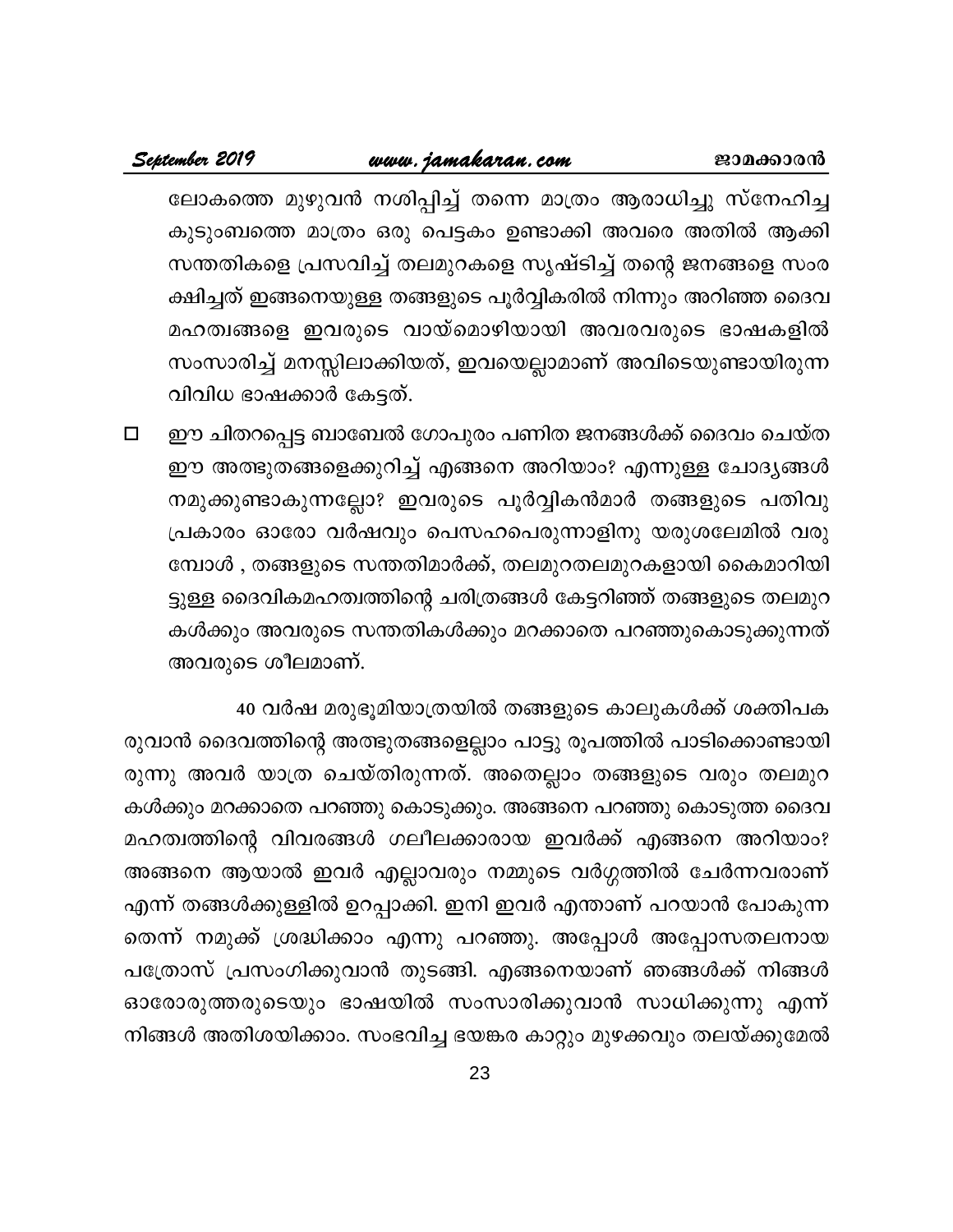# www.jamakaran.com

September 2019

തീനാളം കത്തിയത് ഇതെല്ലാം പരിശുദ്ധാത്മാവിന്റെ പ്രവർത്തനമാണ്. നിങ്ങൾ അറിഞ്ഞ പ്രകാരം അനേകം വർഷങ്ങൾക്കു മുമ്പ് യോവേൽ പ്രവാചകൻ മുഖാ ന്തരം കർത്താവ് നൽകിയ പരിശുദ്ധാത്മാവിന്റെ പ്രവർത്തിയാണ് ഞങ്ങൾ പല ഭാഷകളിൽ സംസാരിച്ച അത്ഭുതത്തിന്റെ കാരണം. ഇപ്പോൾ നിങ്ങൾ കണ്ടുകൊണ്ടിരിക്കുന്ന അത്ഭുതങ്ങളെല്ലാം നിങ്ങളും ഞാനും ആരാധിക്കുന്ന പിതാവായ ദൈവം (യാവേ) നമ്മെ പാപത്തിൽ നന്നും രക്ഷപ്പെടുത്തുവാൻ വേണ്ടി പിതാവിനാൽ അയയ്ക്കപ്പെട്ട നസ്രയനായ യേശു ക്രിസ്തു വിനെക്കൊണ്ട് ദൈവം നിങ്ങളുടെ മദ്ധ്യേ അടയാളങ്ങളും അത്ഭുതങ്ങളും നട ത്തി യേശുക്രിസ്തുവിനെ നിങ്ങൾക്ക് പരിചയപ്പെടുത്തുവാൻ വേണ്ടി ഞങ്ങൾ മുഖാന്തരം വെളിപ്പെടുത്തിയതാണ്. പക്ഷേ ആ യേശു നടത്തിയ അത്ഭുതങ്ങ ളെയും അറിഞ്ഞിട്ടും നിങ്ങൾ അവരെ പിതാവ് അയച്ച മശിഹാ എന്ന് സ്വീക രിക്കാതെ അവനെ ക്രൂശിച്ചു കൊന്നു. ആ യേശുവിനെയാണ് പിതാവ് ജീവ നോടെ എഴുന്നേൽപ്പിച്ച് ഇപ്പോഴും സ്വർഗ്ഗത്തിൽ തന്റെ വലത്തു ഭാഗത്തിൽ ഇരിക്കുവാൻ ഉള്ള അവകാശം കൊടുത്തത്. നമ്മുടെ പിതാക്കന്മാർ മരിച്ചു നാം അറിഞ്ഞ ദാവീദും മരിച്ചു. അവരുടെ എല്ലാ കല്ലറകളും ഇവിടെ യരുശ ലേമിനു ചുറ്റും നിങ്ങൾ കാണുന്നുവല്ലോ? പക്ഷേ പിതാവ് അയച്ച മശിഹ ആയ യേശു ക്രിസ്തുവും മരിച്ചു. പക്ഷേ ഇപ്പോഴും അവൻ ജീവിച്ചിരിക്കുന്നു. അതിന് ഉള്ള അടയാളം യേശുക്രിസ്തുവിനെ വച്ച കല്ലറ ഇപ്പോഴും കാലിയാ യിട്ട് ഇരിക്കുന്നു.

യേശു ക്രിസ്തു ജീവനോടെ ഉയർത്തതും ഇപ്പോഴും ജീവനോടെ ഇരി ക്കുന്നതും ആ യേശുവിനെ മുഖാമുഖമായി കണ്ട ഞങ്ങൾ എല്ലാവരും സാക്ഷി കളാണ്. അതുകൊണ്ട് നിങ്ങൾ ക്രൂശിച്ച ആ യേശുവിനെ ദൈവം രക്ഷകനും ക്രിസ്തുവും ആക്കി എന്നത് നിങ്ങൾ അറിയണം എന്നുള്ള നല്ല സുവിശേഷ വാർത്തകളെ പത്രോസ് പ്രസംഗിച്ചു.

ആ പ്രസംഗത്തെ കേട്ട അവിടെ കൂടിയിരുന്ന 16 ഭാഷക്കാരും ഹൃദയ ത്തിൽ കുത്തുകിട്ടിയവരായി മാനസാന്തരപ്പെട്ട് യേശുക്രിസ്തുവിനെ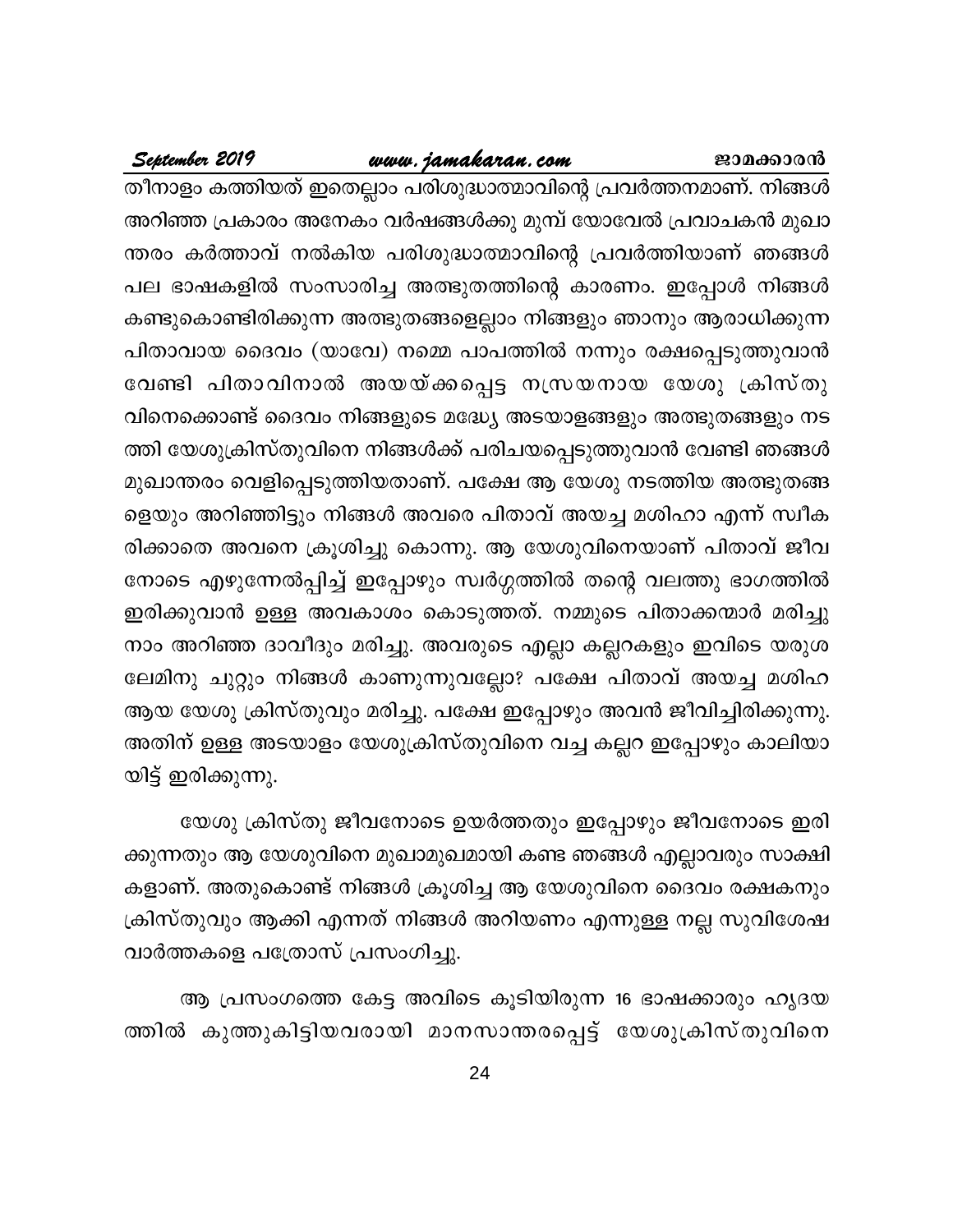## www.jamakaran.com September 2019

ദൈവമായി സ്വീകരിച്ചു. ഇനി ഞങ്ങൾ എന്തു ചെയ്യണം എന്നു ചോദിച്ച അവർക്ക് ജ്ഞാനസ്നാന ആലോചനയും ലഭിച്ചു അന്നത്തെ, പത്രോസിന്റെ ആദ്യത്തെ പ്രസംഗം കേട്ട് മൂവായിരത്തോളംപേർ ക്രിസ്തുവിനെ തങ്ങളുടെ രക്ഷകനായി സ്വീകരിച്ചു. ഈ മൂവായിരം പേരെ വച്ചുതന്നെ ആദ്യത്തെ പുതിയ നിയമസഭ സ്ഥാപിക്കപ്പെട്ടു.

അന്ന് യേശുക്രിസ്തു പത്രോസിനോട് പറഞ്ഞതിൻ പ്രകാരം, നിന്നിലൂടെ ഞാൻ സഭയെ സ്ഥാപിക്കും എന്ന സത്യം നിറവേറി, ഇതിനുശേഷം ഉള്ള സഭാചരിത്രങ്ങളെ ഇതുവായിക്കുന്ന എന്റെ വായനക്കാർ അപ്പോസ്തല പ്രവൃത്തികളുടെ പുസ്തകത്തിൽ നിന്നും വായിച്ച് മനസ്സിലാക്കുക.

- ഇപ്പോൾ *Dr*. പുഷ്പരാജ് ആയ ഞാൻ എഴുതുന്ന പ്രശ്നം എന്തെന്നാൽ,  $\Box$ മുകളിൽ ആരംഭിക്കപ്പെട്ട ക്രിസ്തീയ സഭയ്ക്കും ഇപ്പോഴുള്ള നമ്മുടെ സഭയ്ക്കും അന്യഭാഷ ആവശ്യമാണോ? പരിശുദ്ധാത്മാവിന്റെ നിറവിന് അന്യഭാഷ അടയാളമാണോ? എന്നതാണ് നമ്മുടെ ചിന്താവിഷയം.
- അന്യഭാഷ ഉണ്ടോ ഇല്ലയോ?  $\Box$
- അന്യഭാഷയെ Dr. പുഷ്പരാജ് ആയ നിങ്ങൾ വിശ്വസിക്കുന്നുവോ?  $\Box$
- $\Box$ ഈ കാലത്തിൽ അന്യഭാഷ ഉണ്ടോ?

ഇങ്ങനെയുള്ള പല ചോദ്യങ്ങളും പല വർഷങ്ങളായി ഞാൻ കേട്ടുകൊ ണ്ടിരിക്കുന്നു. അന്യഭാഷയെക്കുറിച്ച് വിശദീകരിച്ച് എഴുതുന്നതിനു മുൻപ് വലി യൊരു മുന്നറിയിപ്പ് നാം അറിയേണ്ടതുണ്ട്. ഈ മുന്നറിയിപ്പ് പെന്തക്കോസ്ത് പാസ്റ്റർമാർക്കും സഭാജനങ്ങൾക്കും ഇതെഴുതുന്ന *Dr.* പുഷ്പരാജ് ആയ എനിക്കും ഒരുപോലെ ബാധകമാണ്.

"മനുഷ്യരോടു സകല പാപങ്ങളും അവർ ദുഷിച്ചുപറയുന്ന സകല ദൂഷ ണങ്ങളും ക്ഷമിക്കും; പരിശുദ്ധാത്മാവിന്റെ നേരെ ദൂഷണം പറയുന്നവനോ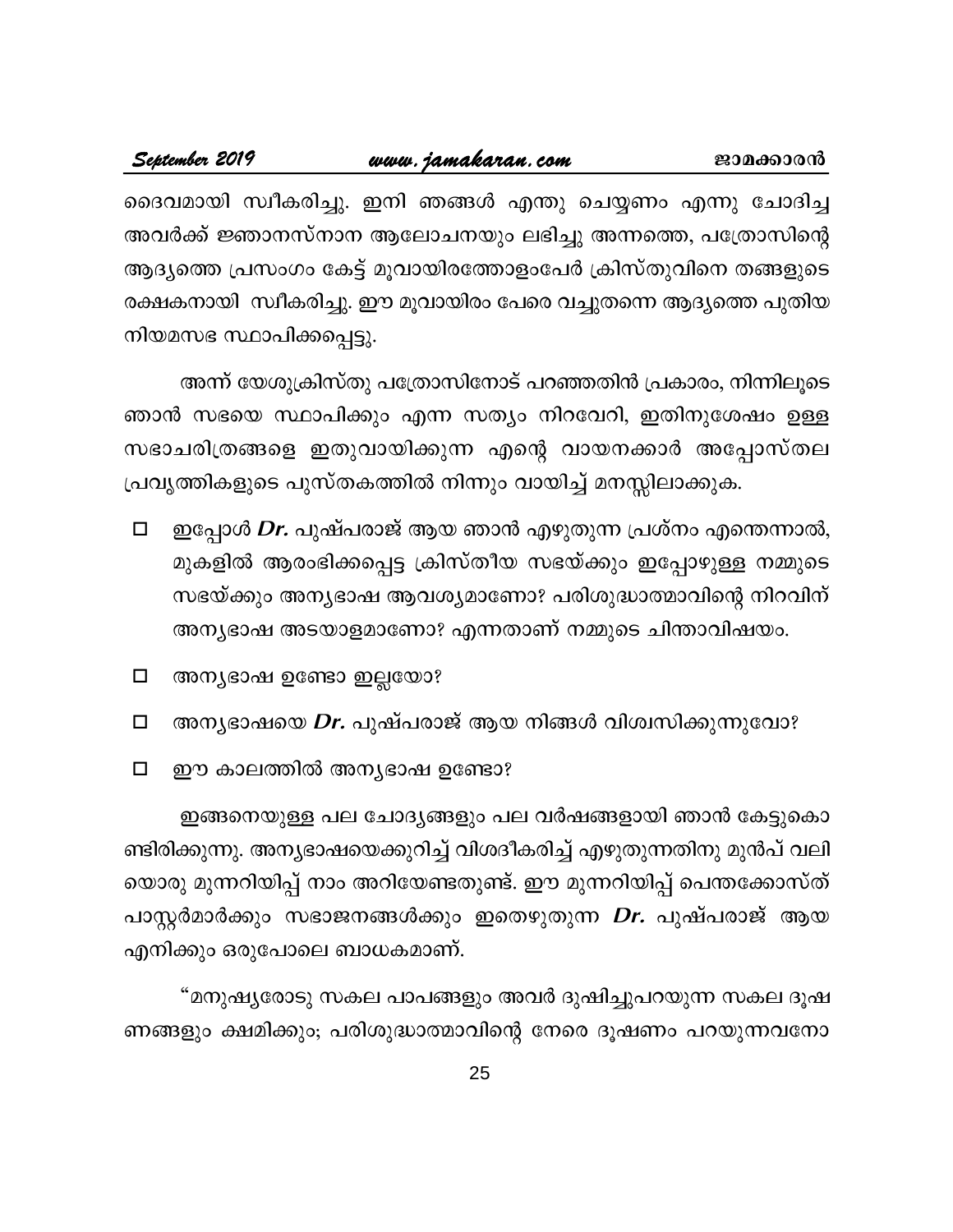## September 2019 www.jamakaran.com

ജാമക്കാരൻ

ഒരുനാളും ക്ഷമകിട്ടാതെ നിതൃശിക്ഷയ്ക്കു യോഗൃനാകും എന്നു ഞാൻ സതൃ മായിട്ടു നിങ്ങളോടു പറയുന്നു" (മർക്കൊ:3:28,29; മത്താ:12:31,32; ലൂക്കോ:12:10)

(ജാമക്കാരന്റെ കുറിപ്പ്):– അന്യഭാഷ എന്ന പ്രധാന വിഷയത്തെക്കുറിച്ച് തെറ്റായി ഞാൻ എഴുതിയാലും ഞാൻ എഴുതുന്ന വ്യാഖ്യാനം പരിശുദ്ധാത്മാവിനെ ദുഃഖി പ്പിക്കുന്നതായി ഉണ്ടായാലും അതിന്റെ ശിക്ഷ *Dr*. പുഷ്പരാജ് ആയ ഞാൻ അനുഭവിക്കേണ്ടിവരും.

- പെന്തെക്കോസ്ത് സഭാ പാസ്റ്റർമാരോ പ്രാസംഗികരോ അന്യഭാഷയെ  $\Box$ ക്കുറിച്ചും പരിശുദ്ധാത്മാവിനെക്കുറിച്ചും തെറ്റായി സഭാജനങ്ങൾക്കും മറ്റുള്ളവർക്കും ഉപദേശിക്കുമെങ്കിൽ ഇതേ വചനത്തിൽ പറയുന്ന ശിക്ഷ തീർച്ചയായും അവർക്കും കിട്ടും.
- വചന അടിസ്ഥാനത്തിൽ ഇല്ലാത്ത നിങ്ങളുടെ സ്വന്ത അനുഭവങ്ങളെ  $\Box$ ദയവായി നിങ്ങൾ ഉപദേശിക്കരുത്. അനുഭവങ്ങൾ ഉപദേശമാക്കുവാൻ പാടില്ല.
- □ ഇനിയാണ് വചന അടിസ്ഥാനത്തിൽ പരിശുദ്ധാത്മാവിനെക്കുറിച്ചും അന്യ ഭാഷയെക്കുറിച്ചും വിശദമായി എഴുതുവാൻ പോകുന്നത്.
- □ ഞാൻ എഴുതിയ, ഇനി എഴുതുവാൻ പോകുന്ന പ്രധാന വിഷയത്തിൽ നിങ്ങൾക്ക് ആർക്കെങ്കിലും അഭിപ്രായവൃത്യാസം ഉണ്ടെങ്കിൽ അക്കാര്യം ദയവായി എന്നെ എഴുതി അറിയിക്കണം. തെറ്റുണ്ടെങ്കിൽ നിങ്ങൾ അത് ചൂണ്ടിക്കാണിക്കുമ്പോൾ അത് എനിക്ക് തിരുത്തുവാനും വായനക്കാരെ അറിയിക്കുവാനും ഏറെ പ്രയോജനകരമായിരിക്കും.
- □ നിങ്ങൾ എഴുതുമ്പോൾ നിങ്ങളുടെ പൂർണ്ണമായമേൽ വിലാസവും ഫോൺ നമ്പരും കൂടി എഴുതി അറിയിക്കണം.
- □ വിലാസം അറിയിക്കുവാൻ താൽപര്യം ഇല്ലാത്തവർ ഊമക്കത്തായിട്ടും എനിക്ക് എഴുതാം. എന്നാൽ അതിന് മറുപടി ലഭിക്കുന്നതല്ല.

അന്യഭാഷയെ സംബന്ധിച്ചുള്ള പ്രശ്മന വിഷയങ്ങൾ നിങ്ങൾക്ക് തുടർന്ന് അടുത്തലക്കം ജാമക്കാരനിൽ വായിക്കാം.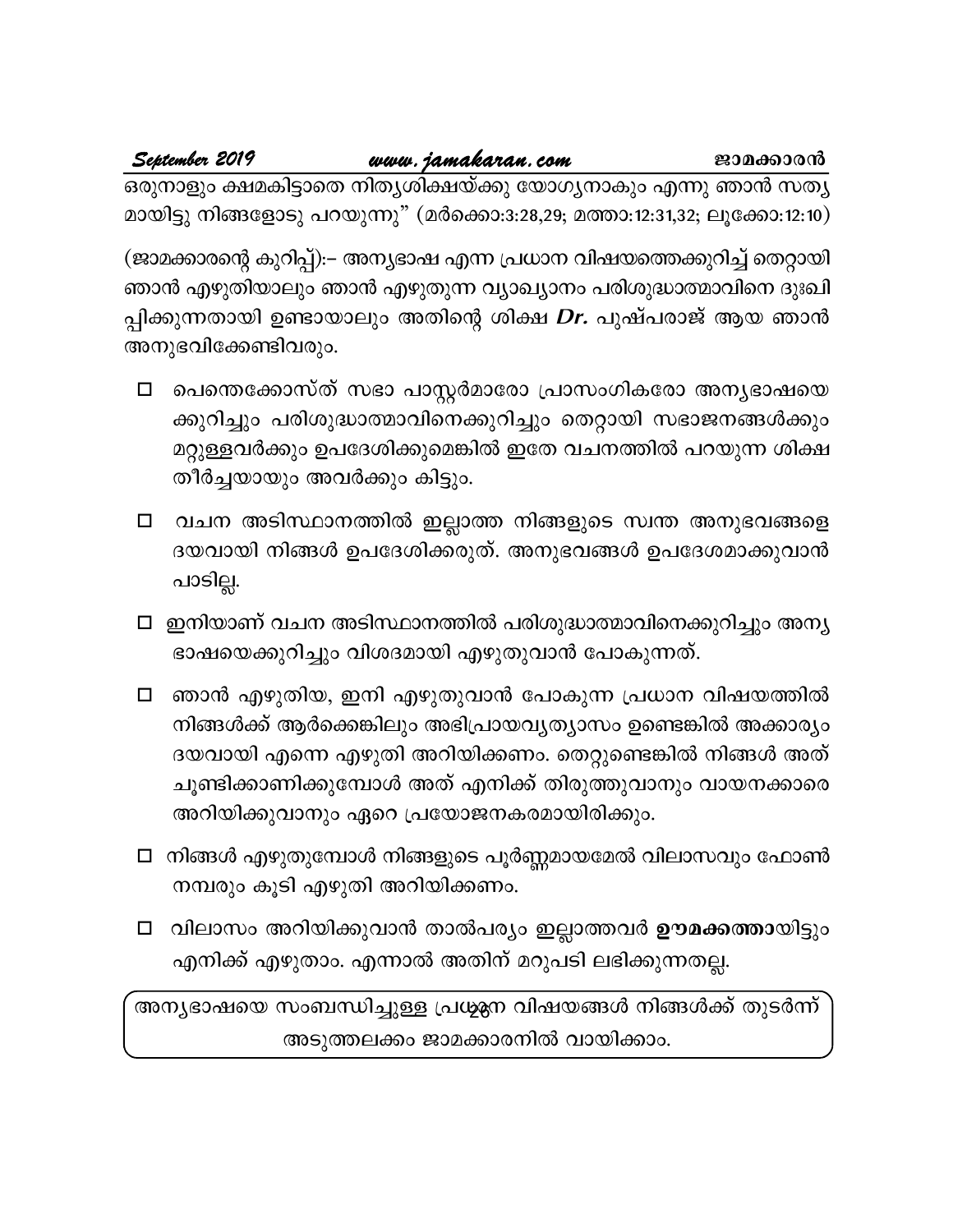எல்கைக்கிக்கு நாது வைக்கிக் கைக்கு சென்றாக்கு உள்ள வை என திக் வக்கு வையு விவுவான் காக்கது கெல கேற்கி வணி ஆவகி ஆசு கு ஸ்வக்கை வை ஸிஆ் உணவை வேலை வேலை வான் வை mondement of any and a showed for the along of us and was 2000 msmm 2 000 000 consom ango 200 26) 26 0000 தாவகைக் வலக் கைலைக் உல்லா விசல விகை amadas em consorto cromon sovano sui Bomo malabo nos ma sous mo alcomo. anos de carao a de sorgano a aversantano. Anomonyo Angros es & mosos enamanados Prococo mas nousas no elsono. 2. Poro vo 21@ @ 210 00000 6800 2,368000000 (2) ald como) 200 000000 cidans el c Conolado (200 como (ban asmado consoy os as good asm con com ണ്ടിക തന്നെ ബിക്കേ പിങ്ങനു ബന് താരം ചര്യ ബ gmo. Constrono 21000 Consela 21000 Consista asto mod' al podez massa com canavas

Baraidans du Da. 200 Daludo Comadonas

Dr. 2000 w to Concrete 200 200) or Down os 21 8 21100 Conced est asmo. Do. K. Muralidar MD., MNAMS. a-mail: muralidar. anaikatty @ g mail. com. 000000) De ac las com aco ale de como los comos como cos de எவ்கூற குறைகையிலிலை

# *For your kind Attention.......*

# **Bank Account Details .. TWT**

| Name of Bank                                | CANARA BANK      |
|---------------------------------------------|------------------|
| <b>Branch</b>                               | <b>ANAIKATTY</b> |
| Account Holders Name : Tribal Welfare Trust |                  |
| Account No.                                 | 1656201000042    |
| <b>IFSC Code</b>                            | CNRB0001656      |
| <b>MICR Code</b>                            | 78015807         |

MICR Code : 78015807 *Dr. Muralidhar*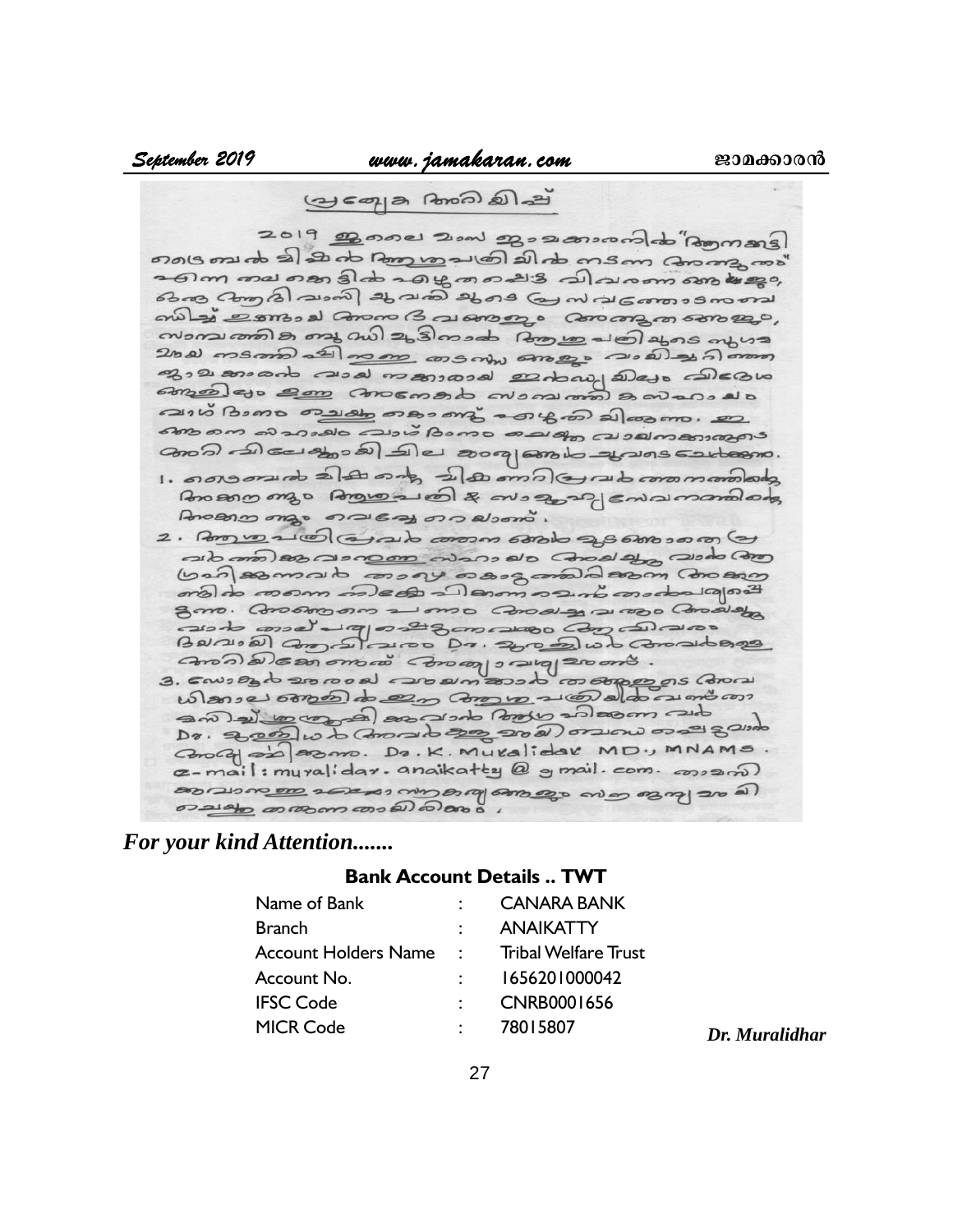# മഴയുടെ ദുരന്തങ്ങൾ

കഴിഞ്ഞ ചില ആഴ്ചകളായി മലബാർ മേഖലയിൽ മഴകൊണ്ട് ഉണ്ടായ നഷ്ടങ്ങൾ ധാരാളം മരണങ്ങൾ ധാരാളം. **ദൈവത്തിന്റെ** സ്ഥന്തം നാട് എന്നു വിളിക്കപ്പെടുന്ന ഈ ദേശത്തിൽ കഴിഞ്ഞ വർഷവും ഈ വേദന അനുഭവിച്ചു. അടുത്തടുത്തു വരുന്ന ഈ വെള്ളപ്പൊക്ക ത്തിന്റെ നാശം, ഒരു കൂട്ടംമക്കൾ അനുഭവിക്കുന്ന വേദന, ഇവ ഇല്ലാതാ കണമെങ്കിൽ യഥാർത്ഥ ദൈവത്തെ ആരാധിക്കുന്ന നാം പ്രാർത്ഥിക്ക ണം. നമ്മുടെ പ്രാർത്ഥന കേരള ദേശത്തെ ഈ നാശത്തിൽ നിന്നു രക്ഷി ക്കും. കൂട്ടായ്മ പ്രാർത്ഥന മാത്രം പോരാ, വൃക്തിപരമായ നമ്മുടെ പ്രാർത്ഥനയിലും പ്രാർത്ഥിക്കേണ്ടത് വളരെ ആവശ്യമെന്ന് വായനക്കാ രോട് അഭ്യർത്ഥിച്ചുകൊള്ളുന്നു.

# **ONLINE BANKING**

# **BANK ACCOUNT NUMBERS:**

# Dr. M.G.E. PUSHPARAJ

**SALEM - 636 005. INDIA** 

**STATE BANK OF INDIA (SALEM-1970)** 

A/C No: 10764116842

SWIFT CODE - SBININBB637-10764116842 IFSC CODE - IFSC SBIN0001970 -10764116842

**CANARA BANK - SALEM** (SURAMANGALAM BRANCH)

A/C No: 1219101013622.

SWIFT CODE - CNRB0001219 -1219101013622. IFSC CODE - IFSC CNRB0001219-1219101013622.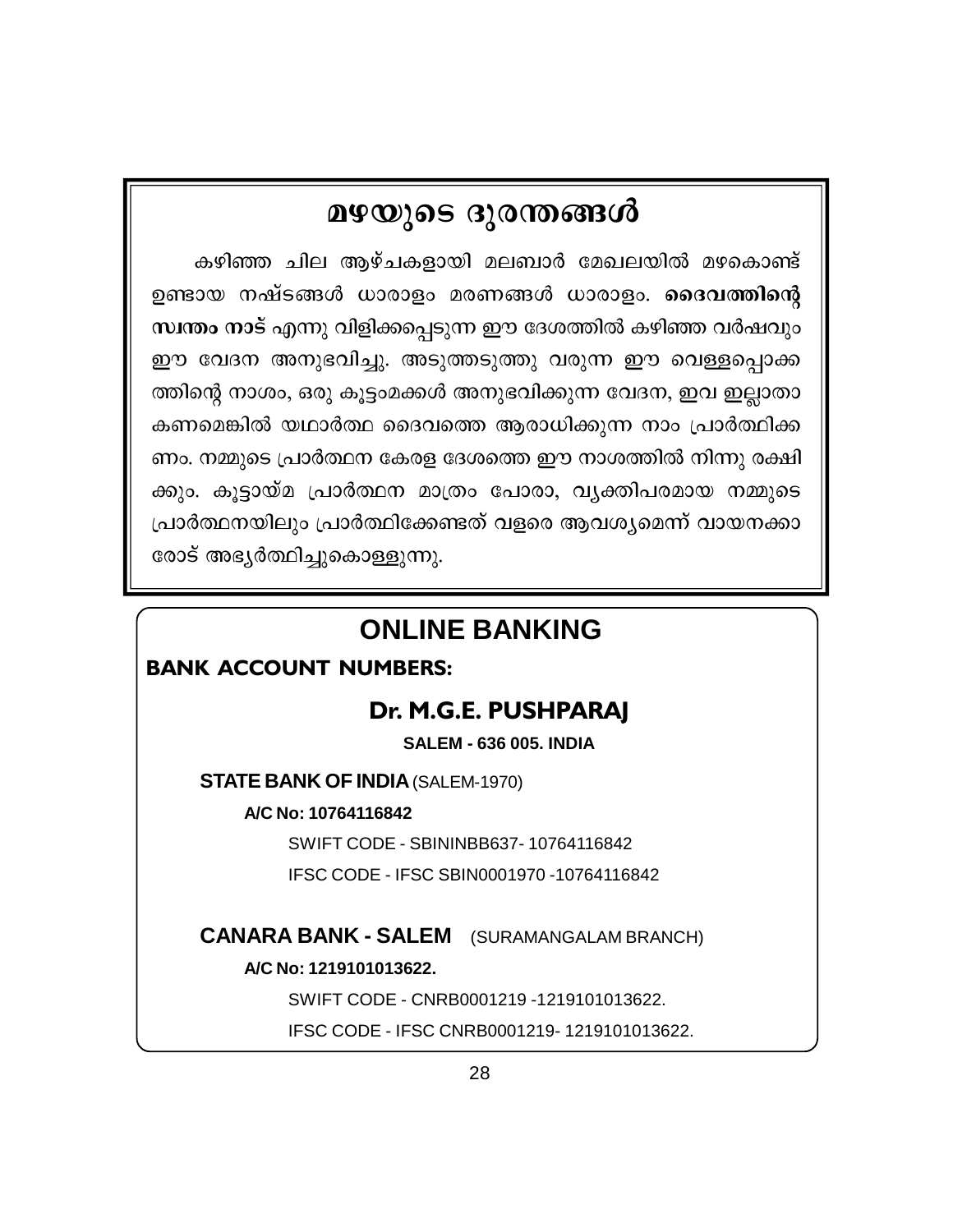# അനുമോദിക്കുന്നു



ഇന്ത്യൻ പ്രധാനമന്ത്രി ശ്രീ മോദി അവർകളും ഹോം മിനിസ്റ്റർ അമിത് ഷാ അവർകളും കാശ്മീർ ലഡാക്ക് ഭാഗങ്ങൾക്കുള്ള പ്രത്യേക അധികാരം നീക്കിക്കളഞ്ഞത് (അനുഛേദം 370) ഇതുവരെ ആരും ധൈര്യപ്പെടാത്ത ഒരു പ്രധാന തീരുമാനമാകുന്നു. കാശ്മീർ ജനങ്ങൾക്കും പലവിധത്തിൽ ഇത് നന്മയെ



ഇതു മുഖാന്തരം തീർച്ചയായും ആഭ്യന്തരയുദ്ധം പോലെയുള്ള കലാപങ്ങൾ ഉണ്ടാകാൻ സാദ്ധ്യതയുണ്ട്. എന്നാലും എടുത്ത ഈ തീരുമാനത്തെ ഉരുക്കുമുഷ്ടി കൊണ്ടു നിയന്ത്രിച്ചാൽ കാശ്മീരും ചേർന്ന് ഏക ഇന്ത്യയായി മാറും. യഥാർത്ഥ ജനാ ധിപത്യം അവിടെ ഉണ്ടാകാൻ സാദ്ധ്യത ഉണ്ട്. ഈ ഏർപ്പാടിനെ കാശ്മീരിലുള്ള ഒരു വിഭാഗപാർട്ടിയാണ് എതിർക്കുന്നത്. പക്ഷെ അവിടെ ജീവിക്കുന്ന ജനങ്ങൾക്ക് വലിയ നന്മ ഉണ്ടാകും.

ഈ തീരുമാനം ഇന്ത്യ ദേശത്തിന് ഒരു വലിയ സംരക്ഷണം ഉണ്ടാകുന്നു. ഒരു ഭാഗത്തിൽ പാക്കിസ്ഥാനെക്കൊണ്ടും മറുഭാഗത്ത് ചൈനയെക്കൊണ്ടും ഇന്ത്യക്ക് വലിയ ആപത്തുണ്ട്. ഈ ആപത്തിന് മുഴുവൻ പട്ടാളക്കാരെയും ഇറക്കി തൽക്കാല ക്രമീ കരണം ചെയ്തിട്ടുള്ളത് നാം സ്വീകരിക്കണം.

ഈ നടപടി എടുത്ത ഉടൻതന്നെ, ഈ വർഷത്തിനുള്ളിൽ ഇലക്ഷൻ ഏർപ്പാടു കളും അറിയിച്ചത് വലിയ രാജതന്ത്രമാണ്. <mark>വല്ലഭോയി പട്ടേലി</mark>ന്റെ കാലത്തിനുശേഷം ഇന്ത്യയിൽ ധൈര്യമായി എടുത്ത നടപടി എന്ന് ചില നല്ല പത്ര എഡിറ്റർമാർ പുക ഴ്ത്തിയിരിക്കുന്നു. നമ്മുടെ ഭാരതദേശത്തിൽ പ്രധാനഭാഗമായ കാശ്മീരിനുവേണ്ടി നമുക്കു പ്രാർത്ഥിക്കാം. തീവ്രവാദികൾ അവിടന്നാണ് ഇന്ത്യക്കുള്ളിൽ വരുന്നത്. ഇത് <u>തീവ്രവാദം ഇല്ലാതാക്കാൻ ഒരു നല്ല വഴിയാകുന്നു.</u>

# മതനിരോധനബിൽ എന്ന ആപത്ത്

ബി.ജെ.പി പാർട്ടി പാർലമെന്റിൽ ഒറ്റയടിക്ക് 37 നിയമങ്ങൾ പാസ്സാക്കിയത് ബി.ജെ.പി എം.പി മാരുടെ മൃഗീയ ഭൂരിപക്ഷബലം കൊണ്ട് ആണ്. ഇതുപോലെ മതനിരോധന നിയമം ഭൂരിപക്ഷം കൊണ്ട് നടപ്പാക്കാനും ബി.ജെ.പി യെക്കൊണ്ട് സാധിക്കും. ഇതിന് ആർ.എസ്.എസ്, ബെജ്റംഗദൾ മാതിരിയുള്ള ഹൈന്ദവ മതതീ വ്രവാദികൾ കാത്തുകൊണ്ടിരിക്കുന്നു. ഇത് പാർലമെന്റിൽ ഭൂരിപക്ഷം ബി.ജെ.പി എം.പി മാരുടെ ബലം കൊണ്ട് ഇന്ത്യയിൽ ക്രിസ്ത്യാനികൾക്കുണ്ടാകാൻ പോകുന്ന വലിയ ആപത്ത് എന്ന് നമുക്ക് പ്രതീക്ഷിക്കാം. ഇതിനുവേണ്ടി ഇപ്പോഴേ നാം പ്രാർത്ഥി ക്കുന്നത് ആവശ്യം.